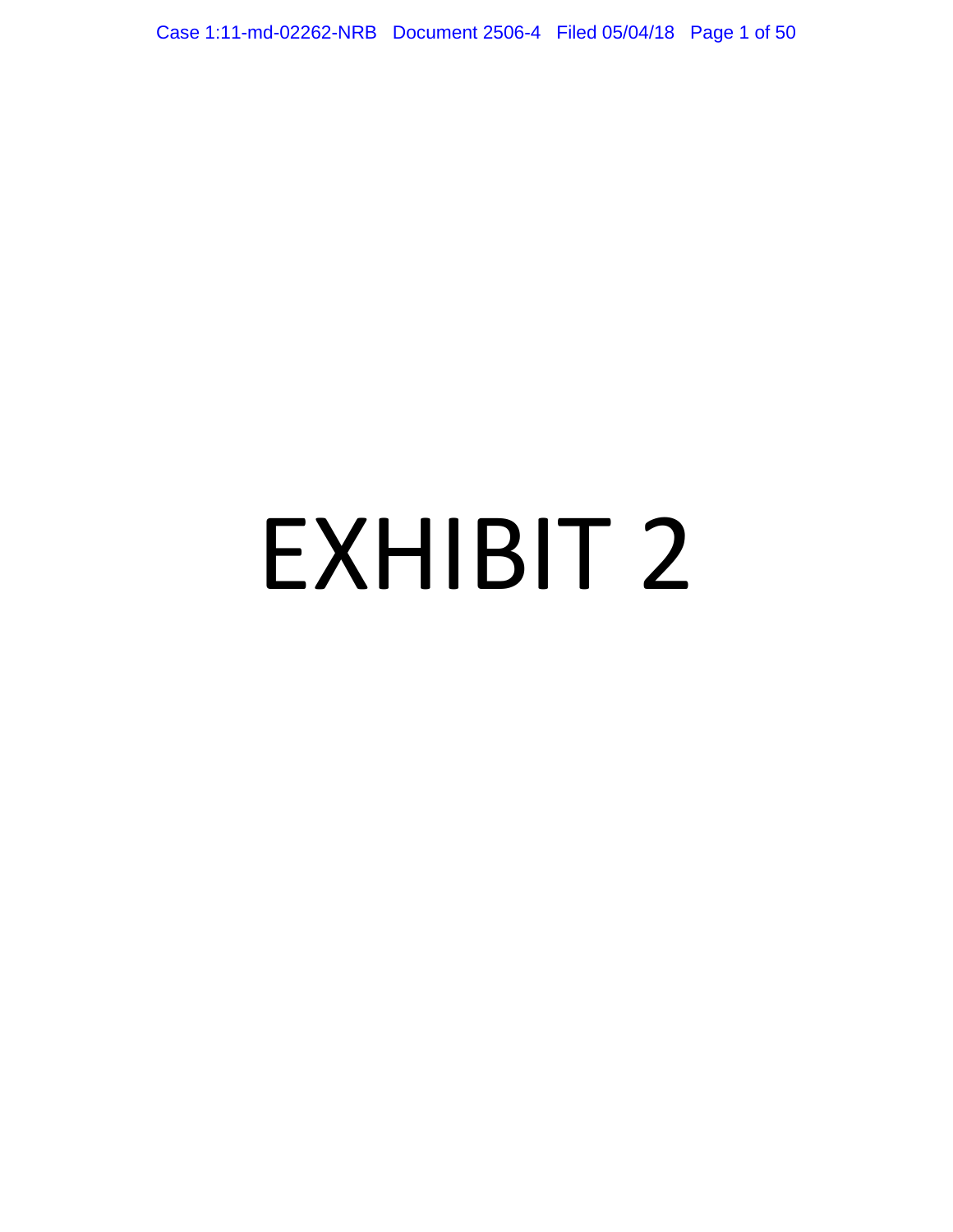# **UNITED STATES DISTRICT COURT SOUTHERN DISTRICT OF NEW YORK**

| IN RE LIBOR-BASED FINANCIAL<br><b>INSTRUMENTS ANTITRUST LITIGATION</b> | <b>MDL</b> No. 2262                                    |
|------------------------------------------------------------------------|--------------------------------------------------------|
| THIS DOCUMENT RELATES TO:                                              | Master File No. $1:11$ -md-2262-NRB<br><b>ECF Case</b> |
| The Lender Action                                                      |                                                        |

# **SETTLEMENT AGREEMENT BETWEEN LENDER PLAINTIFFS AND HSBC BANK PLC**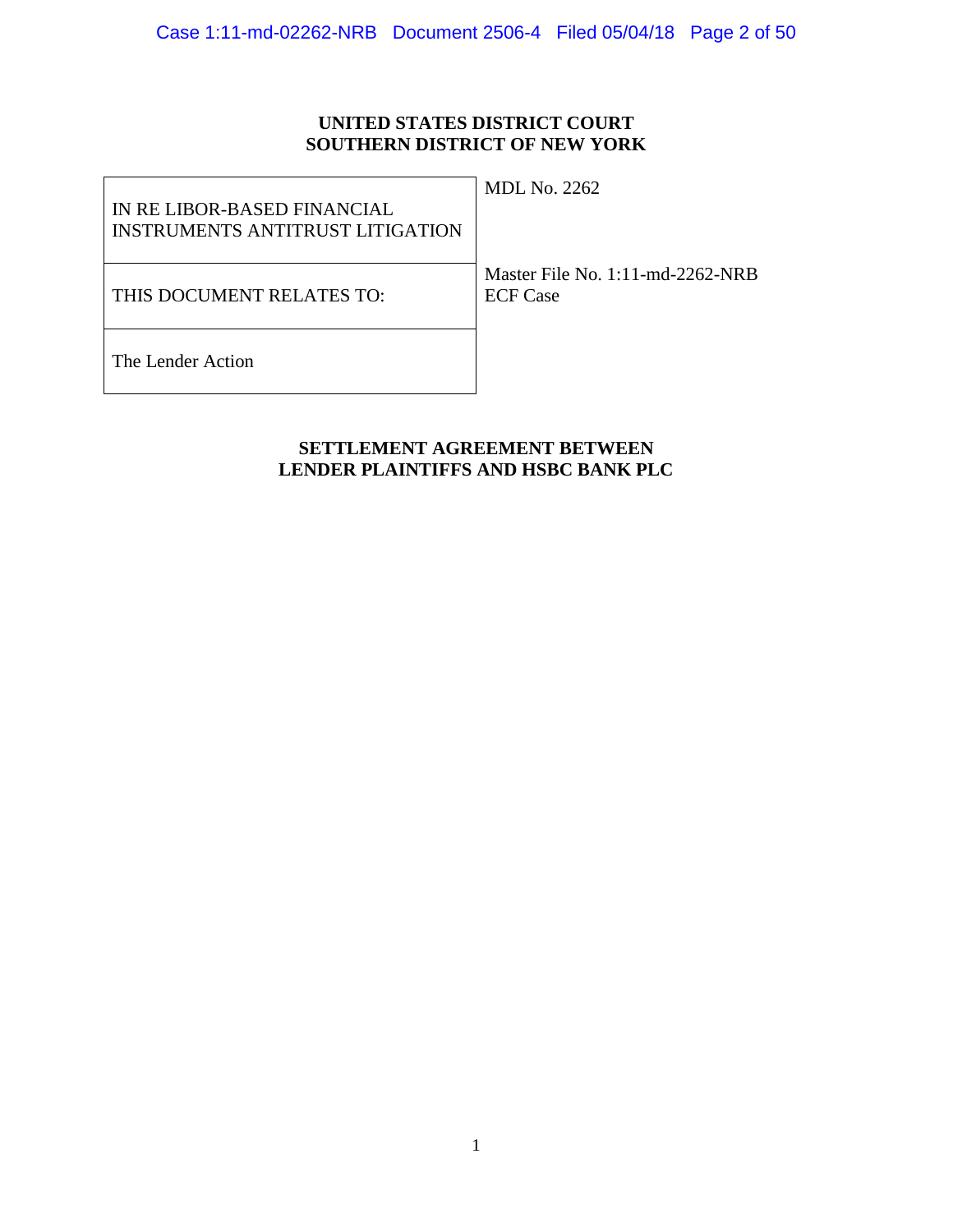# **1. RECITALS**

This Settlement Agreement ("Agreement") is made and entered into on January 16, 2018 (the "Execution Date"), between Plaintiffs The Berkshire Bank and The Government Development Bank for Puerto Rico (collectively, the "Lender Plaintiffs"), individually and on behalf of the Settlement Class in the Lender Action, and defendant HSBC Bank plc ("HSBC"), by and through the Lender Plaintiffs' Counsel and HSBC's Counsel. This Agreement is intended by the Parties to fully, finally, and forever resolve, discharge, and settle the Released Claims, upon and subject to the terms and conditions hereof.

WHEREAS, the Lender Plaintiffs have alleged, among other things, that HSBC and others committed common law fraud and conspired to commit fraud;

WHEREAS, the Lender Plaintiffs contend that they and the Settlement Class suffered monetary damages as a result of HSBC's (and the other Defendants') alleged conduct;

WHEREAS, HSBC denies the Lender Plaintiffs' allegations and maintains that it has meritorious defenses to the claims of liability and damages made by the Lender Plaintiffs in the Lender Action and all charges of liability and damages against it arising out of any of the conduct, statements, acts, or omissions alleged, or that could have been alleged, in the Lender Action;

WHEREAS, the Lender Plaintiffs, for themselves individually and on behalf of the Settlement Class, and HSBC agree that neither this Agreement nor any statement made in negotiation thereof shall be deemed or construed to be an admission or evidence of any violation of any statute or law or of any liability or wrongdoing by HSBC or of the truth of any of the claims or allegations alleged in the Lender Action;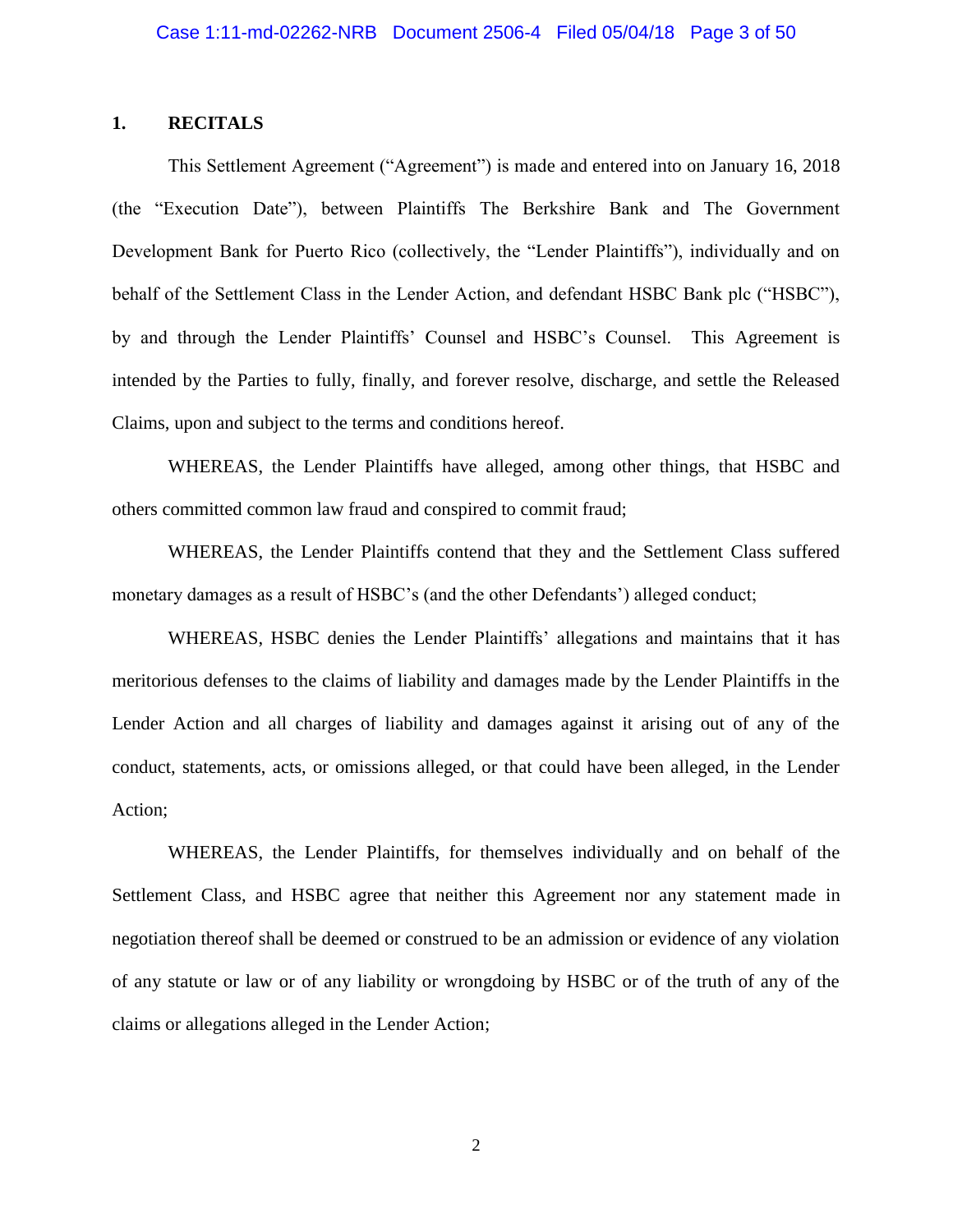### Case 1:11-md-02262-NRB Document 2506-4 Filed 05/04/18 Page 4 of 50

WHEREAS, Lender Plaintiffs' Counsel have concluded, after due investigation and after carefully considering the relevant circumstances, including, without limitation, the claims asserted in the Lender Action, the legal and factual defenses thereto, and the applicable law, that: (1) it is in the best interests of the Settlement Class to enter into this Agreement in order to avoid the uncertainties of litigation and to assure that the benefits reflected herein, including the value of the Settlement Amount to be paid by HSBC under this Agreement and the cooperation to be provided to the Lender Plaintiffs by HSBC under this Agreement, are obtained for the Settlement Class; and (2) the settlement set forth in this Agreement is fair, reasonable, and adequate and in the best interests of the Lender Class;

WHEREAS, HSBC, while continuing to deny that it is liable for the claims asserted against it in the Lender Action, has nevertheless agreed to enter into this Agreement to avoid the further risk, expense, inconvenience, and distraction of burdensome and protracted litigation, and thereby to resolve this controversy, to avoid the risks inherent in complex litigation, and to obtain complete dismissal of the Lender Action as to HSBC and a release of the claims as set forth herein;

WHEREAS, this Agreement is the product of arm's-length negotiations between Lender Plaintiffs' Counsel and HSBC's Counsel and this Agreement embodies all of the terms and conditions of the settlement agreed upon between HSBC and the Lender Plaintiffs, both for themselves individually and on behalf of the Settlement Class;

NOW, THEREFORE, in consideration of the covenants, terms, and releases in this Agreement, it is agreed, by and among the Lender Plaintiffs (individually and on behalf of the Settlement Class) and HSBC by and through the Lender Plaintiffs' Counsel and HSBC's Counsel, that, subject to the approval of the Court, the Lender Action be settled, compromised,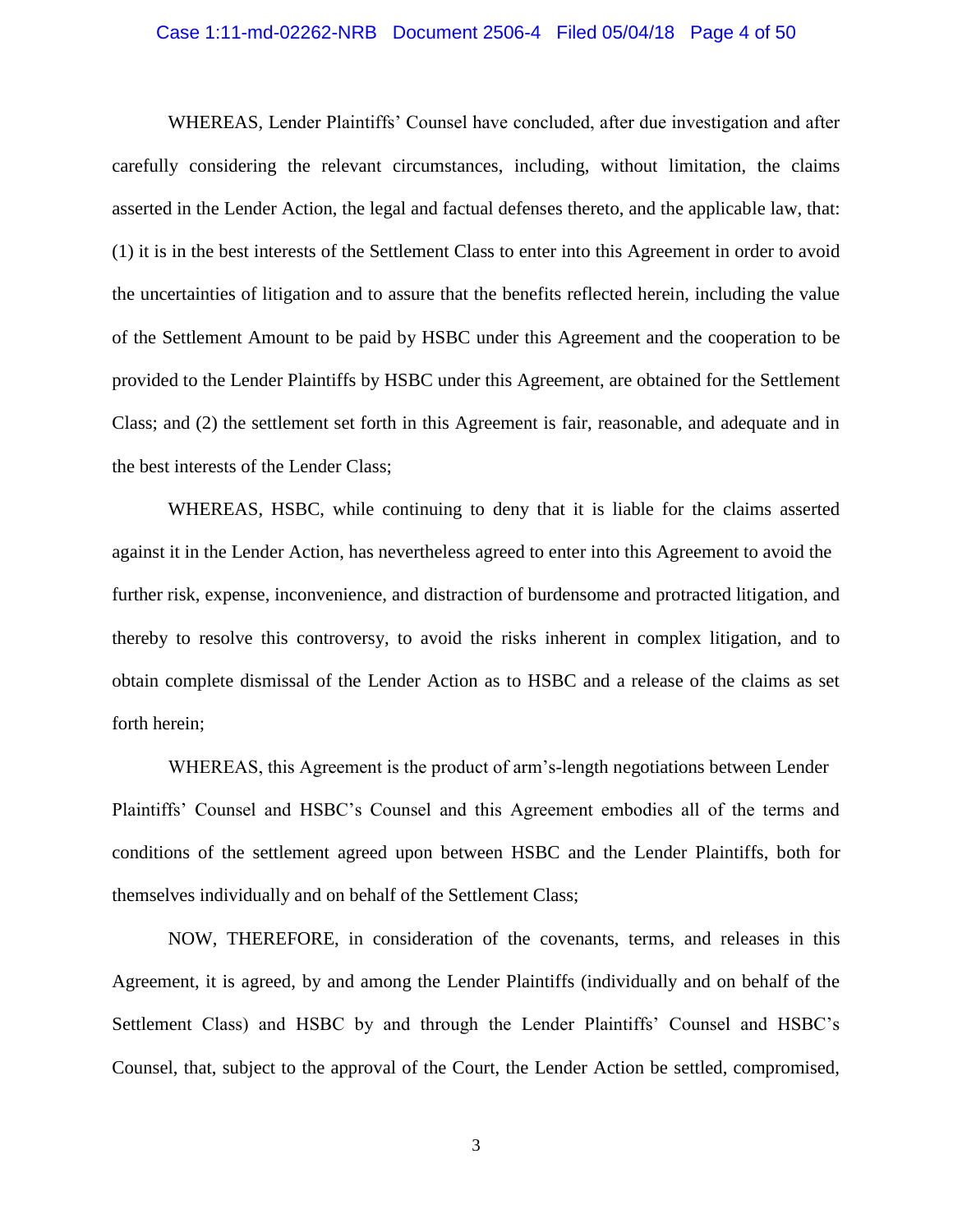# Case 1:11-md-02262-NRB Document 2506-4 Filed 05/04/18 Page 5 of 50

and dismissed with prejudice as to HSBC and the other Released Parties only, without costs, except as stated herein, and releases be extended, as set forth in this Agreement.

# **2. DEFINITIONS**

As used in this Agreement, the following capitalized terms have the meanings specified below:

(a) Agreement: This Settlement Agreement.

(b) Alternative Judgment: A Final Judgment and Order of Dismissal entered by the Court but in a form other than proposed by the Lender Plaintiffs' Counsel and HSBC.

(c) Authorized Claimant: Any Settlement Class Member who will be entitled to a distribution from the Net Settlement Fund pursuant to the Plan of Distribution approved by the Court in accordance with the terms of this Agreement.

(d) Bondholder Plaintiffs' Action: *Ellen Gelboim v. Credit Suisse Group AG et al.,*  No. 12-cv-1025 (NRB).

(e) BBA: British Bankers' Association.

(f) Claims Administrator: The third party to be retained by the Lender Plaintiffs' Counsel and approved by the Court to manage and administer the process by which the Settlement Class will be notified of this Agreement and by which each eligible member of a Class is paid pursuant to this Agreement.

(g) Class Distribution Order: An order approving the Claims Administrator's and, where applicable, the Settlement Administrator's determinations concerning the acceptance and rejection of the claims submitted herein and approving any fees and expenses not previously applied for, including the fees and expenses of the Settlement Administrator and the Claims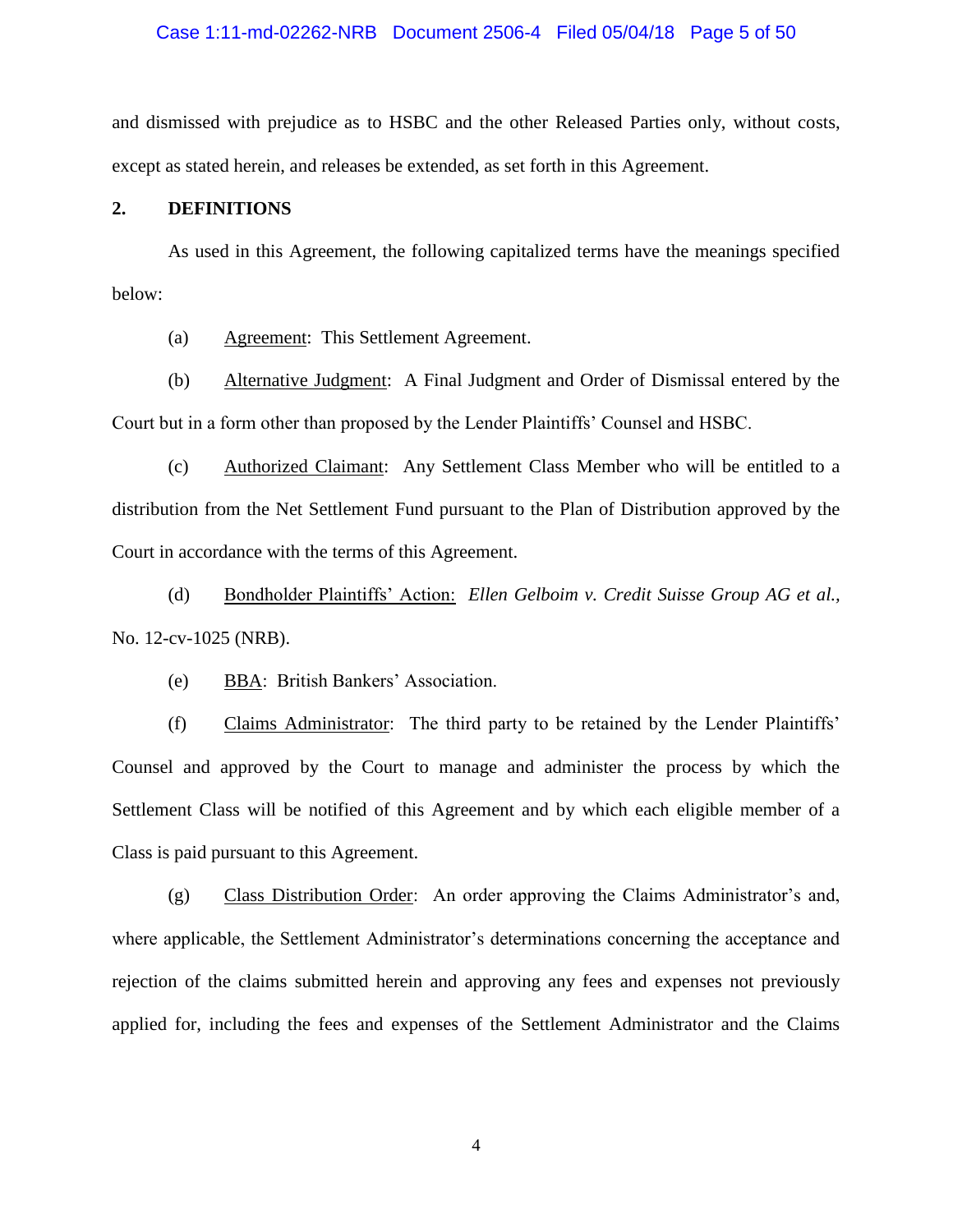### Case 1:11-md-02262-NRB Document 2506-4 Filed 05/04/18 Page 6 of 50

Administrator, and, if the Effective Date has occurred, directing payment of the Net Settlement Fund to or for the account of Authorized Claimants, as the case may be.

- (h) Class Notice: The Notice and Summary Notice, collectively.
- (i) Court: The United States District Court for the Southern District of New York.

(j) Defendants: Bank of America Corporation, Bank of America, N.A., Bank of Tokyo Mitsubishi UFJ Ltd., Barclays Bank PLC, British Bankers' Association, BBA Enterprises Ltd, BBA LIBOR Ltd, Citigroup Inc., Citibank, N.A., Coöperatieve Centrale Raiffeisen Boerenleenbank B.A., Credit Suisse Group AG, Deutsche Bank AG, HSBC Holdings plc, HSBC Bank plc, JPMorgan Chase Bank & Co., JPMorgan Chase Bank, Lloyds Banking Group PLC, HBOS PLC, Royal Bank of Canada, The Norinchunkin Bank, The Royal Bank of Scotland Group PLC, UBS AG, WestLB AG, and Westdeutsche Immobilenbank AG, and any other Person or Persons who are or were named as defendants in the Lender Action at any time up to and including the date a Preliminary Approval Order is issued. These Defendants are also referred to herein as the "Lender Defendants."

- (k) Effective Date or Effective Date of Settlement: *See* Paragraph 6(a).
- (l) Escrow Agent: Huntington Bank.
- (m) Exchange-Based Plaintiffs' Action: *FTC Capital GmbH, et al. v. Credit Suisse*

*Group AG, et al*., No. 11-cv-2613 (NRB), and related class action cases on behalf of Exchange-Based Plaintiffs that are currently pending in the multi-district litigation in the U.S. District Court for the Southern District of New York.

(n) Execution Date: The date of execution of this Agreement by counsel for all Parties hereto.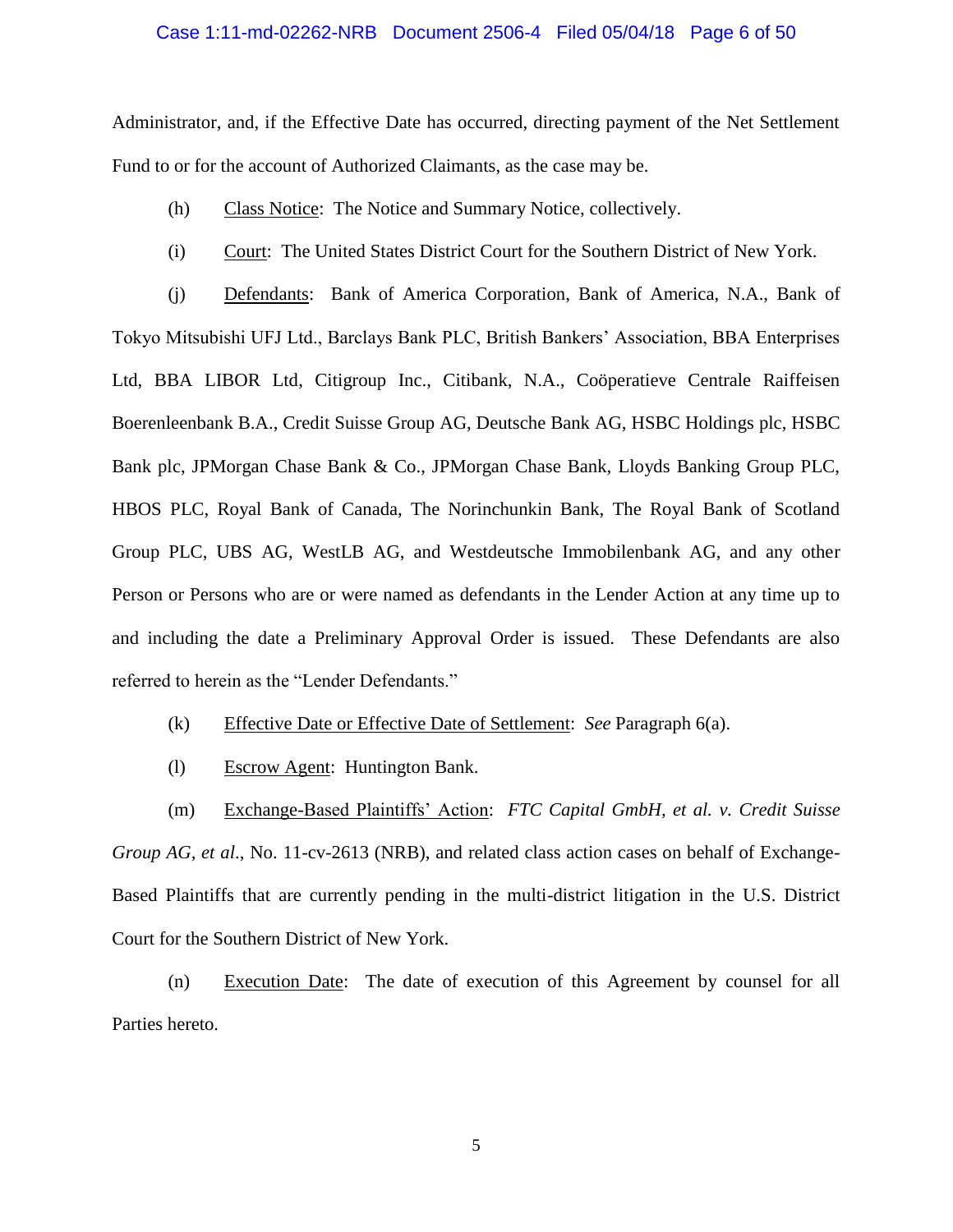### Case 1:11-md-02262-NRB Document 2506-4 Filed 05/04/18 Page 7 of 50

(o) Fairness Hearing: The hearing to be held by the Court to determine whether the settlement set forth in this Agreement shall receive final approval pursuant to Rule 23 of the Federal Rule of Civil Procedure.

(p) Fee and Expense Application: *See* Paragraph 9(a).

(q) Final Judgment and Order of Dismissal: The order of the Court finally approving the settlement set forth in this Agreement, dismissing the Lender Action against HSBC and HSBC Holdings plc with prejudice, and meeting the criteria set forth in Paragraph 5(g). The Final Judgment and Order of Dismissal shall become final when (i) no appeal has been filed and the prescribed time for commencing any appeal has expired; or (ii) an appeal has been filed and either (1) the appeal has been dismissed and the prescribed time, if any, for commencing any further appeal has expired, or (2) the order has been affirmed in its entirety and the prescribed time, if any, for commencing any further appeal has expired. It is agreed that neither the provisions of Rule 60 of the Federal Rules of Civil Procedure nor the All Writs Act, 28 U.S.C. § 1651, shall be taken into account in determining the above-stated times.

(r) HSBC: HSBC Bank plc, which is a public limited company organized under English law and headquartered in London, England. It is a wholly-owned subsidiary of Defendant HSBC Holdings plc, which is a Released Party under this Agreement.

(s) HSBC's Counsel: Locke Lord LLP.

(t) HSBC Holdings plc Release: The document attached hereto as Exhibit A, an executed version of which shall be delivered by HSBC's Counsel to Lender Plaintiffs' Counsel on or before the Effective Date.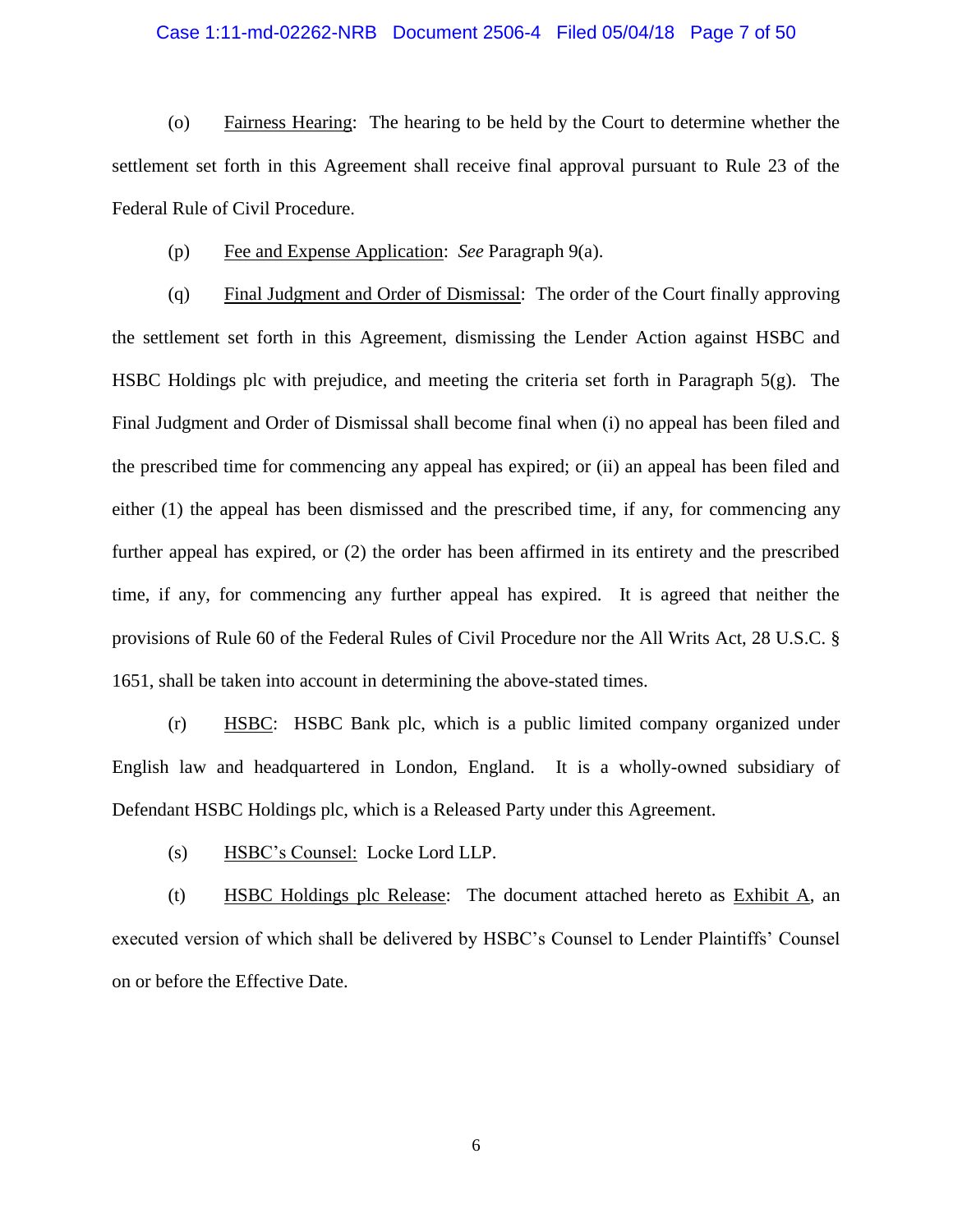### Case 1:11-md-02262-NRB Document 2506-4 Filed 05/04/18 Page 8 of 50

(u) Lender Action: *The Berkshire Bank and Government Development Bank for Puerto Rico v. Bank of America, et al.*, No. 12-cv-5723 (NRB), currently pending in the multidistrict litigation in the U.S. District Court for the Southern District of New York.

(v) Settlement Class: *See* Paragraph 3(a).

(w) Lender Class Member: A Person who is a member of the Settlement Class and has not timely and validly excluded himself, herself, or itself in accordance with the procedures established by the Court.

(x) Lender Plaintiffs: The Berkshire Bank and The Government Development Bank for Puerto Rico (GDB).

(y) Lender Plaintiffs' Counsel: Pomerantz LLP.

(z) LIBOR: The London Interbank Offered Rate.

(aa) Net Settlement Fund: *See* Paragraph 10.

(bb) Notice: The Notice of Proposed Settlement of Class Action to be provided to the Settlement Class as provided in this Agreement and the Preliminary Approval Order.

(cc) OTC Action: *Mayor and City Council of Baltimore v. Credit Suisse Group AG, et al.*, No. 11-cv-5450 (NRB), and related class action cases on behalf of OTC Plaintiffs that are currently pending in the multi-district litigation in the U.S. District Court for the Southern District of New York.

(dd) Parties: HSBC and the Lender Plaintiffs.

(ee) Person(s): An individual, corporation, limited liability corporation, professional corporation, limited liability partnership, partnership, limited partnership, association, joint stock company, estate, legal representative, trust, unincorporated association, municipality, state, state agency, any entity that is a creature of any state, any government or any political subdivision,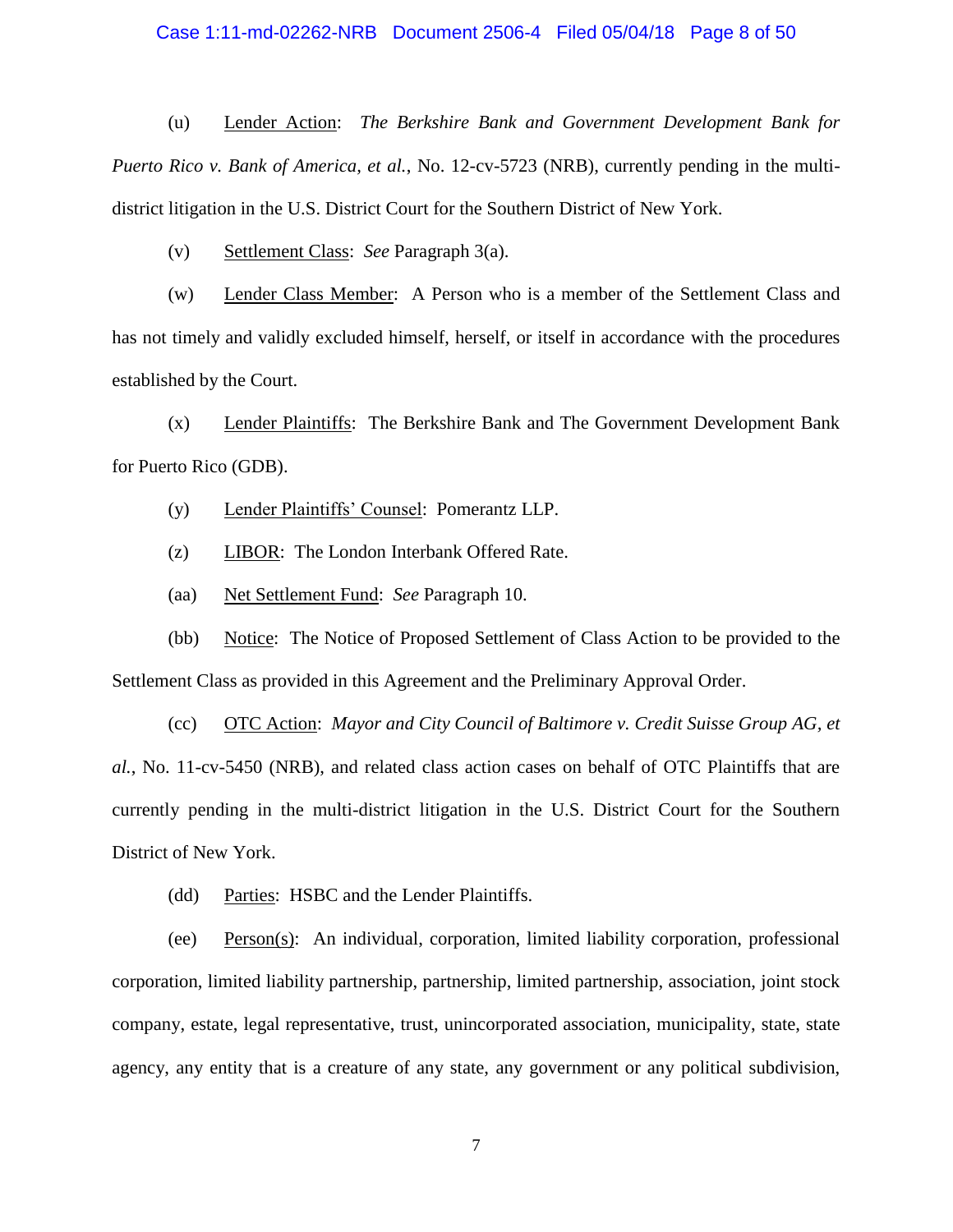### Case 1:11-md-02262-NRB Document 2506-4 Filed 05/04/18 Page 9 of 50

authority, office, bureau or agency of any government, and any business or legal entity, and any spouses, heirs, predecessors, successors, representatives, or assignees of the foregoing.

(ff) Plan of Distribution: A plan or formula of allocation of the Net Settlement Fund whereby the Settlement Fund shall be distributed to Authorized Claimants after payment of expenses of notice and administration of the settlement, Taxes and tax expenses, and such attorneys' fees, costs, interest, and other expenses as may be awarded by the Court. At a time and in a manner determined by the Court, Lender Plaintiffs' Counsel shall submit for Court approval a Plan of Distribution for the Lender Class that will provide for the distribution of the applicable Net Settlement Fund. The Plan of Distribution shall be devised and implemented with the assistance of the Settlement Administrator.

(gg) Preliminary Approval Order: An order (or set of orders) of the Court that preliminarily approves the settlement set forth in this Agreement, certifies the Settlement Class solely for settlement purposes, directs Notice thereof to the Class, and stays all proceedings against HSBC and HSBC Holdings plc until such time as the Court renders a final decision on approval of the Agreement.

(hh) Released Claims: Any and all manner of claims, actions or causes of action, cross-claims, counter-claims, charges, liabilities, demands, judgments, suits, obligations, debts, setoffs, rights of recovery, or liabilities for any obligations of any kind whatsoever (however denominated), of every nature and description, whether known or unknown, whether class or individual, in law or equity or arising under constitution, statute, state, federal, common or foreign law or regulation (including Rule 11 of the Federal Rules of Civil Procedure), ordinance, contract, or otherwise in nature, for fees, costs, penalties, fines, debts, expenses, attorneys' fees, and damages whenever incurred, and liabilities of any nature whatsoever (including joint and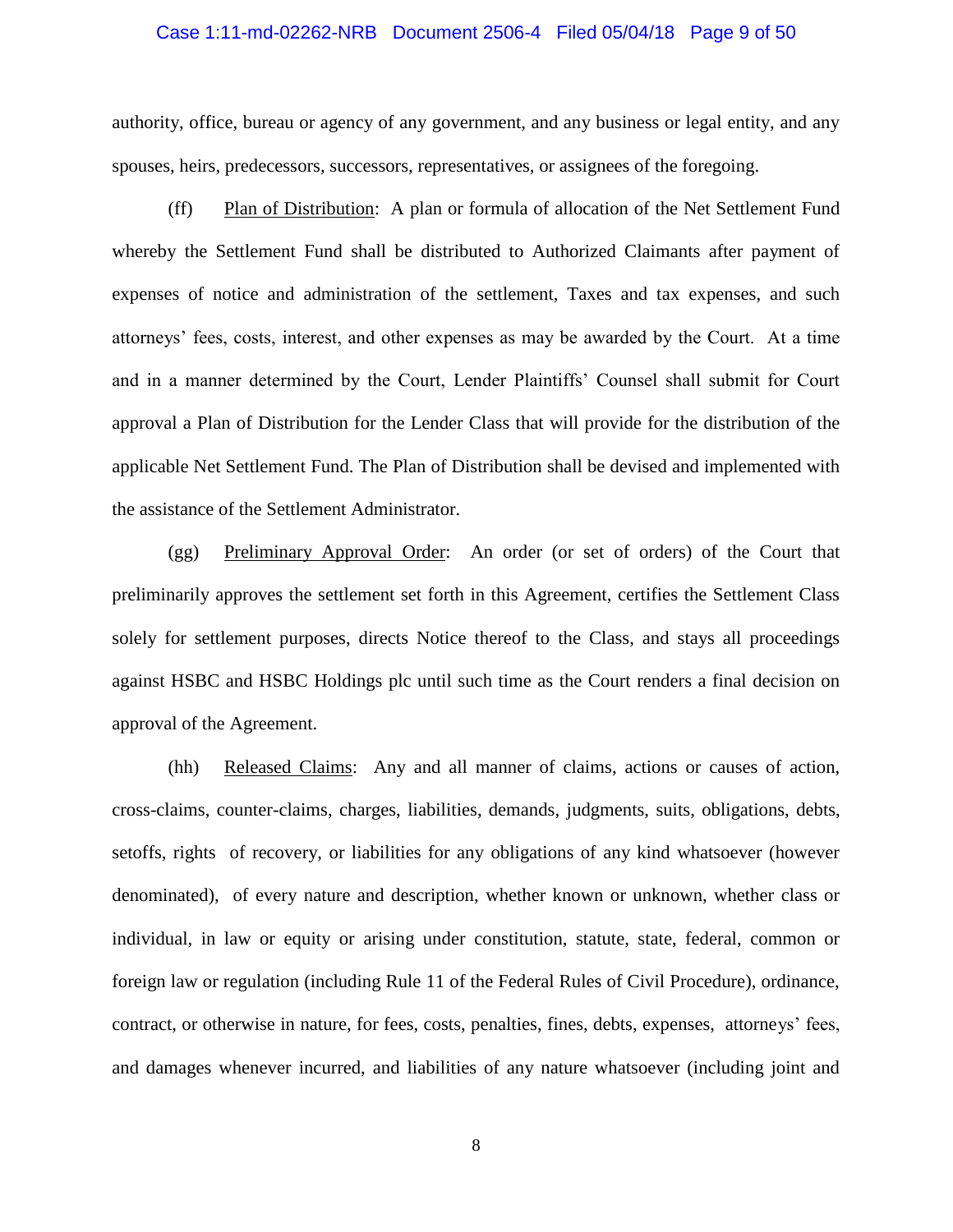### Case 1:11-md-02262-NRB Document 2506-4 Filed 05/04/18 Page 10 of 50

several), known or unknown, suspected or unsuspected, asserted or unasserted, that arise out of or relate in any way to the origination, ownership, purchase, or sale of loans with interest rates tied to U.S. Dollar LIBOR which adjusted during the Class Period and the acts, facts, statements, or omissions that were or could have been alleged or asserted by Lender Plaintiffs or any member of the Settlement Class in the Lender Action or in any other action in any court or forum, except for claims relating to enforcement of the Settlement.

(ii) Released Party or Released Parties: HSBC, HSBC Holdings plc, and each of their past or present direct and indirect parents (including holding companies), subsidiaries, affiliates, associates (all as defined in SEC Rule 12b-2 promulgated pursuant to the Securities Exchange Act of 1934), predecessors, successors, and each of their respective officers, directors, employees, agents, attorneys, insurers, underwriters, legal or other representatives, trustees, heirs, executors, administrators, advisors, and assigns. Released Parties does not include any of the other Defendants that are unaffiliated with HSBC or HSBC Holdings plc.

(jj) Releasing Party or Releasing Parties: Individually and collectively, Lender Plaintiffs and each Lender Class Member, on behalf of themselves and any of their respective past or present officers, directors, stockholders, agents, employees, legal representatives, partners, associates, trustees, parents, subsidiaries, divisions, affiliates, heirs, executors, administrators, purchasers, predecessors, successors, and assigns, whether or not they object to the settlement set forth in this Agreement and whether or not they make a claim for payment from the Net Settlement Fund.

(kk) Settlement Amount: Four million dollars (\$4,000,000.00).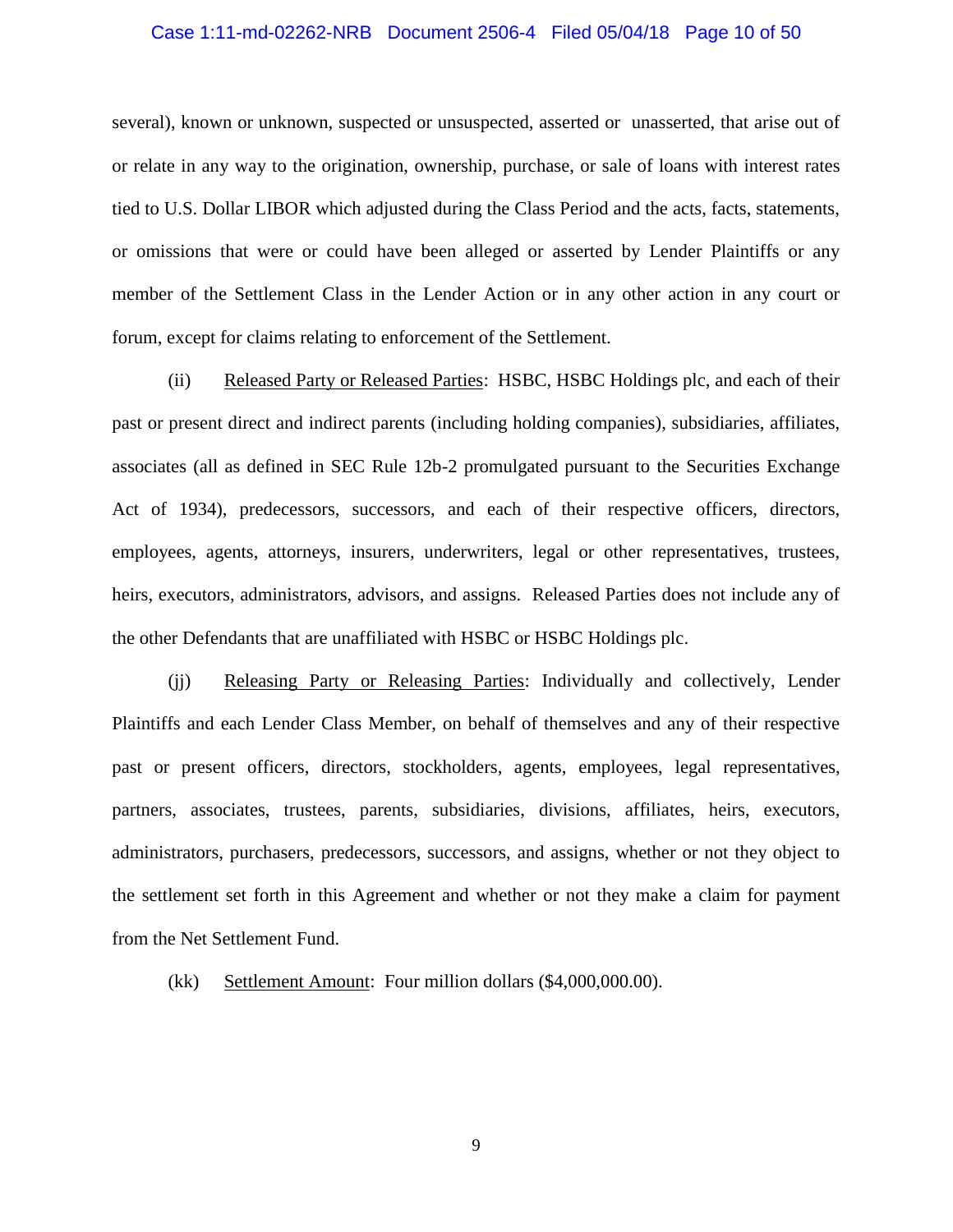### Case 1:11-md-02262-NRB Document 2506-4 Filed 05/04/18 Page 11 of 50

(ll) Settlement Fund: The escrow account established pursuant to Paragraph 10 of this Agreement, including all monies held therein in accordance with the terms of this Agreement.

(mm) Settling Defendant: HSBC.

(nn) Settling Defendant's Claims: All claims and causes of action of every nature and description, including "Unknown Claims" as defined below, whether arising under federal, state, common or foreign law (including Rule 11 of the Federal Rules of Civil Procedure), that arise out of or relate in any way to the institution, prosecution, or settlement of the Action as against HSBC and HSBC Holdings plc, except for claims relating to the enforcement of the Settlement or claims related to any representation(s) made in the Memorandum of Understanding dated December 22, 2017 or this Agreement. For the avoidance of doubt, Settling Defendants' Claims do not include claims relating to or arising out of any transactions or contracts that HSBC or HSBC Holdings plc may have entered with Lender Plaintiffs, Lender Plaintiffs' Counsel, or members of the Settlement Class.

(oo) Summary Notice: The summary notice of proposed settlement and hearing for publication.

(pp) Unknown Claims: Any and all Released Claims against the Released Parties which Releasing Parties do not know or suspect to exist in his, her, or its favor as of the Effective Date, and the Settling Defendant's Claims against Releasing Parties which Released Parties do not know or suspect to exist in his, her, or its favor as of the Effective Date, which if known by the Releasing Parties or Released Parties might have affected his, her, or its decision(s) with respect to the settlement. With respect to any and all Released Claims and Settling Defendant's Claims, the Parties stipulate and agree that by operation of the Final Judgment and Order of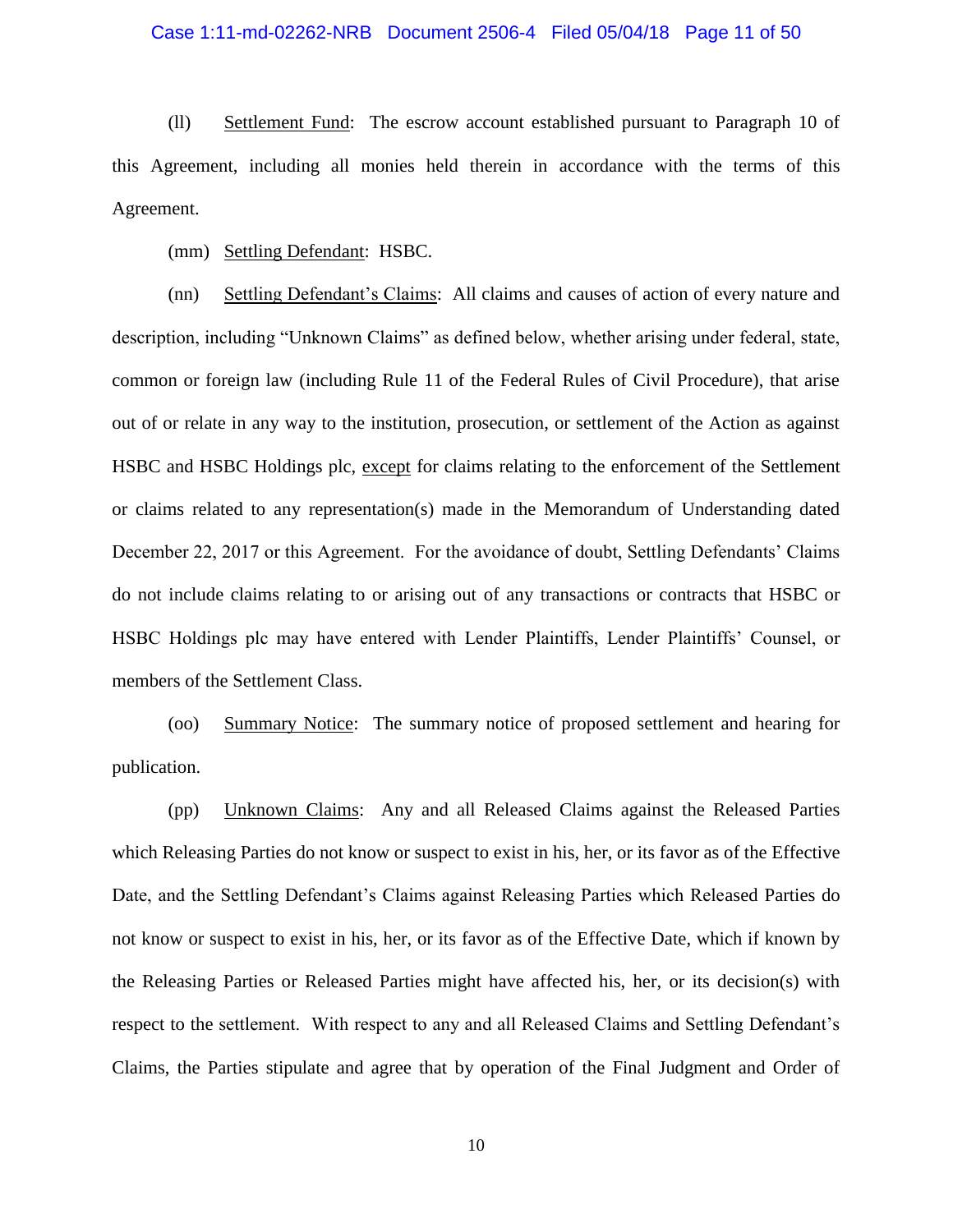## Case 1:11-md-02262-NRB Document 2506-4 Filed 05/04/18 Page 12 of 50

Dismissal, upon the Effective Date, Releasing Parties and Released Parties shall have expressly waived, and each Lender Class Member shall be deemed to have waived, and by operation of the Final Judgment and Order of Dismissal shall have expressly waived, the provisions, rights and benefits of California Civil Code § 1542, which provides as follows:

# A GENERAL RELEASE DOES NOT EXTEND TO CLAIMS WHICH THE CREDITOR DOES NOT KNOW OR SUSPECT TO EXIST IN HIS OR HER FAVOR AT THE TIME OF EXECUTING THE RELEASE, WHICH IF KNOWN BY HIM OR HER MUST HAVE MATERIALLY AFFECTED HIS OR HER SETTLEMENT WITH THE DEBTOR.

and any and all provisions, rights and benefits conferred by any law of any state or territory of the United States, or principle of common law, which is similar, comparable, or equivalent to California Civil Code § 1542.

The Releasing Parties and Released Parties may hereafter discover facts other than or different from those which they now know or believe to be true with respect to the subject matter of the Released Claims and Settling Defendant's Claims. Nevertheless, Class Plaintiffs and the Released Parties shall expressly, fully, finally, and forever settle and release, and each Lender Class Member, upon the Effective Date, shall be deemed to have, and by operation of the Final Judgment and Order of Dismissal shall have, fully, finally, and forever settled and released, any and all Released Claims and Settling Defendant's Claims, whether or not concealed or hidden, without regard to the subsequent discovery or existence of such different or additional facts. Lender Plaintiffs and the Released Parties acknowledge, and Lender Class Members shall be deemed to have acknowledged, that the inclusion of "Unknown Claims" in the definition of Released Claims and Settling Defendant's Claims was separately bargained for and was a key element of the Agreement.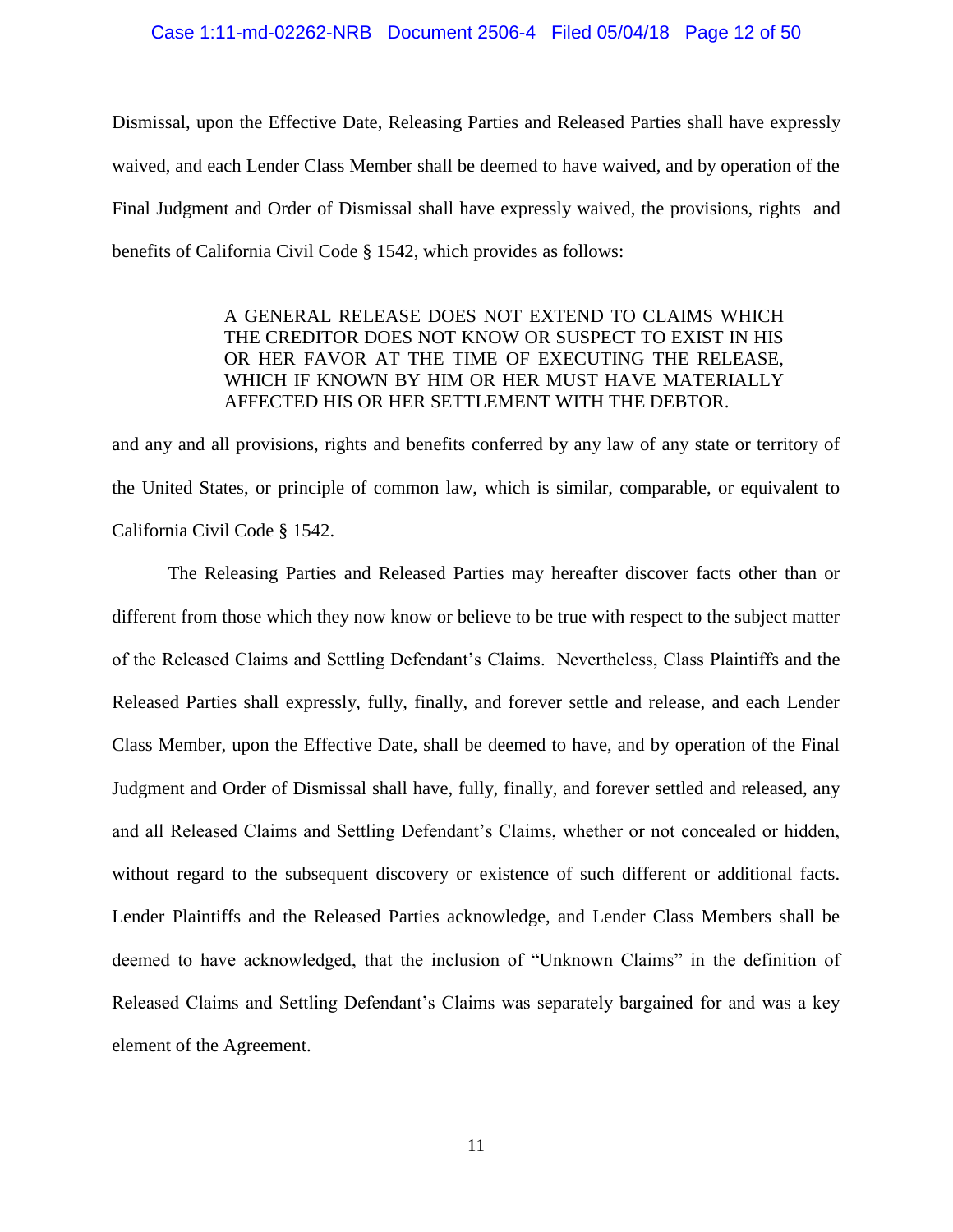(qq) U.S. Dollar LIBOR-Based Loan: A loan with any term, provision, obligation or right to be paid or to receive interest based upon U.S. Dollar LIBOR, including but not limited to business or home loans.

# **3. SETTLEMENT CLASS CERTIFICATION**

(a) The Parties hereby stipulate for purposes of settlement only that, subject to Court approval, the following settlement class shall be certified as to HSBC (the "Settlement Class"):

All lending institutions headquartered in the United States, including its fifty (50) states and United States territories, that originated loans, held loans, purchased whole loans, purchased interests in loans or sold loans with interest rates tied to U.S. Dollar LIBOR, which rates adjusted at any time between August 1, 2007 and May 31, 2010 (the "Class Period").

(b) Specifically excluded from the Settlement Class are Defendants; Released Parties; coconspirators; present and former officers, directors, or employees of any Defendant and any parent or subsidiary thereof, Released Party, or coconspirator; any entity in which any Defendant, Released Party, or co-conspirator has a controlling interest; immediate family members, any affiliate, legal representative, heir, successor or assign of any Defendant, Released Party, or coconspirator and any person acting on their behalf. Also excluded from the Settlement Class are any judicial officers presiding over the Lender Action and the members of his/her immediate families and judicial staff, and any juror assigned to the Lender Action.

(c) The Parties' agreement as to certification of the Settlement Class is only for purposes of effectuating a settlement and for no other purpose. HSBC retains all of its objections, arguments, and defenses with respect to class certification, and reserves all rights to contest class certification, if the settlement set forth in this Agreement does not receive the Court's final approval, if the Court's approval is reversed or vacated on appeal, if this Agreement is terminated as provided herein, or if the settlement set forth in this Agreement otherwise fails to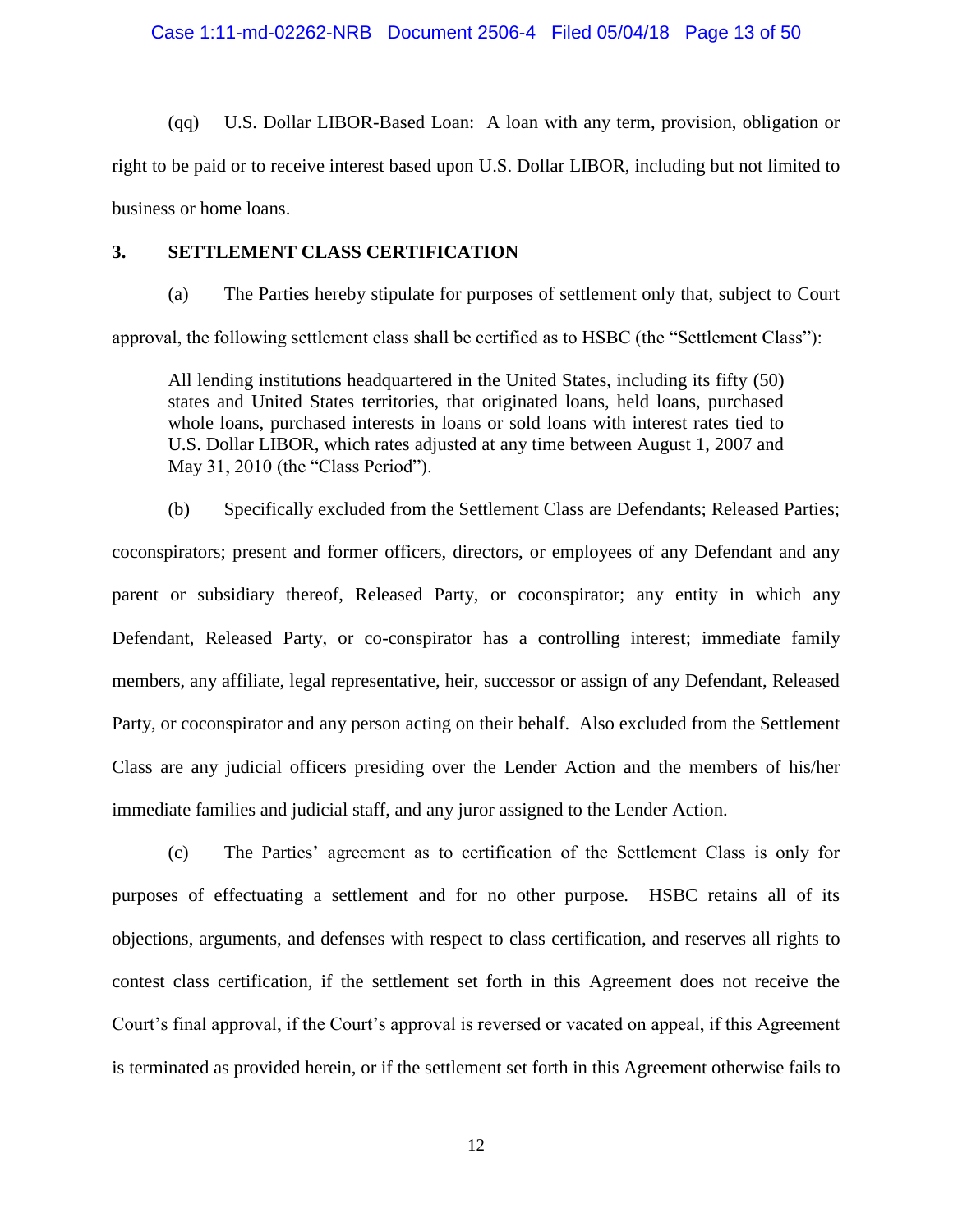# Case 1:11-md-02262-NRB Document 2506-4 Filed 05/04/18 Page 14 of 50

become effective for any reason. The Parties acknowledge that there has been no stipulation to any Class or certification of any Class for any purpose other than effectuating the settlement, and that if the settlement set forth in this Agreement does not receive the Court's final approval, if the Court's approval is reversed or vacated on appeal, if this Agreement is terminated as provided herein, or if the settlement set forth in this Agreement otherwise fails to become effective for any reason, this agreement as to certification of the Settlement Class becomes null and void *ab initio*. This Agreement or any other settlement-related statement may not be cited regarding certification of the Settlement Class, or in support of an argument for certifying a class for any purpose related to this proceeding.

# **4. GOOD FAITH EFFORTS TO EFFECTUATE THIS SETTLEMENT AGREEMENT**

The Parties agree to cooperate with one another in good faith to effectuate and implement the terms and conditions of this Agreement and to exercise their reasonable best efforts to accomplish the terms of this Agreement. This includes HSBC serving notice on those persons and entities required to receive notice pursuant to 28 U.S.C. § 1715.

# **5. PRELIMINARY APPROVAL ORDER, NOTICE, AND FAIRNESS HEARING**

(a) Within thirty (30) days of execution of this Agreement, Lender Plaintiffs' Counsel shall submit to the Court a motion requesting entry of the Preliminary Approval Order. Lender Plaintiffs' Counsel shall share drafts of the papers for this motion with HSBC's Counsel at least one week before the anticipated filing date in order to give HSBC a reasonable opportunity to comment. This motion shall:

> (i) Seek certification of the Settlement Class for purposes of settlement only, pursuant to Federal Rule of Civil Procedure 23(a) and 23(b)(3);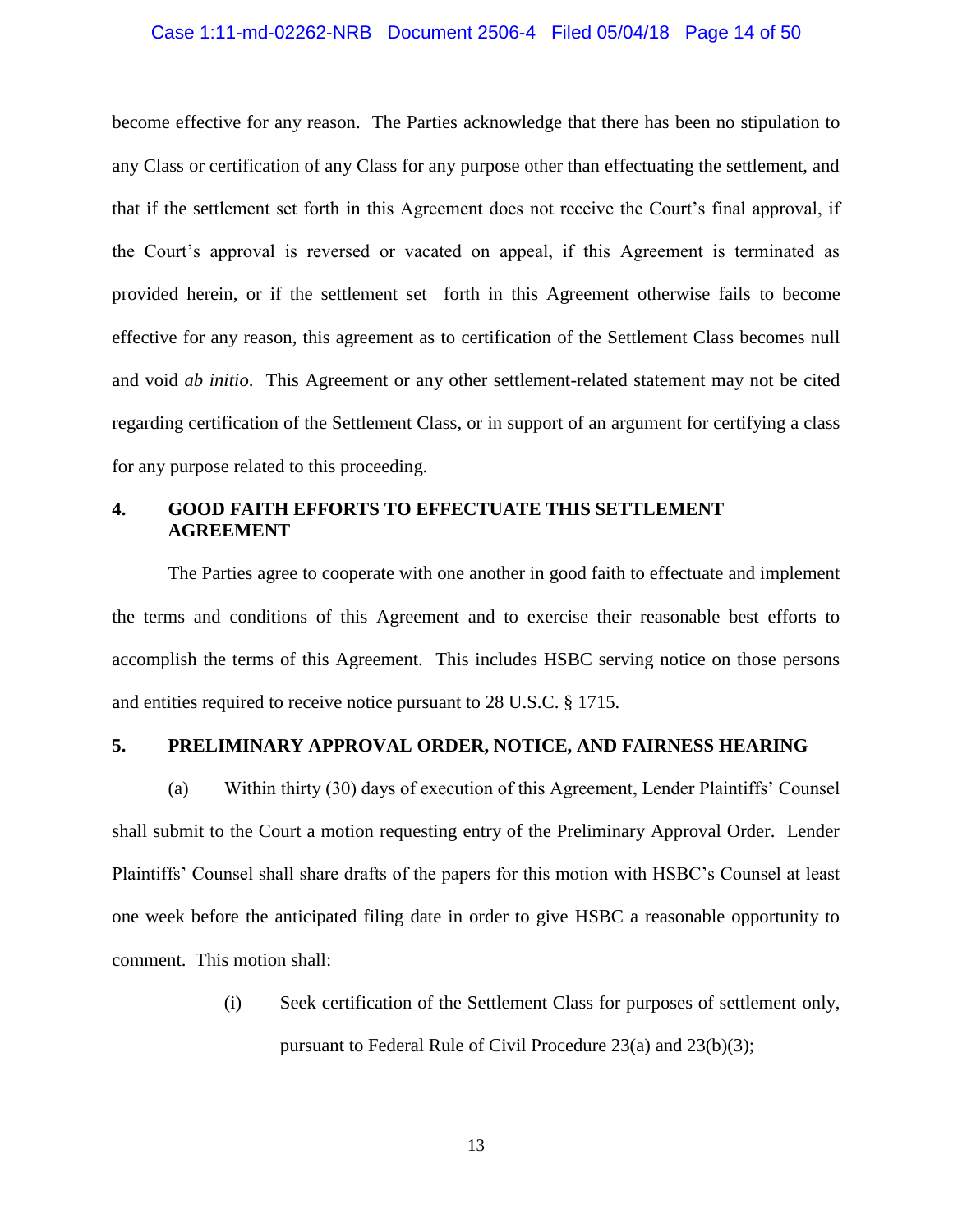- (ii) Request preliminary approval of the settlement set forth in this Agreement as fair, reasonable, and adequate within the meaning of Federal Rule of Civil Procedure 23;
- (iii) Seek the appointment of the Lender Plaintiffs as Class representatives of the Settlement Class under Federal Rule of Civil Procedure 23;
- (iv) Seek appointment of Lender Plaintiffs' Counsel as interim Class counsel under Federal Rule of Civil Procedure 23(g);
- (v) Seek approval of the form and method of dissemination of (1) the Notice, which shall be mailed along with a proof of claim form via first-class mail, and (2) the Summary Notice, which shall be published based upon the recommendations of the Claims Administrator. The Claims Administrator will also establish and maintain a dedicated settlement website, from which each member of the Settlement Class can view and download relevant documents, including the Notice, Summary Notice, and proof of claim form;
- (vi) Seek appointment of a qualified claims administrator as the Claims Administrator;
- (vii) Seek appointment of Huntington Bank as Escrow Agent;
- (viii) Stay all proceedings in the Lender Action against HSBC and HSBC Holdings plc until the Court renders a final decision on approval of the settlement set forth in this Agreement; and
- (ix) Attach a proposed order in a form agreed to by the Parties, which shall include such provisions as are typical in such orders, including (1) a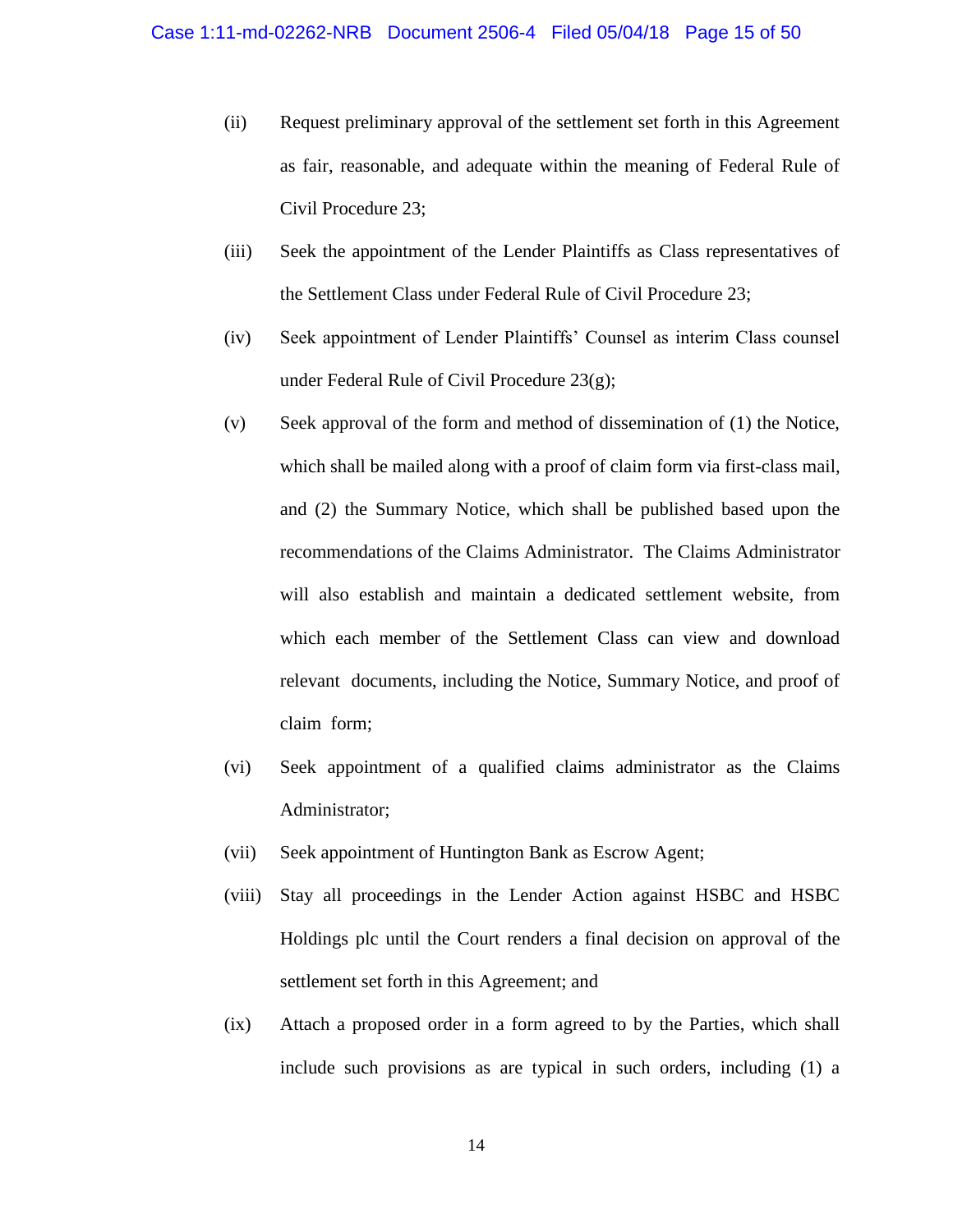# Case 1:11-md-02262-NRB Document 2506-4 Filed 05/04/18 Page 16 of 50

finding that the proposed plan of notice complies with Federal Rule of Civil Procedure 23 and the requirements of due process, and (2) a provision that, if final approval of the settlement is not obtained, the settlement is null and void, and the Parties will revert to their positions *ex ante* without prejudice to their rights, claims, or defenses, including any objection or defense based on a lack of personal jurisdiction.

(b) Class Notice shall apprise each member of the Settlement Class of his, her or its right to exclude themselves from the Settlement Class, or object to the settlement.

(c) Any Person seeking exclusion from the Settlement Class must file a timely written request for exclusion ("Request for Exclusion"). Any Person that files such a request shall be excluded from the Settlement Class, shall have no rights with respect to this Agreement, and shall receive no payment provided for in this Agreement. A Request for Exclusion must meet all of the following criteria:

- (i) Be in writing;
- (ii) Be signed by the Person or his, her, or its authorized representative;
- (iii) State the name, address and phone number of that Person;
- (iv) Include (1) proof of membership in the Settlement Class and (2) a signed statement that "I/we hereby request that I/we be excluded from the proposed Settlement Class in the *In re LIBOR-Based Financial Instruments Antitrust Litigation*";
- (v) List and provide documentation regarding the purchase, issuance and receipt or any interest in all loans in dollar denominated U.S. Dollar LIBOR that reset during the Class Period, including any loans issued to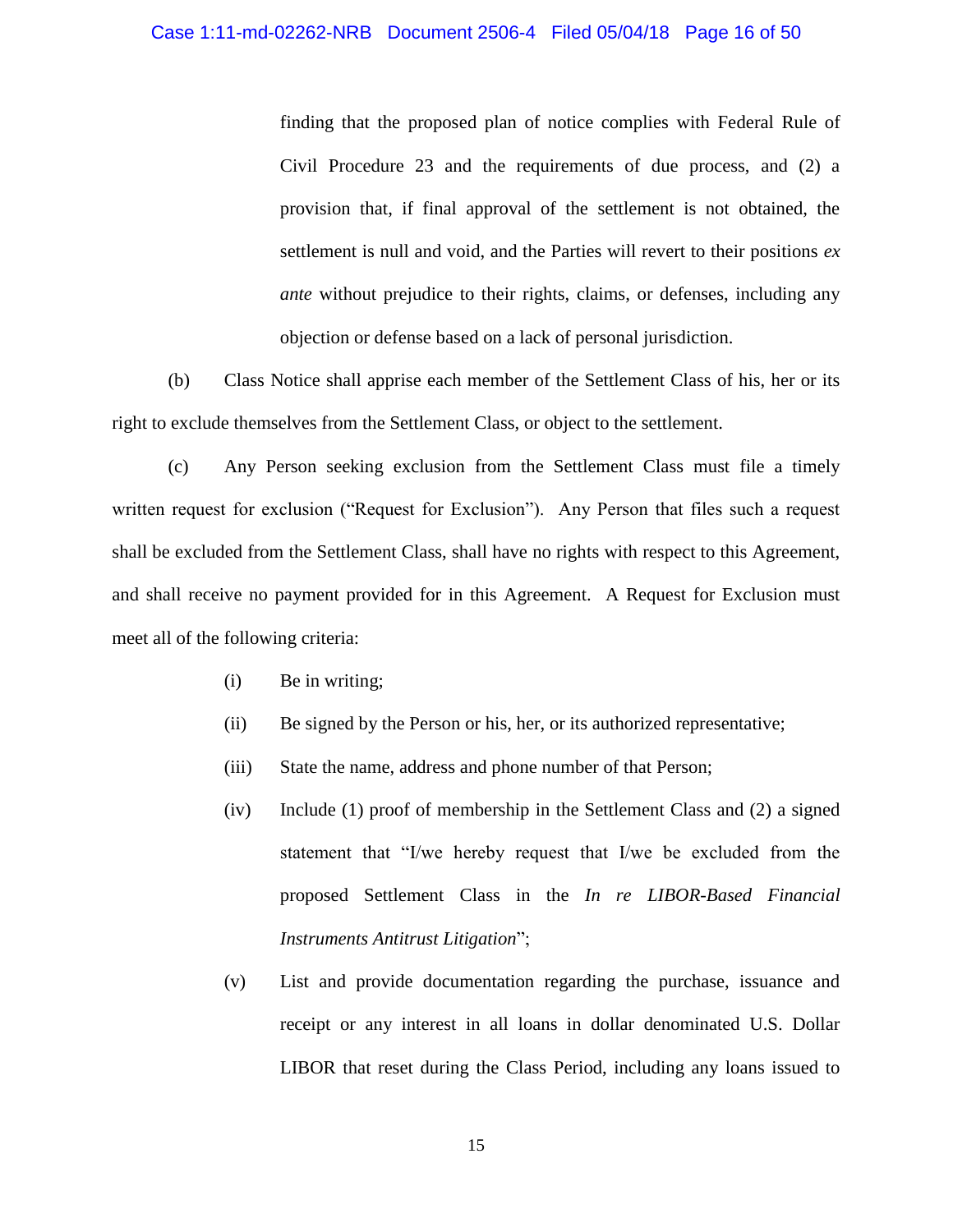the excluding party during the Class Period. Such documentation should also demonstrate the interest received or paid during the Class Period for such loans.

(vi) Be mailed to the Claims Administrator at the address provided in the Class Notice and postmarked no later than twenty-one (21) days prior to the date set for the Fairness Hearing or any other date set by the Court.

(d) A Request for Exclusion that does not include all of the foregoing information, that does not contain the proper signature, that is sent to an address other than the one designated in the Class Notice, or that is not sent within the time specified, shall be invalid, and the Person(s) filing such an invalid request shall be a Lender Class Member and shall be bound by the settlement set forth in this Agreement, if approved. Lender Plaintiffs' Counsel agrees to provide HSBC with notice of any Person who requests to be excluded from the Settlement Class, together with all documents and information provided by such Person, within three (3) business days of receipt by Lender Plaintiffs' Counsel of that exclusion request.

(e) Any Person who has not requested exclusion from the Settlement Class and who objects to the settlement set forth in this Agreement may appear in person or through counsel, at that Person's own expense, at the Fairness Hearing to present any evidence or argument that the Court deems proper and relevant. However, no such Person shall be heard, and no papers, briefs, pleadings, or other documents submitted by any such Person shall be received and considered by the Court, unless such Person properly submits a written objection that includes all of the following:

(i) A notice of intention to appear;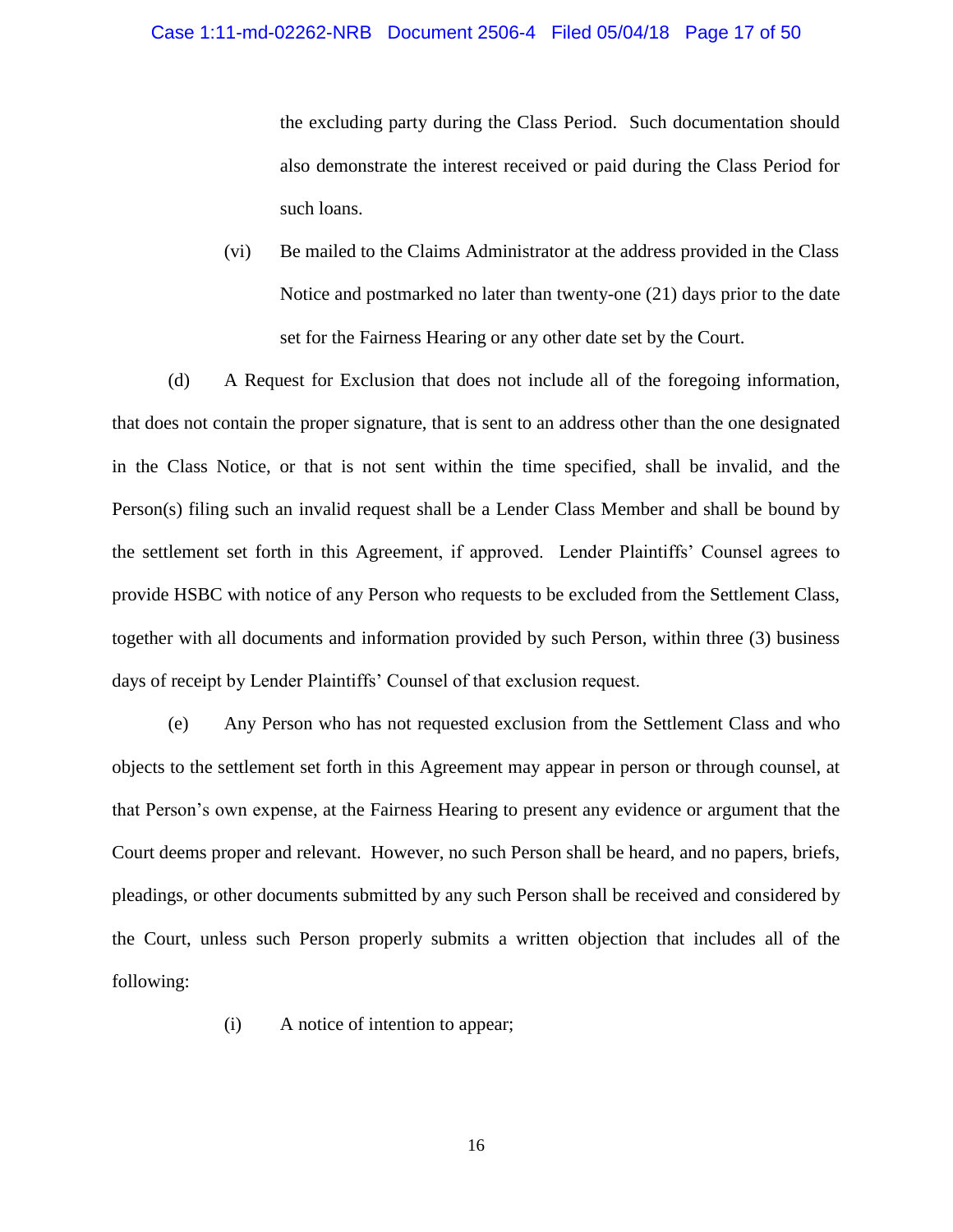- (ii) Proof of membership in the Settlement Class, including documentation evidencing the ownership of a U.S. Dollar LIBOR-Based Loan during the Class Period; and
- (iii) The specific grounds for the objection and any reasons why such Person desires to appear and be heard, as well as all documents or writings that such Person desires the Court to consider.

(f) Such a written objection must be both filed with the Court no later than twentyone (21) days prior to the date set for the Fairness Hearing and mailed to Lender Plaintiffs' Counsel and HSBC's Counsel at the addresses provided in the Class Notice and postmarked no later than fourteen (14) days prior to the date set for the Fairness Hearing. Any Person that fails to object in the manner prescribed herein shall be deemed to have waived his or her objections and will forever be barred from making any such objections in the Lender Action, unless otherwise excused for good cause shown, as determined by the Court.

(g) If the Preliminary Approval Order is entered by the Court, Lender Plaintiffs shall seek, and HSBC shall not oppose, entry of a Final Judgment and Order of Dismissal in a form mutually agreeable to the Parties. Lender Plaintiffs' Counsel shall share drafts of the proposed Final Judgment and Order of Dismissal with HSBC's Counsel at least one week before the anticipated filing date in order to give HSBC a reasonable opportunity to comment. The Final Judgment and Order of Dismissal shall meet all of the following criteria:

- (i) Certify the Settlement Class pursuant to Federal Rule of Civil Procedure  $23(a)$  and  $23(b)(3)$  solely for the purpose of the settlement;
- (ii) Approve finally the settlement set forth in this Agreement and its terms as being a fair, reasonable, and adequate settlement as to the Settlement Class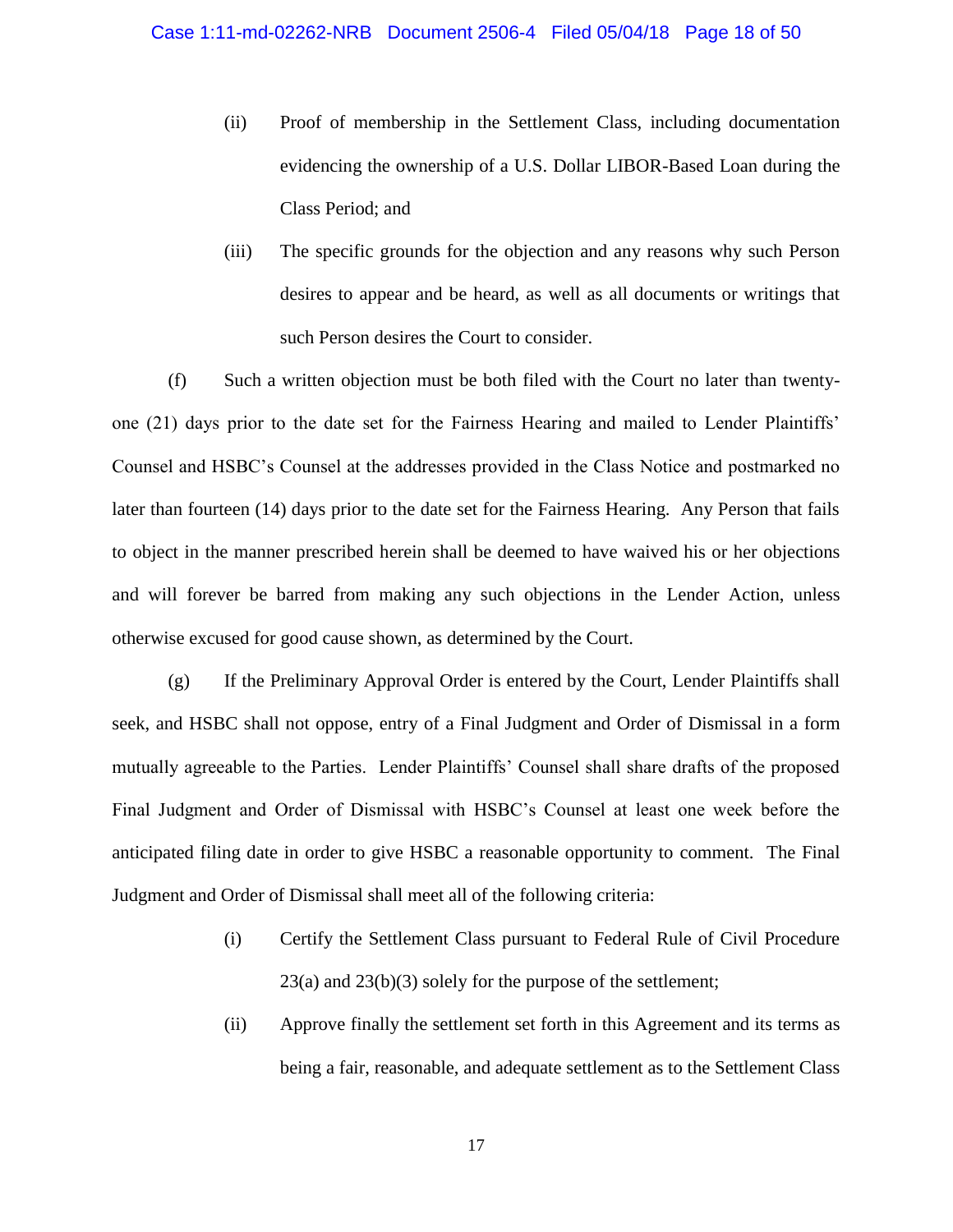within the meaning of Federal Rule of Civil Procedure 23 and directing its consummation according to its terms;

- (iii) Find that the Class Notice constituted due, adequate, and sufficient notice of the settlement set forth in this Agreement and the Fairness Hearing and meets the requirements of due process and the Federal Rules of Civil Procedure;
- (iv) Direct that, as to the Released Parties, the Lender Action shall be dismissed with prejudice and, except as provided for in this Agreement, without costs; provided, however, that such dismissal shall not affect, in any way, the right of Lender Plaintiffs or Lender Class Members to pursue claims, if any, outside the scope of the Released Claims;
- (v) Order that the Releasing Parties are permanently enjoined and barred from instituting, commencing, or prosecuting any action or other proceeding asserting any Released Claims against any Released Party;
- (vi) Permanently bar and enjoin any claim or action by any Person against HSBC, HSBC Holdings plc, or any other Released Party for contribution or indemnification (however denominated) for all or any portion of amounts paid or awarded in the Action by way of settlement, judgment, or otherwise;
- (vii) Retain with the Court exclusive jurisdiction over the settlement and this Agreement, including the administration and consummation of the settlement; and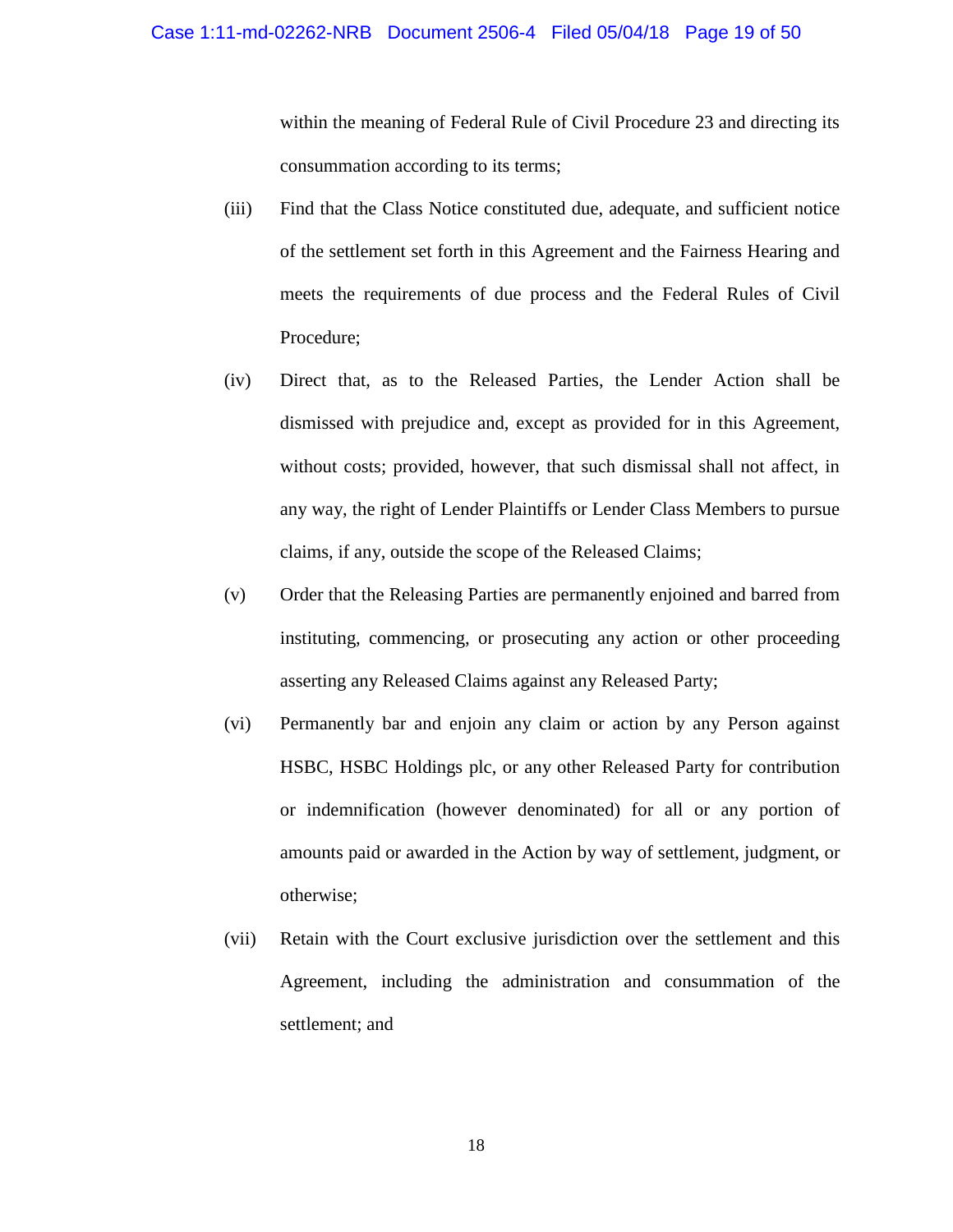(viii) Determine under Federal Rule of Civil Procedure 54(b) that there is no just reason for delay and directs that the judgment of dismissal as to HSBC and HSBC Holdings plc shall be final and entered forthwith.

# **6. EFFECTIVE DATE OF SETTLEMENT**

(a) The Effective Date of Settlement shall be the date when all of the following events shall have occurred and shall be conditioned on the occurrence of all of the following events:

- (i) The contribution to the Settlement Fund has been made pursuant to this Agreement;
- (ii) Entry of the Preliminary Approval Order;
- (iii) Final approval by the Court of the settlement set forth in this Agreement, following Class Notice and the Fairness Hearing;
- (iv) No Party has exercised his, her, or its rights to terminate this Agreement pursuant to Paragraphs  $10(c)$ ,  $13(a)$ , or  $13(d)$ ; and
- (v) Entry by the Court of a Final Judgment and Order of Dismissal, and the Final Judgment and Order of Dismissal becomes final, or, in the event that the Court enters an Alternative Judgment and neither Lender Plaintiffs nor HSBC elects to terminate this Agreement, and such Alternative Judgment becomes final.

(b) Notwithstanding any other provision herein, any proceeding or order, or motion for reconsideration, appeal, petition for a writ of certiorari or its equivalent, pertaining solely to any Plan of Distribution and/or Fee and Expense Application, shall not in any way delay or preclude the Effective Date.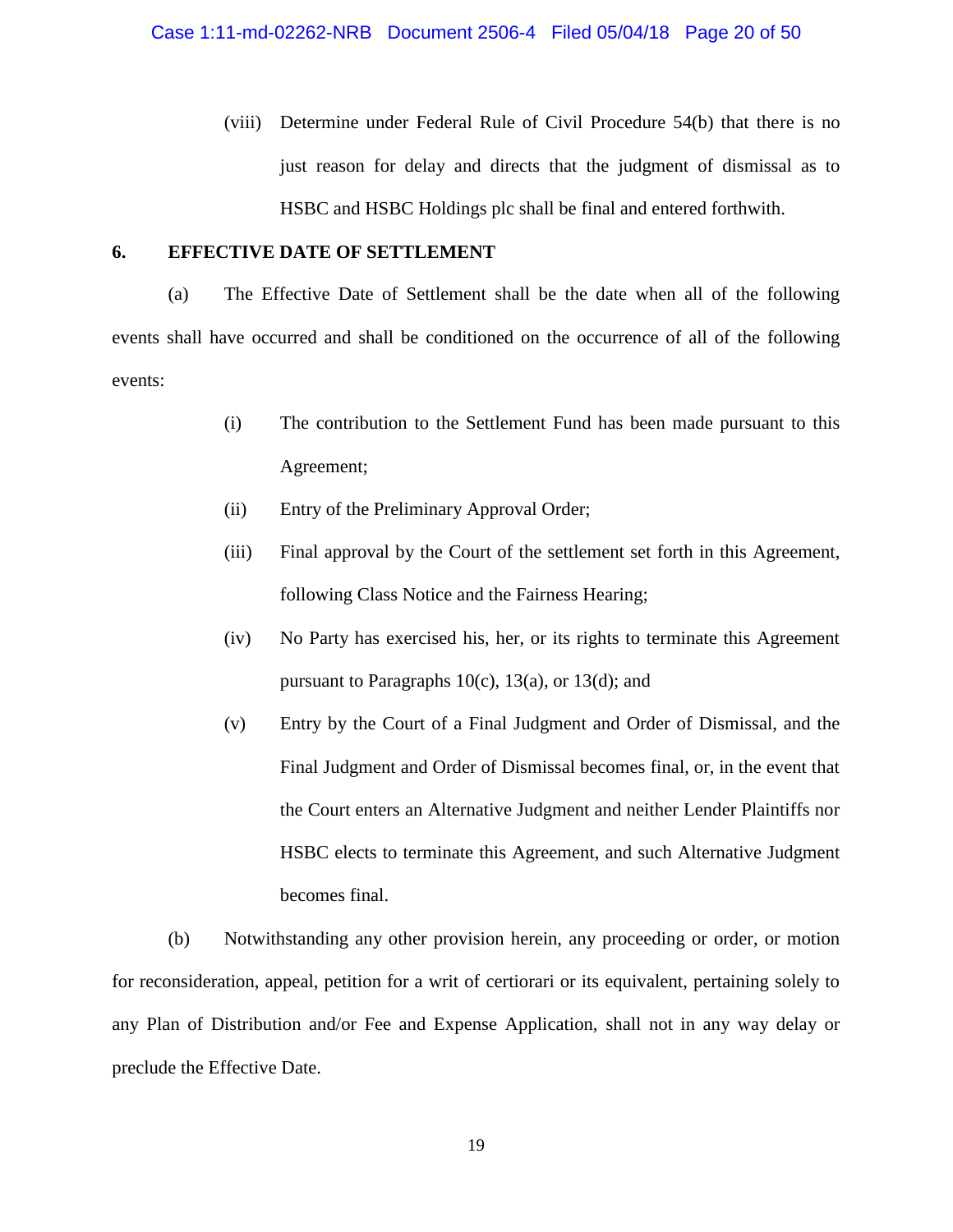# **7. CLAIMS ADMINISTRATOR AND SETTLEMENT ADMINISTRATOR**

(a) Pursuant to the Preliminary Approval Order and subject to Court approval, Lender Plaintiffs' Counsel shall engage the Settlement Administrator and a qualified claims administrator as the Claims Administrator. Both the Claims Administrator and the Settlement Administrator will assist with the settlement claims process as set forth herein.

(b) The Claims Administrator shall effectuate the notice plan approved by the Court in the Preliminary Approval Order, shall administer and calculate the claims submitted by Lender Class Members, and shall oversee distribution of the Net Settlement Fund to Authorized Claimants in accordance with the Plan of Distribution.

(c) HSBC will have no ability to approval or disapprove (nor have liability for) Lender Plaintiffs' selection of the Claims Administrator, the Claims Administration process, or the Plan of Allocation of the Settlement proceeds. However, HSBC will receive advance notice of such selections and be afforded the opportunity to review and comment on any relevant documentation.

# **8. SCOPE AND EFFECT OF SETTLEMENT**

(a) The obligations incurred pursuant to this Agreement shall be in full and final disposition of the following:

- (i) The Lender Action against HSBC and HSBC Holdings plc;
- (ii) Any and all Released Claims as against all Released Parties with prejudice and without costs; and
- (iii) Any and all Settling Defendant's Claims as against all Releasing Parties.
- (b) Upon the Effective Date of Settlement, each of the Releasing Parties: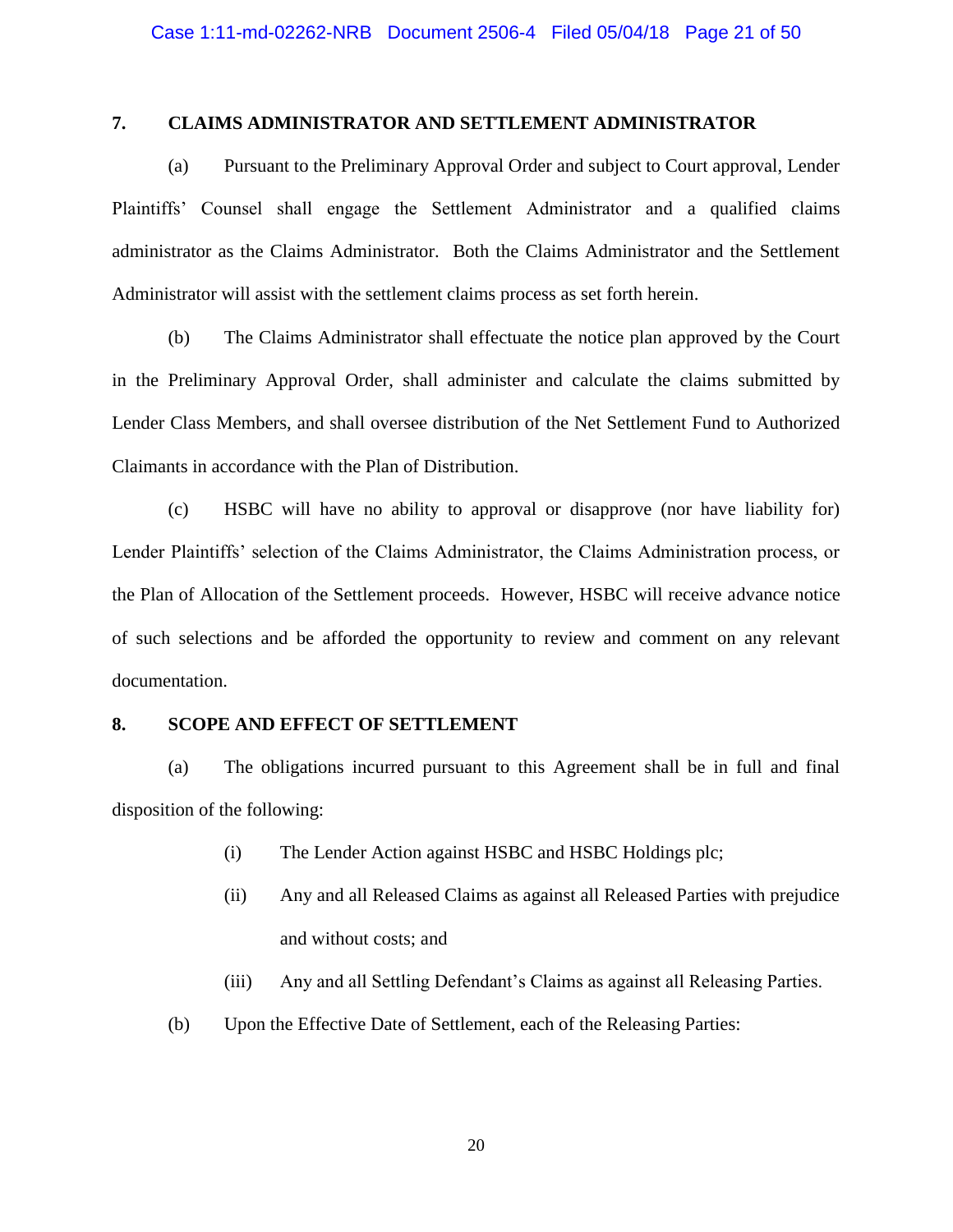- (i) Shall be deemed to have, and by operation of the Final Judgment and Order of Dismissal, shall have, fully, finally, and forever waived, released, and discharged all Released Claims against the Released Parties, regardless of whether such Releasing Party executes and delivers a proof of claim;
- (ii) Shall forever be enjoined from prosecuting in any forum any Released Claim against any of the Released Parties; and
- (iii) Agrees and covenants not to sue any of the Released Parties on the basis of any Released Claims or to assist any third party in commencing or maintaining any suit against any Released Party related in any way to any Released Claims.
- (iv) Agrees that, should any court determine that any Defendant or other coconspirator is/was legally entitled to any kind of contribution or indemnification from a Released Party arising out of or related to Released Claims, the Releasing Parties agree that any money judgment obtained against any Defendant or other co-conspirator shall be reduced to an amount such that, upon paying the entire amount, the Defendant or other co-conspirator would have no claim for contribution, indemnification or similar claims against the Released Parties.
- (c) Upon the Effective Date of Settlement, each of the Released Parties:
	- (i) Shall be deemed to have, and by operation of the Final Judgment and Order of Dismissal and the HSBC Holdings plc Release, shall have fully, finally, and forever released and discharged Lender Plaintiffs, Lender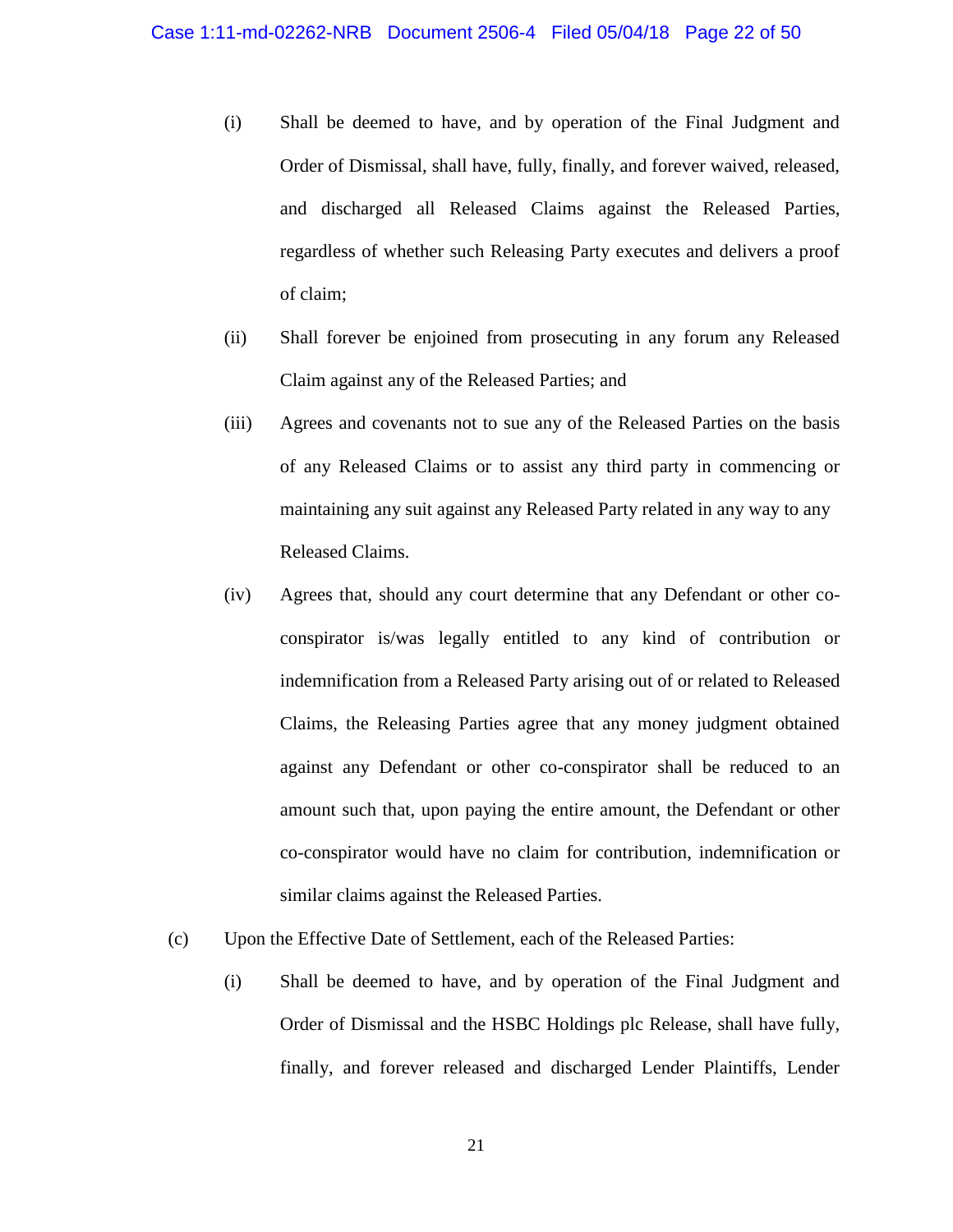Plaintiffs' Counsel, and each and all Lender Class Members from each and every one of the Settling Defendant's Claims;

- (ii) Shall forever be enjoined from prosecuting the Settling Defendant's Claims; and
- (iii) Agrees and covenants not to sue on the basis of the Settling Defendant's Claims, or to assist any third party in commencing or maintaining any such suit related to the Settling Defendant's Claims.

(d) The releases provided in this Agreement shall become effective immediately upon occurrence of the Effective Date of Settlement without the need for any further action, notice, condition, or event.

(e) As an express and material condition of this Agreement, the Court shall enter an order, in the Final Judgment and Order of Dismissal or otherwise, with prejudice and without costs, to the extent permitted by law, barring claims against the Released Parties for contribution or indemnification (however denominated) for all or a portion of any amounts paid or awarded in the Lender Action by way of settlement, judgment, or otherwise by any of the following:

- (i) Any of the other Defendants currently named in the Lender Action;
- (ii) Any other Person formerly named as a party in the Lender Action; or
- (iii) Any other Person subsequently added or joined as a party in the Lender Action.

(f) In the event that this Agreement is terminated pursuant to Paragraphs  $10(c)$ ,  $13(a)$ , or 13(d), or any condition for the final approval of this Agreement is not satisfied, the release and covenant not to sue provisions of the foregoing paragraphs shall be null and void and unenforceable.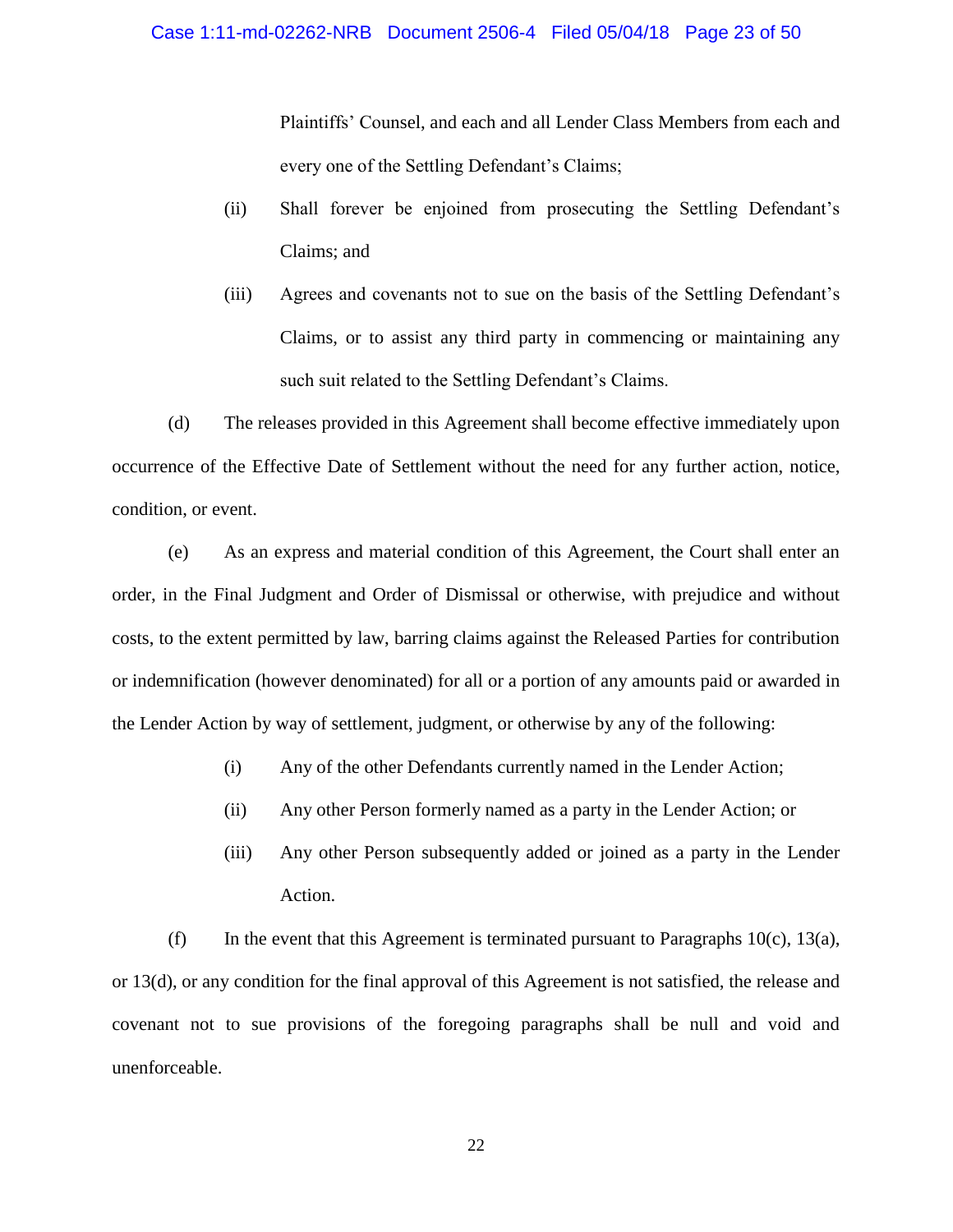# **9. FEE AND EXPENSE APPLICATION**

(a) Lender Plaintiffs' Counsel will submit an application or applications (the "Fee and Expense Application") to the Court for an award from the Settlement Fund of the following:

- (i) Attorneys' fees not to exceed 33-1/3% of the Settlement Fund;
- (ii) Reimbursement of litigation expenses, plus interest, incurred in connection with the prosecution of the Lender Action; and
- (iii) May also seek service awards for Lender Plaintiffs in conjunction with their representation of the Class.

(b) HSBC will take no position regarding the Fee and Expense Application. Attorneys' fees, expenses, and interest as are awarded by the Court ("Fee and Expense Award") to Lender Plaintiffs' Counsel shall be paid from the Settlement Fund to Lender Plaintiffs' Counsel no later than five (5) business days after the Court enters the Final Judgment, notwithstanding any objections to the Agreement or the fee request, or any appeal therefrom, or any collateral attack on the settlement or fee award. This payment shall be subject to Lender Plaintiffs' Counsel's obligation to make appropriate refund or repayment if the award of attorneys' fees and litigation expenses is for any reason subsequently reduced or reversed. Such repayment or refund shall be made no later than thirty (30) days after Lender Plaintiffs' Counsel's receipt from the Court of notice of any final non-appealable order that reverses or reduces any award of attorneys' fees or litigation expenses.

(c) Notwithstanding any other provision of this Agreement to the contrary, the Fee and Expense Application shall be considered by the Court separate and apart from its consideration of the fairness, reasonableness, and adequacy of the settlement, and any order or proceeding solely relating to the Fee and Expense Application, or any appeal of any order solely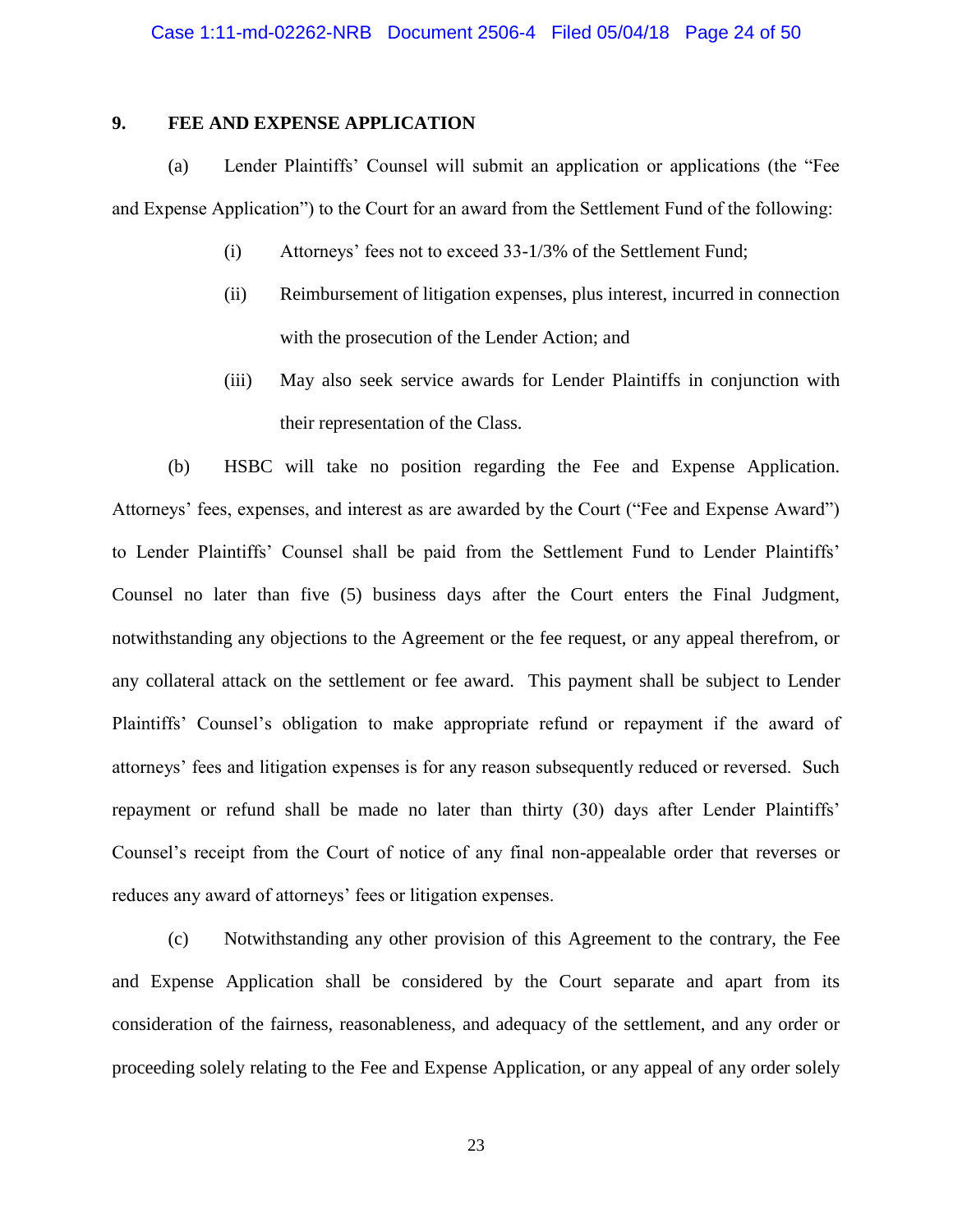# Case 1:11-md-02262-NRB Document 2506-4 Filed 05/04/18 Page 25 of 50

relating thereto or reversal or modification thereof, shall not operate to terminate or cancel this Agreement or the settlement of the Lender Action, or affect the finality or binding nature of any of the releases granted hereunder. The Released Parties shall have no responsibility for, and no liability whatsoever with respect to, any payment of attorneys' fees or expenses to Lender Plaintiffs' Counsel.

# **10. THE SETTLEMENT FUND**

(a) The Settlement Fund shall be established as an escrow account and administered by the Escrow Agent, subject to approval by the Court. The Settlement Fund shall be administered pursuant to this Agreement and subject to the Court's continuing supervision and control. No monies shall be paid from the Settlement Fund without the specific authorization of Lender Plaintiffs' Counsel and either the Court or HSBC. Counsel for the Parties agree to cooperate, in good faith, to form an appropriate escrow agreement in conformance with this Agreement.

(b) In consideration of the full release and discharge of all claims, HSBC will cause to be wired the entire Settlement Amount within (10) days after the District Court enters the Preliminary Approval Order.

(c) Without prejudice to the Lender Plaintiffs' right to seek enforcement of this Agreement by motion or otherwise, if the Settlement Amount is not timely transferred to the escrow account, Lender Plaintiffs' Counsel may terminate this Agreement if the following occur:

> (i) Lender Plaintiffs' Counsel has notified HSBC's Counsel in writing of Lender Plaintiffs' Counsel's intention to terminate this Agreement; and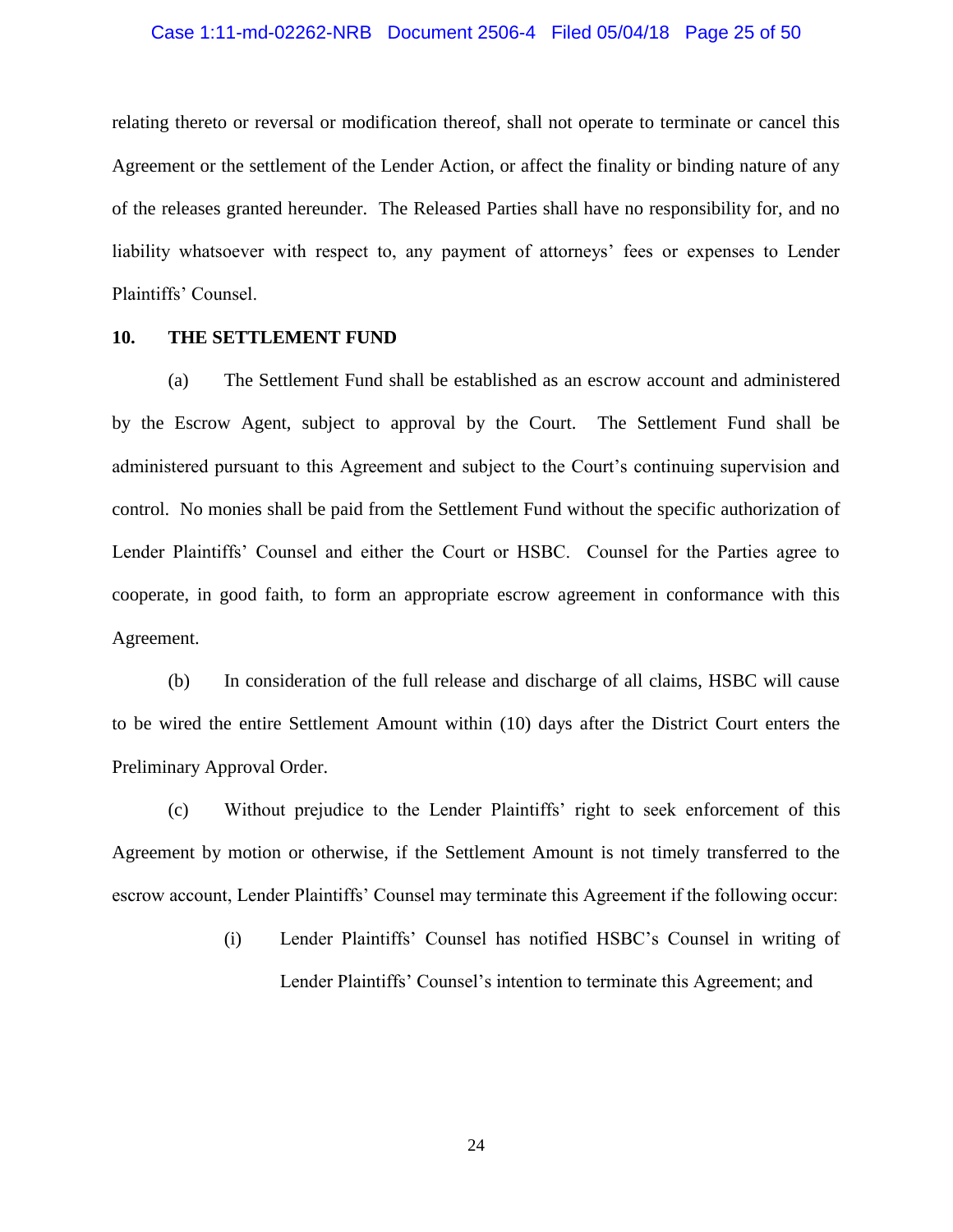(ii) The entire Settlement Amount is not transferred to the Settlement Fund within ten (10) business days after Lender Plaintiffs' Counsel has provided such written notice.

(d) The Settlement Fund shall be invested exclusively in accounts backed by the full faith and credit of the United States Government or fully insured by the United States Government or an agency thereof, including a U.S. Treasury Fund or a bank account that is either: (i) fully insured by the Federal Deposit Insurance Corporation ("FDIC"); or (ii) secured by instruments backed by the full faith and credit of the United States Government. The proceeds of these accounts shall be reinvested in similar instruments at their then-current market rates as they mature. All risks related to the investment of the Settlement Fund in accordance with the investment guidelines set forth in this paragraph shall be borne by the Settlement Fund.

(e) All funds held by the Escrow Agent shall be deemed and considered to be in *custodia legis* of the Court, and shall remain subject to the jurisdiction of the Court, until such time as such funds shall be distributed pursuant to this Agreement and the Plan of Distribution approved by the Court.

- (f) The Settlement Fund shall be applied as follows:
	- (i) To pay any Fee and Expense Award, if and to the extent allowed by the Court;
	- (ii) To pay all the costs and expenses reasonably and actually incurred in connection with providing Class Notice and the administration of the settlement, including, without limitation, locating members of the Settlement Class, soliciting Lender Class Members' claims, assisting with the filing of claims, administering and distributing the Net Settlement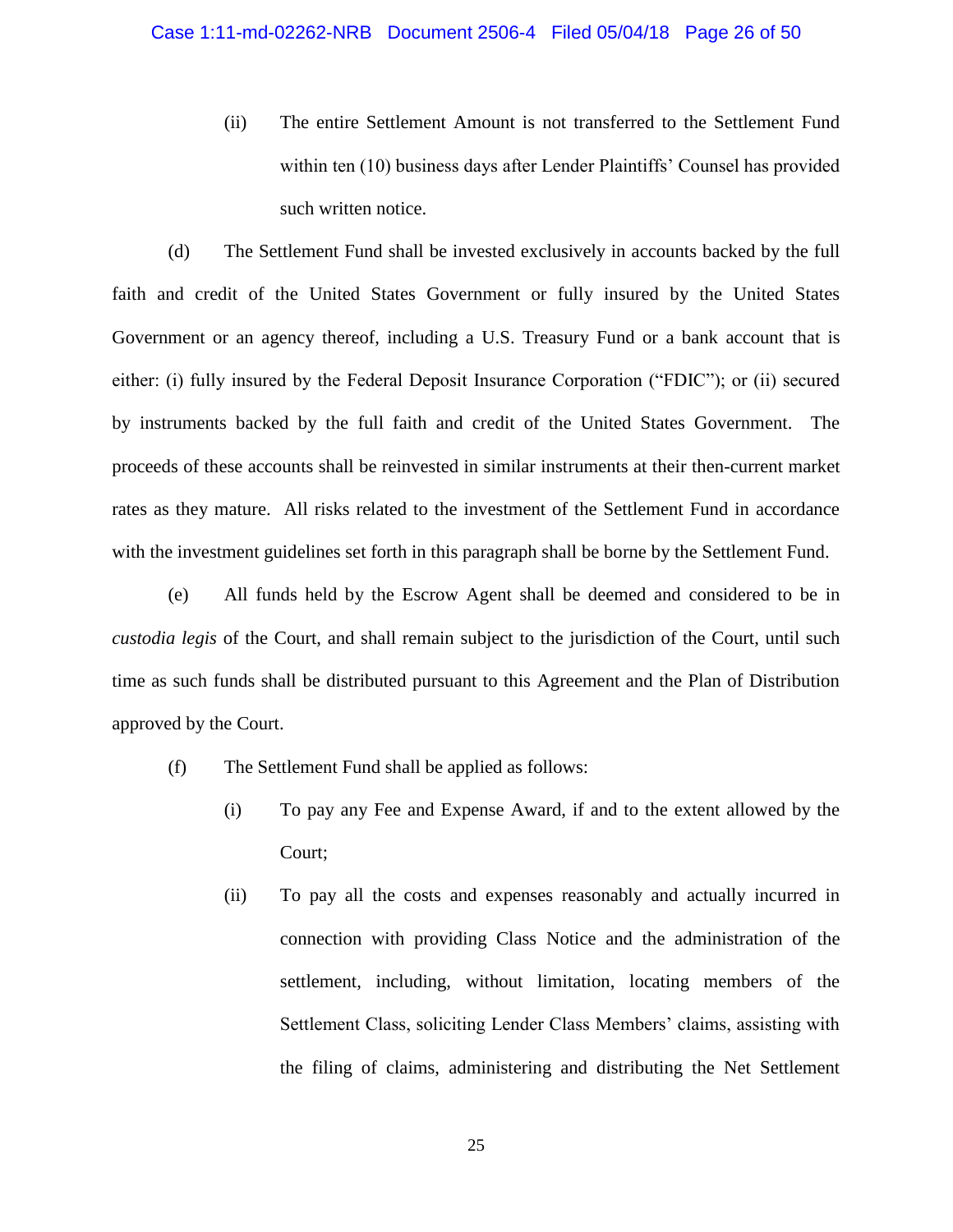## Case 1:11-md-02262-NRB Document 2506-4 Filed 05/04/18 Page 27 of 50

Fund to Authorized Claimants, and processing proof of claim and release forms;

- (iii) To pay the Taxes and tax expenses described in Paragraph 12 hereof;
- (iv) To pay any other Court approved fees and expenses including Lender Plaintiffs' Counsel out-of-pocket expenses, compensatory awards and disbursements; and
- (v) To distribute the balance of the Settlement Fund (the "Net Settlement Fund") to Authorized Claimants as allowed by the Court pursuant to the Class Distribution Order.

(g) With the object of reducing the costs of Class Notice, Lender Plaintiffs' Counsel shall use their reasonable best efforts to coordinate the provision of Class Notice pertaining to this Agreement with the provision of notice for any other settlements that may be reached. In all events, HSBC shall have no liability for the costs of provision of notice beyond those set forth in Paragraph 10(b).

(h) As set forth above, HSBC shall be responsible for paying the Settlement Amount. HSBC shall have no responsibility for any other costs, including, as further detailed in this Agreement, any attorneys' fees and expenses or any Taxes or tax-related costs relating to the Settlement Fund, but all such fees, expenses, and costs shall be paid from the Settlement Fund, as approved by the Court.

(i) If the Settlement does not become final, the entire amount paid or caused to be paid by HSBC plus all accrued interest, less the costs of notice and administration, shall promptly be returned to HSBC.

# **11. ADMINISTRATION OF THE SETTLEMENT**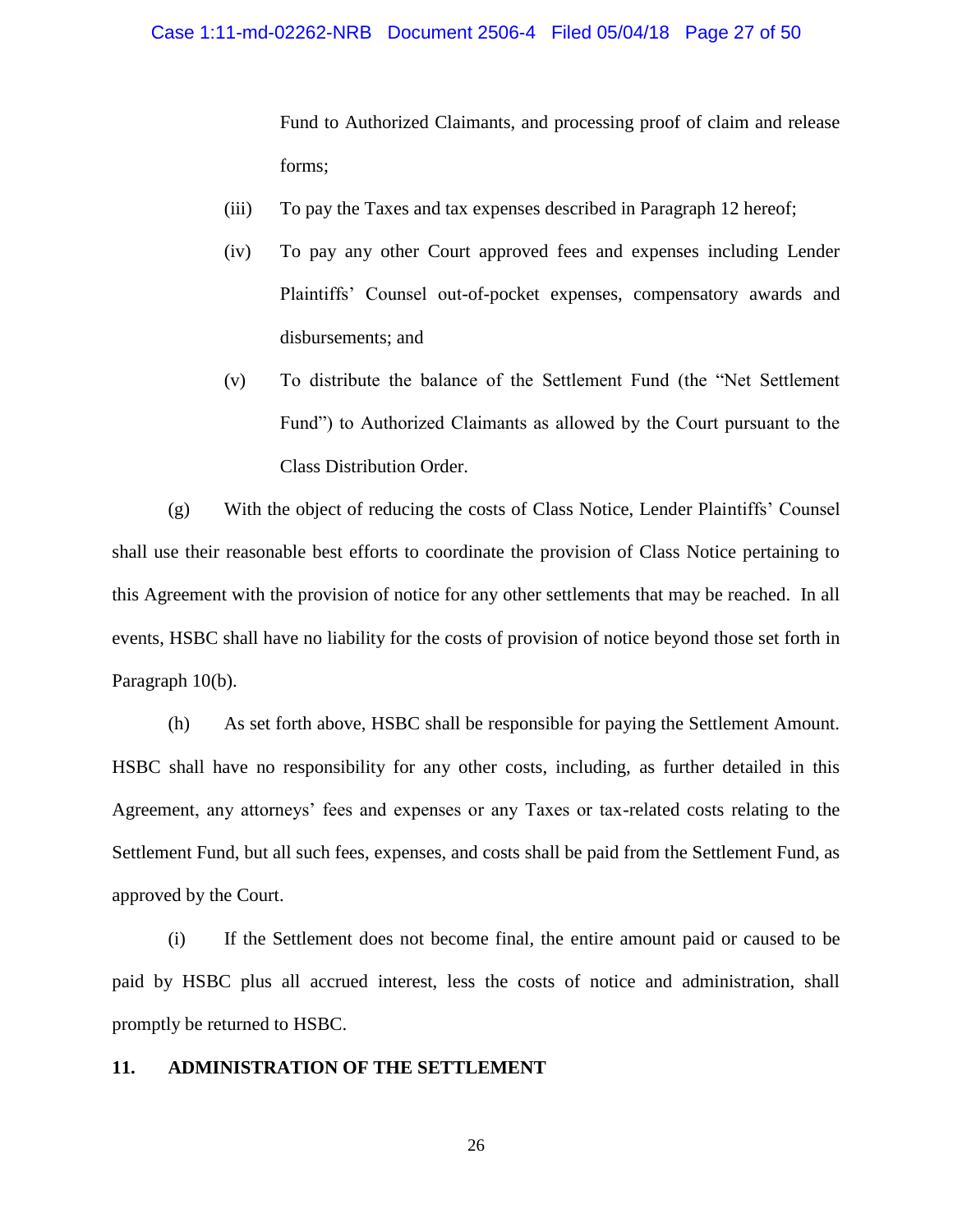### Case 1:11-md-02262-NRB Document 2506-4 Filed 05/04/18 Page 28 of 50

(a) Any Lender Class Member who does not submit a valid proof of claim will not be entitled to receive any of the proceeds from the Net Settlement Fund, but will otherwise be bound by all of the terms of this Agreement and the settlement, including the terms of the Final Judgment and Order of Dismissal to be entered in the Lender Action and the releases provided for herein, and will be barred from bringing any action against the Released Parties concerning the Released Claims.

(b) The Claims Administrator shall process this settlement based upon proofs of claim submitted in connection with the settlement, and, after entry of the Class Distribution Order, distribute the Net Settlement Fund in accordance with the Class Distribution Order. Except for its obligation to fund the settlement or cause it to be funded as detailed in this Agreement, HSBC shall have no liability, obligation, or responsibility for the administration of the settlement or disbursement of the Net Settlement Fund. Lender Plaintiffs' Counsel shall have the right but not the obligation to advise the Claims Administrator to waive what Lender Plaintiffs' Counsel reasonably deems to be formal or technical defects in any proofs of claim submitted, including, without limitation, failure to submit a document by the submission deadline, in the interests of achieving substantial justice.

(c) For purposes of determining the extent, if any, to which a Lender Class Member shall be entitled to be treated as an Authorized Claimant, the following conditions shall apply:

> (i) Each Lender Class Member, at a time determined by the Court, shall be required to submit a proof of claim (as shall be approved by the Court) which, *inter alia*, releases all Released Claims against all Released Parties, is signed under penalty of perjury by an authorized Person, and is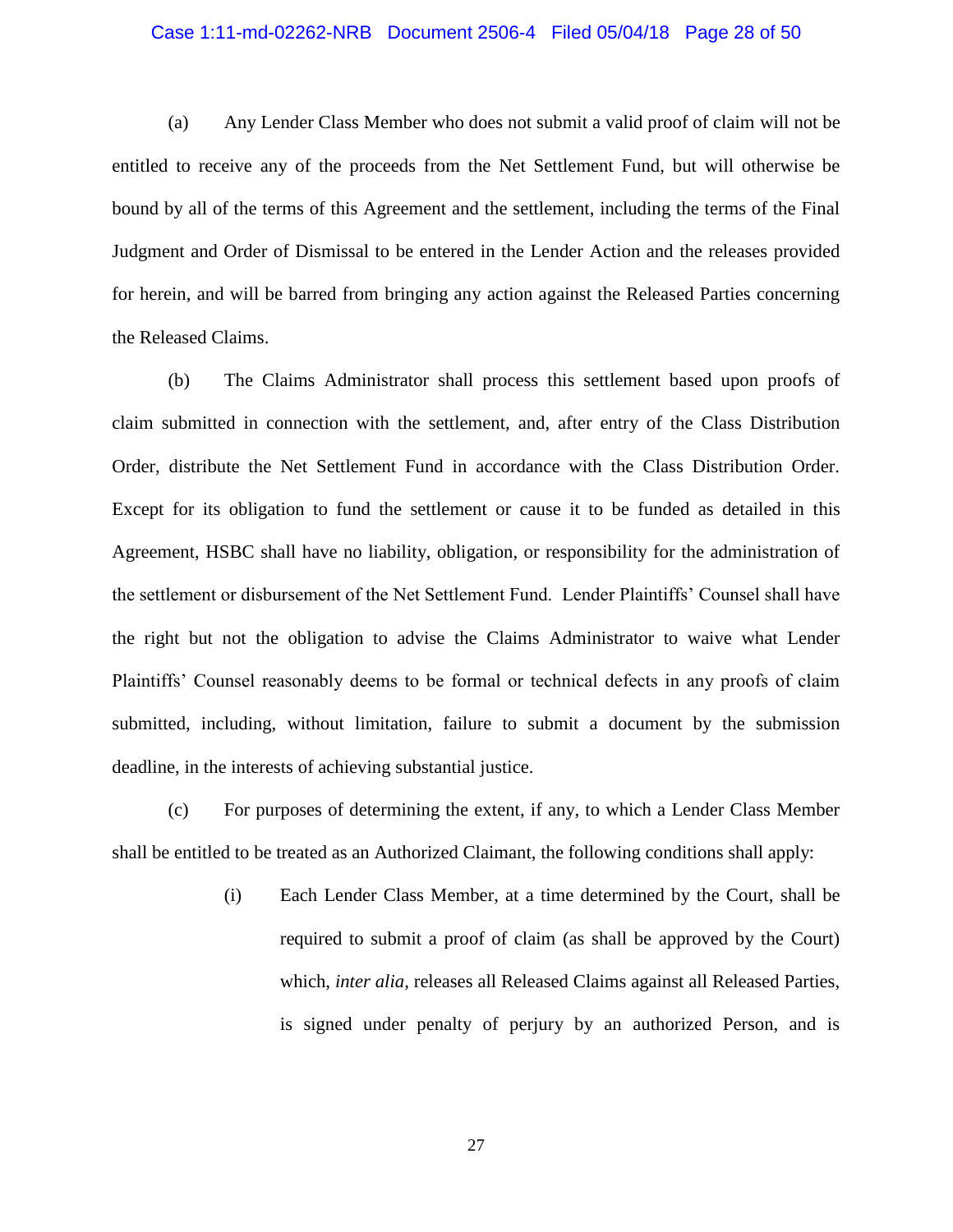supported by such documents or proof as Lender Plaintiffs' Counsel and the Claims Administrator, in their discretion, may deem acceptable;

- (ii) All proofs of claim must be submitted by the date specified by the Court, unless such period is extended by order of the Court. Any Lender Class Member who fails to submit a proof of claim by such date shall be forever barred from receiving any payment pursuant to this Agreement (unless, by order of the Court, a later submitted proof of claim by such Lender Class Member is approved) but shall in all other respects be bound by all of the terms of this Agreement and the settlement, including the terms of the Final Judgment and Order of Dismissal to be entered in the Lender Action and the releases provided for herein, and will be barred from bringing any action against the Released Parties concerning the Released Claims. Provided that it is received before the motion for the Class Distribution Order is filed, a proof of claim shall be deemed to have been submitted when posted, if received with a postmark indicated on the envelope and if mailed by first-class mail and addressed in accordance with the instructions thereon. In all other cases, the proof of claim shall be deemed to have been submitted when actually received by the Claims Administrator;
- (iii) Each proof of claim shall be submitted to and reviewed by the Claims Administrator who shall determine whether the proof of claim is in accordance with this Agreement and any applicable orders of the Court, and the extent, if any, to which each claim shall be allowed, subject to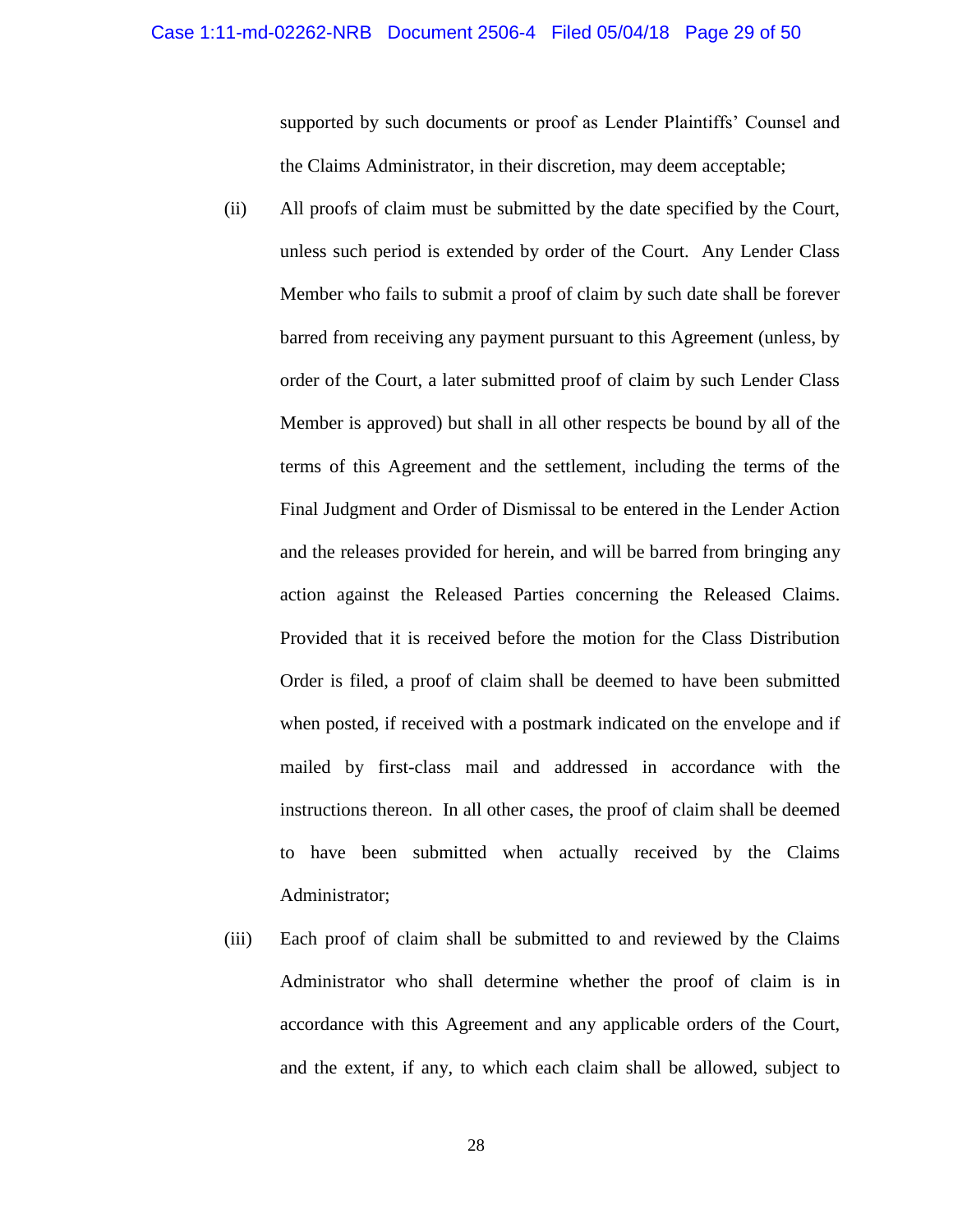review by the Court pursuant to Paragraph  $11(c)(v)$ , *infra*. The Claims Administrator will review each approved proof of claim and determine, in accordance with the Plan of Distribution, the amount to be distributed to that claimant. The Released Parties shall not have any role in, or responsibility or liability to any Person for, the solicitation, review, or evaluation of proofs of claim;

- (iv) Proofs of claim that do not meet the submission requirements may be rejected. Prior to rejection of a proof of claim, the Claims Administrator shall communicate with the claimant in order to remedy the curable deficiencies in the proofs of claim submitted. The Claims Administrator shall notify, in a timely fashion and in writing, all claimants whose proofs of claim it proposes to reject, in whole or in part, setting forth the reasons for such rejection. If the claimant so desires and complies with the requirements of Paragraph  $11(c)(v)$ , *infra*, the claimant may seek review by the Court;
- (v) If any claimant whose claim has been rejected, in whole or in part, desires to contest such rejection, the claimant must, within twenty (20) days after the date of mailing of the notice required in Paragraph 11(c)(iv), *supra*, serve upon the Claims Administrator a notice and statement of reasons indicating the claimant's grounds for contesting the rejection along with any supporting documentation. If a dispute concerning a claim cannot be otherwise resolved, Lender Plaintiffs' Counsel shall thereafter present the request for review to the Court; and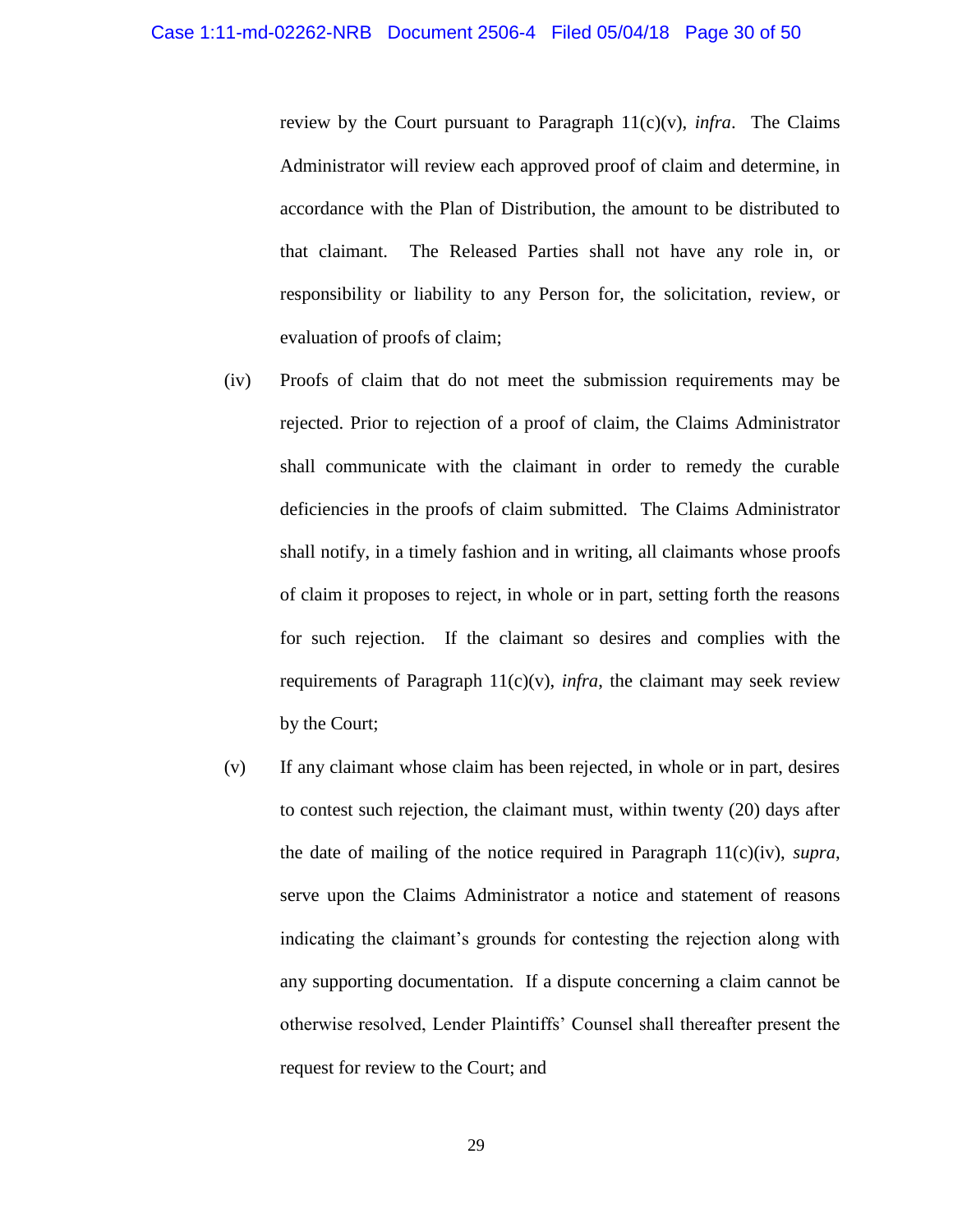(vi) The administrative determinations of the Claims Administrator accepting and rejecting claims, shall be presented to the Court, on notice to HSBC's Counsel, for approval by the Court in the Class Distribution Order (as defined in Paragraph 2(h)).

(d) Each claimant shall be deemed to have submitted to the jurisdiction of the Court with respect to the claimant's claim, and the claim will be subject to investigation and discovery pursuant to the Federal Rules of Civil Procedure, provided that such investigation and discovery shall be limited to that claimant's status as a Lender Class Member and the validity and amount of the claimant's claim. No discovery shall be allowed to be directed to HSBC or any of the Released Parties, and no discovery shall be allowed on the merits of the Lender Action or settlement in connection with processing of the proofs of claim.

(e) Payment pursuant to this Agreement and the Plan of Distribution shall be deemed final and conclusive against all Lender Class Members. All Lender Class Members whose claims are not approved shall be barred from any participation in distributions from the Net Settlement Fund, but otherwise shall be bound by all of the terms of this Agreement and the settlement, including the terms of the Final Judgment and Order of Dismissal to be entered in the Lender Action and the releases provided for herein, and will be barred from bringing any action against the Released Parties concerning the Released Claims.

(f) All proceedings with respect to the administration, processing, and determination of claims and the determination of all controversies relating thereto, including disputed questions of law and fact with respect to the validity of claims, shall be subject to the jurisdiction of the Court.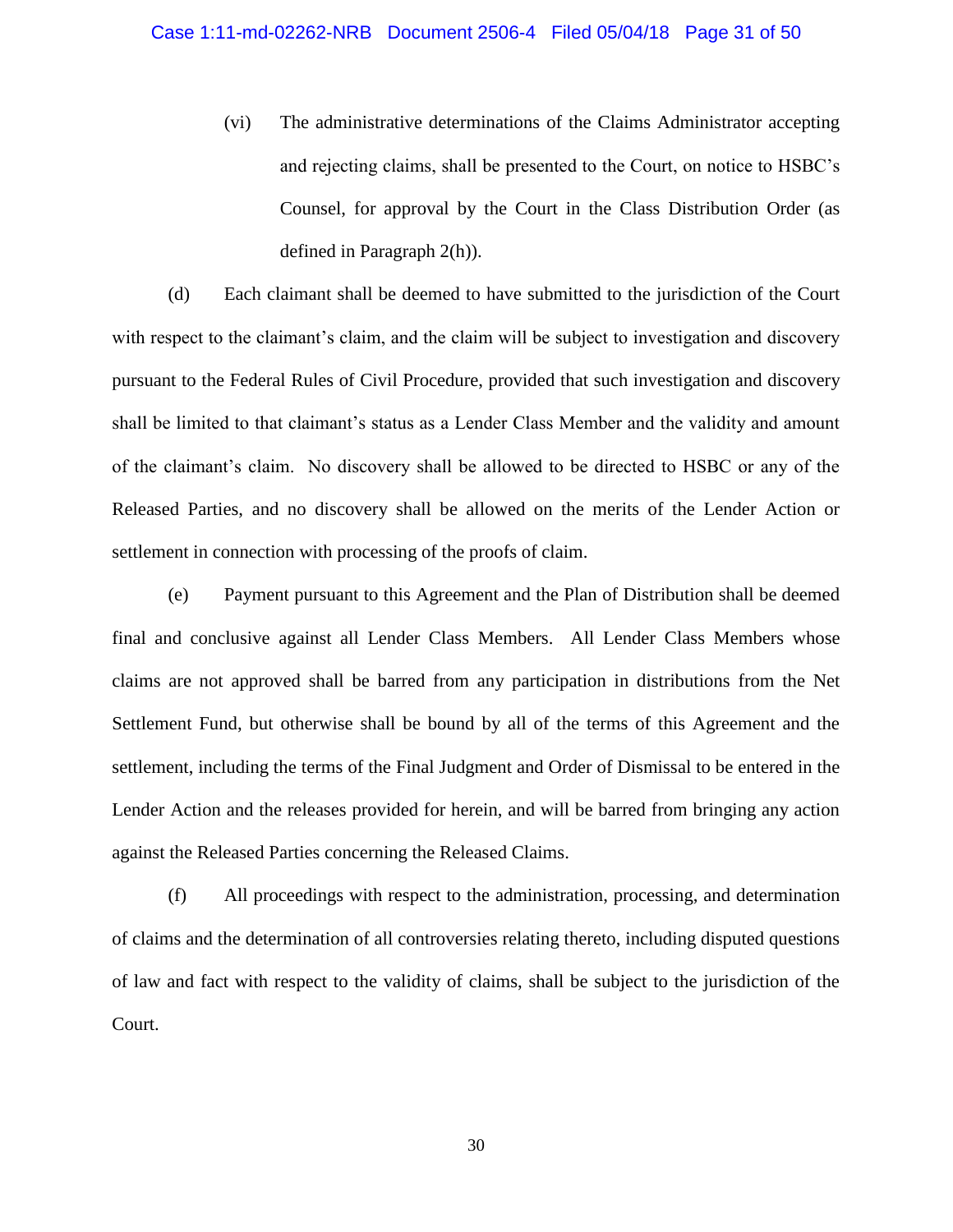### Case 1:11-md-02262-NRB Document 2506-4 Filed 05/04/18 Page 32 of 50

(g) The Net Settlement Fund shall be distributed by the Claims Administrator to, or for the account of, Authorized Claimants, as the case may be, only after the Effective Date and after all of the following have occurred:

- (i) All claims have been processed and evaluated by the Claims Administrator, and where requested by the Settlement Administrator and all claimants whose claims have been rejected or disallowed, in whole or in part, have been notified and provided the opportunity to be heard concerning such rejection or disallowance;
- (ii) All objections with respect to all rejected or disallowed claims have been resolved by the Court and all appeals therefrom have been resolved or the time therefor has expired;
- (iii) All matters with respect to the Fee and Expense Application have been resolved by the Court and all appeals therefrom have been resolved or the time therefor has expired; and
- (iv) All fees and costs of administration have been paid.

(h) Lender Plaintiffs' Counsel will apply to the Court for the Class Distribution Order.

(i) Lender Plaintiffs and Lender Class Members shall look solely to the Settlement Fund as full, final, and complete satisfaction of all Released Claims. Except as set forth in Paragraph 10(b), HSBC shall have no obligation under this Agreement or the settlement to pay or cause to be paid any amount of money, and HSBC shall have no obligation to pay or reimburse any fees, expenses, costs, liability, losses, Taxes, or damages whatsoever alleged or incurred by Lender Plaintiffs, by any Lender Class Member, or by any Releasing Parties,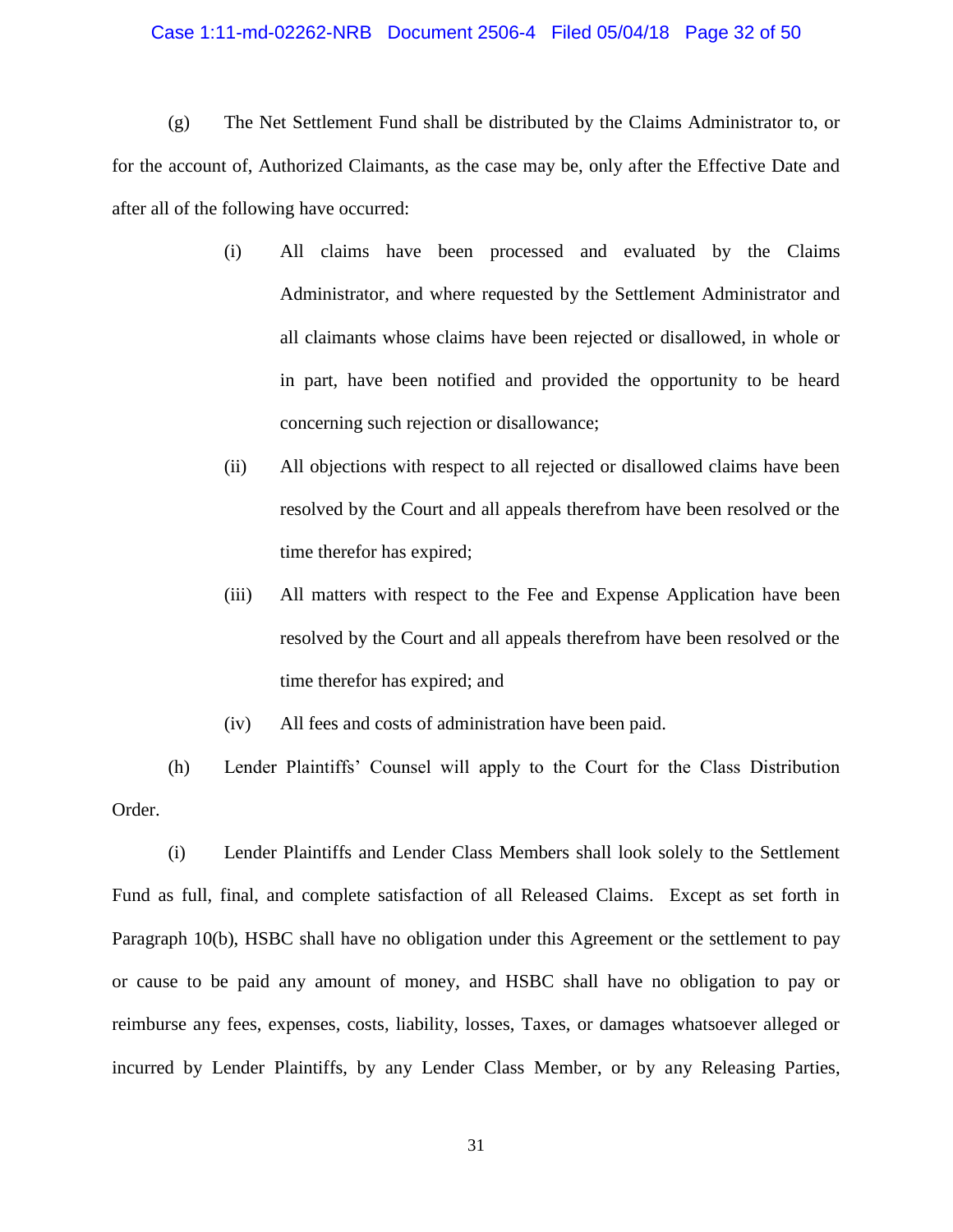# Case 1:11-md-02262-NRB Document 2506-4 Filed 05/04/18 Page 33 of 50

including, but not limited to, by their attorneys, experts, advisors, agents, or representatives, with respect to the Lender Action and Released Claims. Lender Plaintiffs and Lender Class Members acknowledge that as of the Effective Date, the releases given herein shall become effective immediately by operation of the Final Judgment and Order of Dismissal and shall be permanent, absolute, and unconditional.

(j) If the Effective Date occurs, none of the Settlement Amount will revert to HSBC. This is not a claims-made settlement; there will be no reversion if the Effective Date occurs. If there is a balance remaining in the Net Settlement Fund after six (6) months from the date of distribution of the Net Settlement Fund (whether by reason of tax refunds, uncashed checks or otherwise), or reasonably soon thereafter, the Claims Administrator shall, if logistically feasible and economically justifiable, reallocate such balances among Authorized Claimants in an equitable fashion. These redistributions shall be repeated until the remaining balance in the Net Settlement Fund is *de minimis* and such remaining balance shall be donated to an appropriate § 501(c)(3) nonprofit organization selected by Lender Plaintiffs' Counsel and approved by the Court.

# **12. TAXES**

(a) The Parties agree that the Settlement Fund is intended to be a Qualified Settlement Fund within the meaning of Treasury Regulation § 1.468B-1 and agree not to take any position for Tax purposes inconsistent therewith. The Settlement Fund, less any amounts incurred for notice, administration, and/or Taxes (as defined below), plus any accrued interest thereon, shall be returned to HSBC as provided in Paragraph 13(c), if the settlement does not become effective for any reason, including by reason of a termination of this Agreement pursuant to Paragraph 13(a) or 13(d).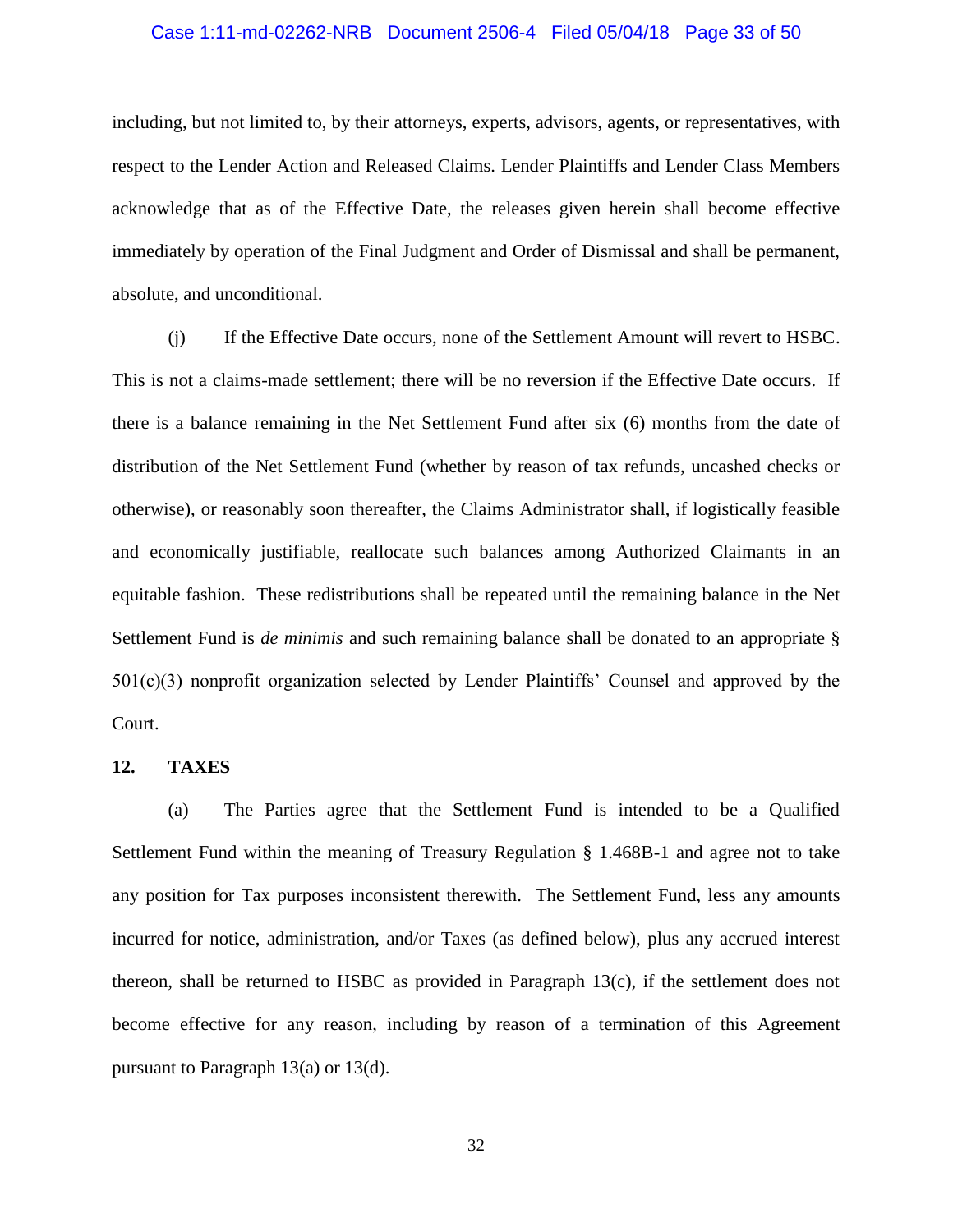### Case 1:11-md-02262-NRB Document 2506-4 Filed 05/04/18 Page 34 of 50

(b) For the purpose of § 468B of the Internal Revenue Code and the Treasury regulations thereunder, Lender Plaintiffs' Counsel shall be designated as the "administrator" of the Settlement Fund. Lender Plaintiffs' Counsel shall timely and properly file all income, informational, and other tax returns necessary or advisable with respect to the Settlement Fund (including, without limitation, the returns described in Treasury Regulation § 1.468B-2(k)). Such returns shall be consistent with this Paragraph 12 and in all events shall reflect that all Taxes (as defined below) on the income earned by the Settlement Fund shall be paid out of the Settlement Fund as provided herein.

(c) The following (collectively "Taxes") shall be promptly paid out of the Settlement Fund by the Escrow Agent without prior order from the Court:

- (i) Taxes or other similar imposts or charges (including any estimated taxes, interest, penalties, or additions to tax) arising with respect to the income earned by the Settlement Fund, including any taxes or tax detriments that may be imposed upon the Released Parties with respect to any income earned by the Settlement Fund for any period during which the Settlement Fund does not qualify as a "Qualified Settlement Fund" within the meaning of Treasury Regulation § 1.468B-1 (or any relevant equivalent for state tax purposes); and
- (ii) Other taxes or tax expenses imposed on or in connection with the Settlement Fund.

(d) The Claims Administrator shall also be obligated to, and shall be responsible for, withholding from distribution to Lender Class Members any funds necessary to pay any Taxes, including the establishment of adequate reserves for any Taxes. The Parties agree to cooperate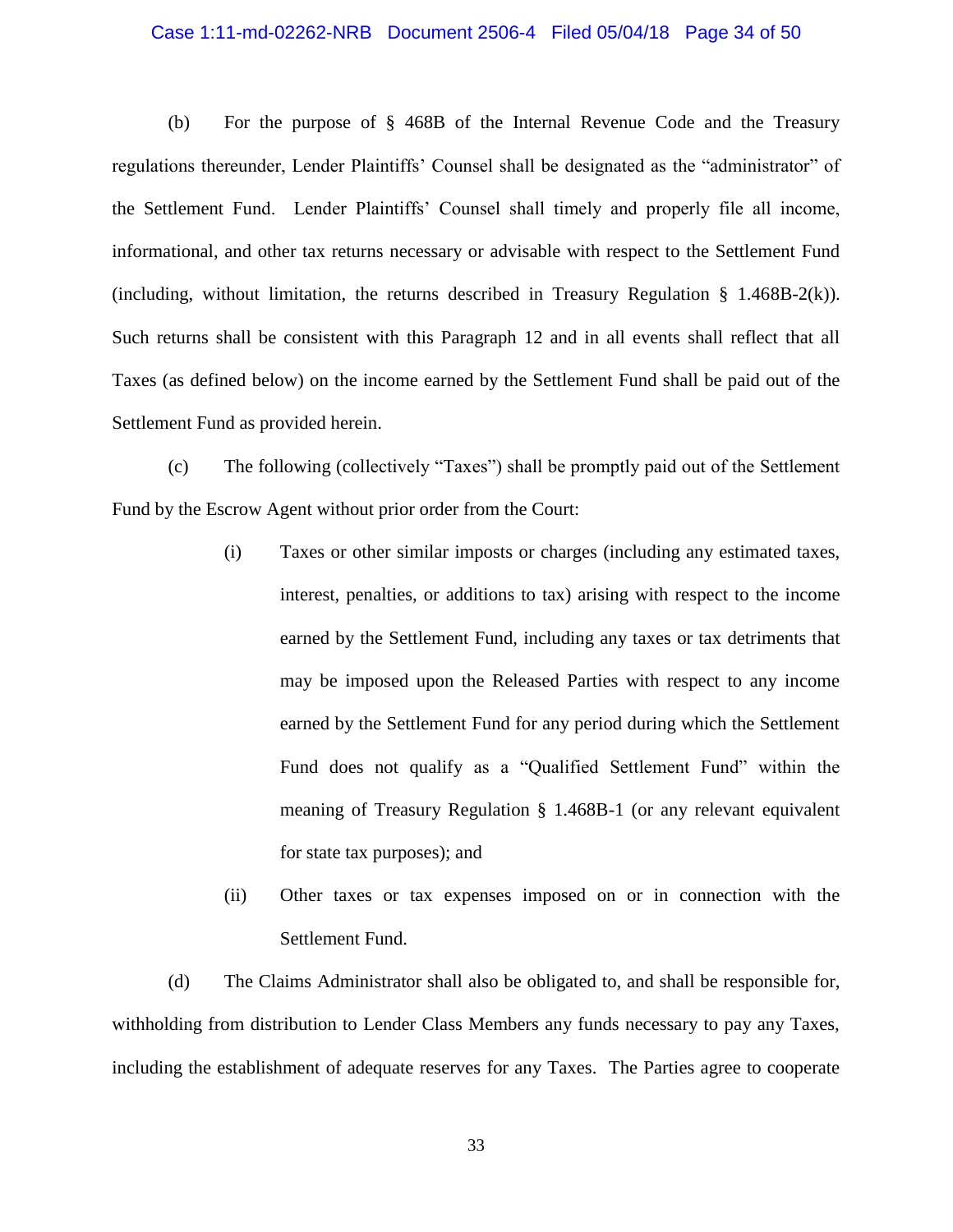# Case 1:11-md-02262-NRB Document 2506-4 Filed 05/04/18 Page 35 of 50

with the Claims Administrator, each other, and their tax attorneys and accountants to the extent reasonably necessary to carry out the provisions of this paragraph.

(e) Neither the Parties nor their counsel shall have any responsibility for or liability whatsoever with respect to the following:

- (i) Any act, omission, or determination of the Escrow Agent, Claims Administrator, or any of their respective designees or agents, in connection with the administration of the Settlement Fund or otherwise;
- (ii) The Plan of Distribution;
- (iii) The determination, administration, calculation, or payment of any claims asserted against the Settlement Fund;
- (iv) Any losses suffered by, or fluctuations in the value of, the Settlement Fund; or
- (v) The payment or withholding of any Taxes, expenses, and/or costs incurred in connection with the taxation of the Settlement Fund or the filing of any returns.

(f) The Escrow Agent shall indemnify and hold harmless the Parties out of the Settlement Fund from and against any claims, liabilities, or losses relating to the matters addressed in Paragraph 12(e).

# **13. TERMINATION OF THE SETTLEMENT**

(a) Lender Plaintiffs, through Lender Plaintiffs' Counsel, and HSBC, through HSBC's Counsel, shall, in each of their separate discretions, have the right to terminate the settlement set forth in this Agreement by providing written notice of their election to do so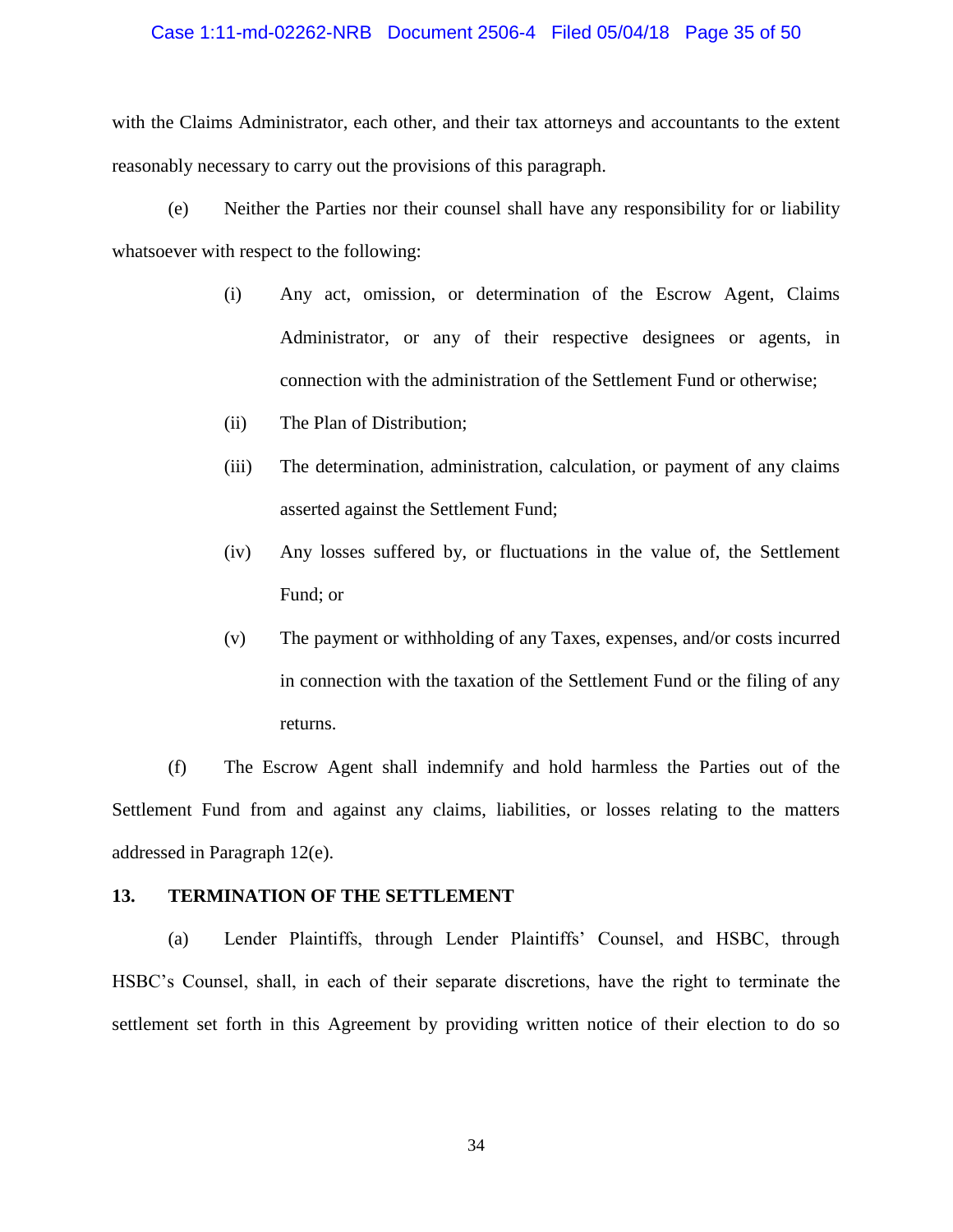# Case 1:11-md-02262-NRB Document 2506-4 Filed 05/04/18 Page 36 of 50

("Termination Notice") to all other Parties hereto within thirty (30) days of the date on which any of the following occur:

- (i) The Court enters an order declining to enter the Preliminary Approval Order in any material respect adverse to the terminating party;
- (ii) The Court enters an order refusing to approve this Agreement or any material part of it adverse to the terminating party;
- (iii) The Court enters an order declining to enter the Final Judgment and Order of Dismissal in any material respect adverse to the terminating party;
- (iv) The Court enters an Alternative Judgment;
- (v) The Final Judgment and Order of Dismissal is modified or reversed by a court of appeal or any higher court in any material respect adverse to the terminating party;
- (vi) An Alternative Judgment is modified or reversed by a court of appeal or any higher court in any material respect adverse to the terminating party; or;
- (vii) HSBC fails to deposit \$4 million into the Settlement Fund pursuant to Paragraph 10(b) hereto.

(b) Notwithstanding this paragraph, the Court's determination as to the Fee and Expense Application, any application for service awards to any Class Plaintiff, or any Plan of Distribution, or any determination on appeal from any such order, shall not provide grounds for termination of this Agreement or settlement.

(c) Except as otherwise provided herein, in the event the settlement is terminated in accordance herewith, is vacated, is not approved, or the Effective Date fails to occur for any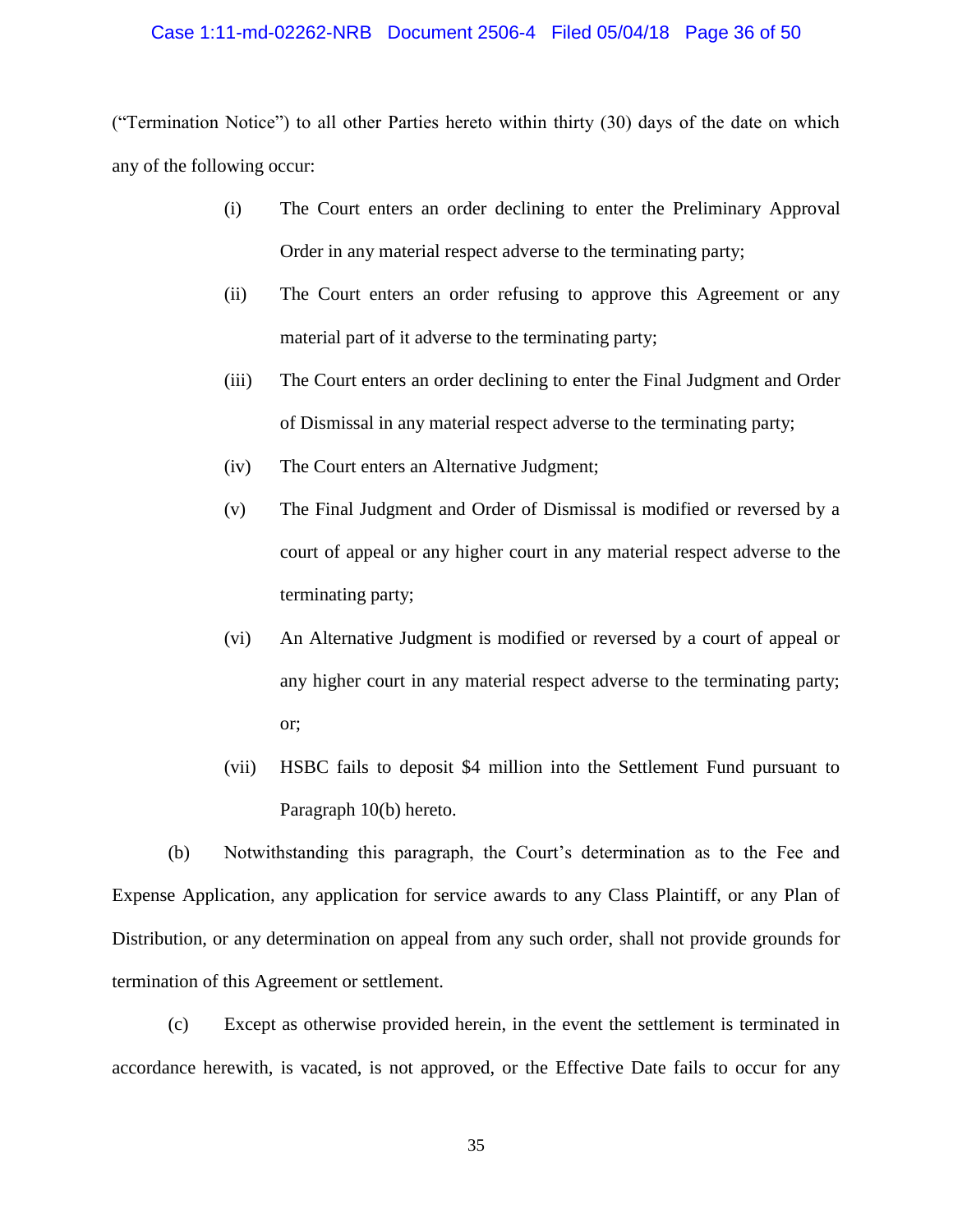### Case 1:11-md-02262-NRB Document 2506-4 Filed 05/04/18 Page 37 of 50

reason, then the Parties to this Agreement shall be deemed to have reverted to their respective status in the Lender Action as of the Execution Date, and, except as otherwise expressly provided herein, the Parties shall proceed in all respects as if this Agreement and any related orders had not been entered. The litigation between the Parties shall be returned, to the maximum extent possible, to the position that existed on December 22, 2017, without waiver or prejudice to the Parties rights, claims, or defenses as they existed on that date, including without limitation HSBC's and HSBC Holdings plc's objection to and defense based on a lack of personal jurisdiction, which is expressly preserved; and any judgment or order entered by the Court in accordance with the terms of this Agreement shall be treated as vacated, *nunc pro tunc*, and any judgment or order vacated as part of the implementation of this Agreement shall be treated as reinstated, *nunc pro tunc*. Any portion of the Settlement Fund previously paid by or on behalf of HSBC, together with any interest earned thereon (and, if applicable, repayment of any Fee and Expense Award referred to in Paragraph 9(a) hereof), less any Taxes due, if any, with respect to such income, and less costs of administration and notice actually incurred and paid or payable from the Settlement Fund (not to exceed \$250,000 without the prior approval of the Court) shall be returned to HSBC within ten (10) business days from the date of the Termination Notice. At the request of HSBC's Counsel, the Escrow Agent shall apply for any tax refund owed on the Settlement Fund and pay the proceeds to HSBC.

(d) The Lender Plaintiffs shall provide a list of Requests for Exclusion to HSBC within five (5) business days of the deadline set by the Court for the filing of Requests for Exclusion. HSBC has the right to terminate the Settlement Agreement if the persons submitting Requests for Exclusion would likely have been eligible to receive a certain amount of the expected distributions from the Net Settlement Fund (the "Materiality Threshold"). The amount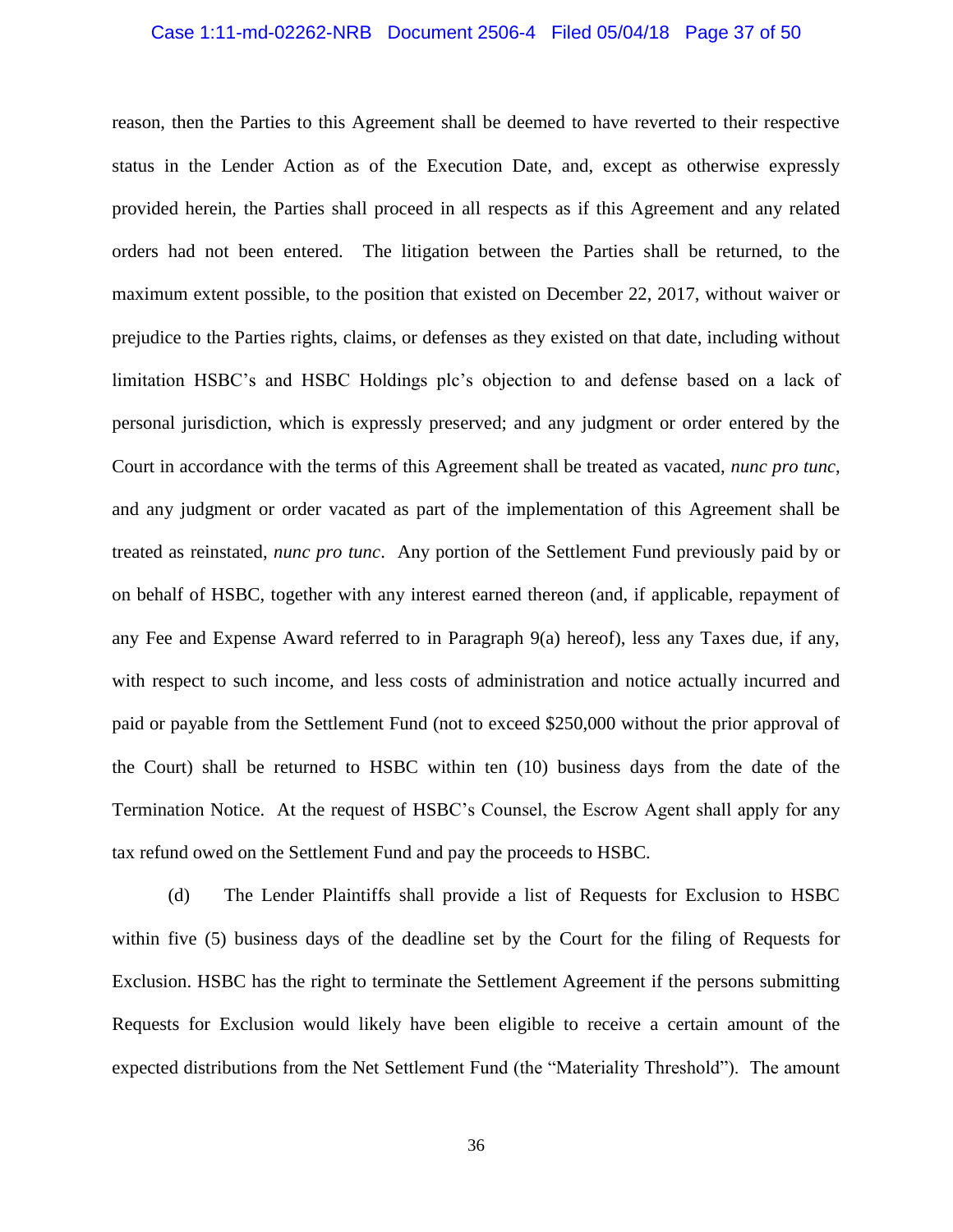# Case 1:11-md-02262-NRB Document 2506-4 Filed 05/04/18 Page 38 of 50

of the Materiality Threshold is not reflected in this Agreement, but shall rather be reflected in a supplemental agreement to be executed by the parties contemporaneously with the execution of this Agreement.

(e) This Agreement may be terminated upon terms set forth in a supplemental letter agreement to be filed under seal with the Court.

# **14. COOPERATION OBLIGATIONS**

(a) In consideration for the dismissal of the Lender Plaintiffs' and the Lender Class Members' claims against HSBC in the Lender Action and the release of the Released Claims, subject to any order from the Court, HSBC shall provide cooperation as set forth below.

(b) All cooperation shall be coordinated in such a manner so that all unnecessary duplication and expense is avoided. HSBC's cooperation obligations shall apply only to Releasing Parties who act with, by or through Lender Plaintiffs' Counsel pursuant to this Agreement. HSBC's cooperation obligations shall in all events be limited to facts and events involving U.S. Dollar LIBOR and shall not extend to other financial benchmarks. HSBC reserves all of its rights to vigorously defend itself against any claims asserted by other plaintiffs involving U.S. Dollar LIBOR, or any other, allegations.

(c) Nothing in this Agreement shall impose on HSBC an obligation to produce or provide any materials or information protected from disclosure by the work-product doctrine, the attorney-client privilege, the common interest privilege, the joint defense privilege, the bank regulatory or examination privilege, obligations under applicable data privacy or bank secrecy laws or regulations, and/or any other applicable privilege or protection with respect to any documents, interviews, declarations and/or affidavits, depositions, testimony, material, and/or information requested under this Agreement. For any documents withheld from production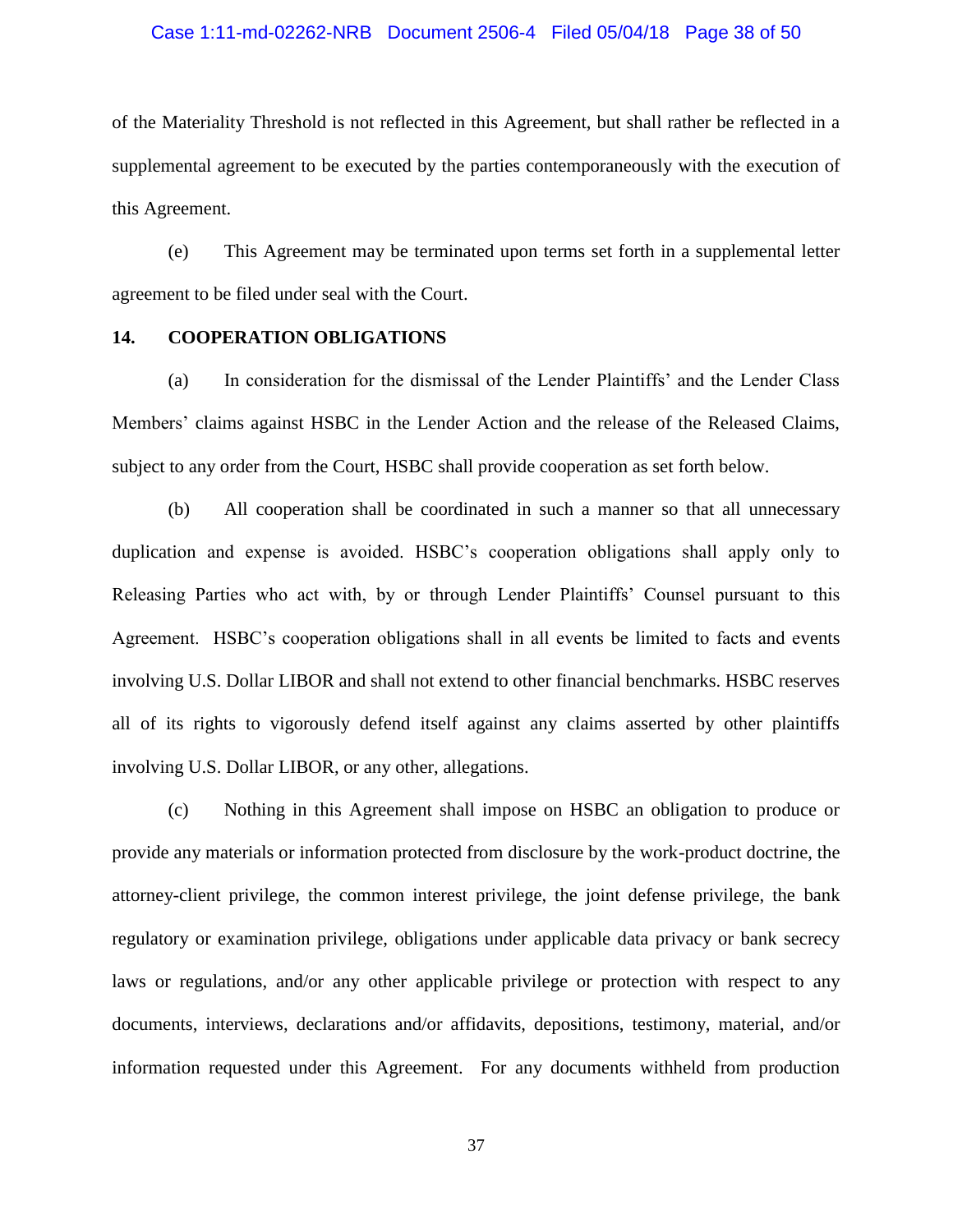# Case 1:11-md-02262-NRB Document 2506-4 Filed 05/04/18 Page 39 of 50

pursuant to this Agreement, HSBC shall create a privilege log describing withheld documents in sufficient detail so as to explain the nature of the privilege asserted or the basis of any law, regulation, policy, or other rule of any governmental body protecting disclosure of such documents. In the event of a disagreement between HSBC and Lender Plaintiffs' Counsel regarding a claim of any privilege or protection, the Parties will seek resolution of such disputes from the Court.

(d) Any documents, declarations, affidavits, deposition testimony, and information provided to Lender Plaintiffs pursuant to this provision shall be covered by the protective order in effect in the Lender Action, or, if no protective order is in effect, shall be maintained as confidential and available only to Lender Plaintiffs' Counsel and HSBC's Counsel.

(e) None of the cooperation provisions are intended to, nor do they, waive any applicable privilege or protection.

(f) The information provided by HSBC's Counsel in connection with oral presentations may be utilized by Lender Plaintiffs or Lender Plaintiffs' Counsel to assist in the prosecution of the Lender Action or any action against non-Released Parties related to any Released Claim; provided, however, the Parties expressly agree that any of the information provided in connection with the cooperation obligations set forth in this Paragraph 14, including without limitation oral presentations, may be used directly or indirectly by Lender Plaintiffs or Lender Plaintiffs' Counsel solely in connection with the prosecution of the Lender Action or any action against non-Release Parties related to any Released Claim, but not for the prosecution of any action or proceeding against any Released Party nor for any other purpose whatsoever.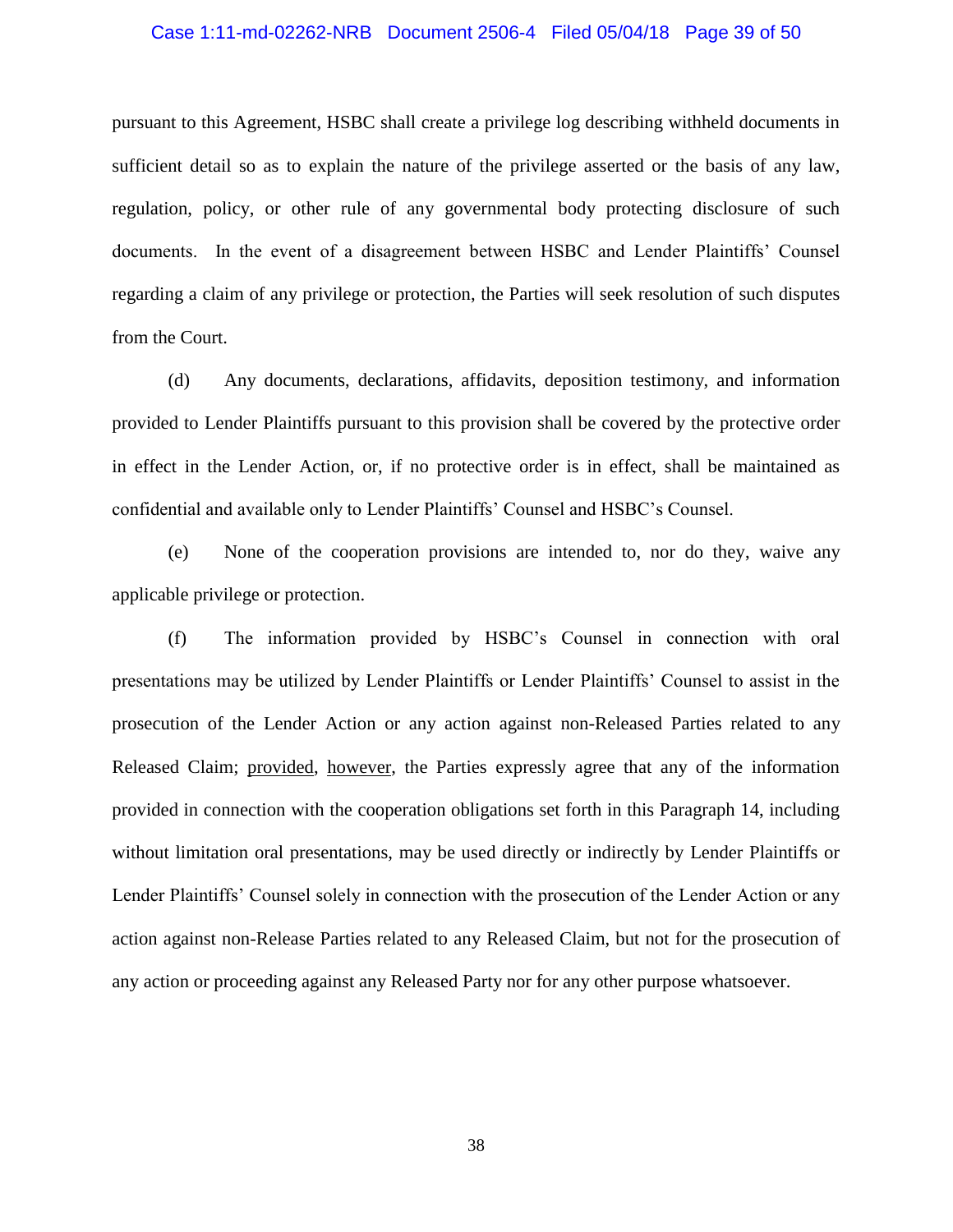### Case 1:11-md-02262-NRB Document 2506-4 Filed 05/04/18 Page 40 of 50

(g) Subject to the foregoing, HSBC will provide Lender Plaintiffs and the Settlement Class the following cooperation and shall not disclose the contents of any of this cooperation in this matter to any Defendant in any manner that would identify such information as having been provided as cooperation. Nothing herein is intended to prevent the use in pre-trial, trial, or appellate proceedings in this Action of information and/or documents produced in discovery or through the cooperation provisions set forth below:

- (i) **Preliminary Approval:** HSBC shall cooperate to the extent reasonably necessary in connection with Lender Plaintiffs' Counsel's preparation of the motion for preliminary approval and any related documents necessary to effectuate and implement the terms and conditions of this Agreement.
- (ii) **Counsel Inquiries**: HSBC's Counsel will respond to reasonable follow up inquiries of Lender Plaintiffs' Counsel throughout the duration of the Lender Action or any action related to any Released Claims, including to produce further material, information, and documents relating to U.S. Dollar LIBOR, consistent with this Agreement.

## (iii) **Documents:**

a. Absent objection by the specific regulator to which documents were produced, within ten (10) business days after the Execution Date, HSBC shall produce to Lender Plaintiffs, to the extent not already produced, in a mutually agreeable electronic format, and to the extent not prohibited by any law, regulation, policy, or other rule of any governmental body protecting disclosure of such documents, those documents that it has already produced or made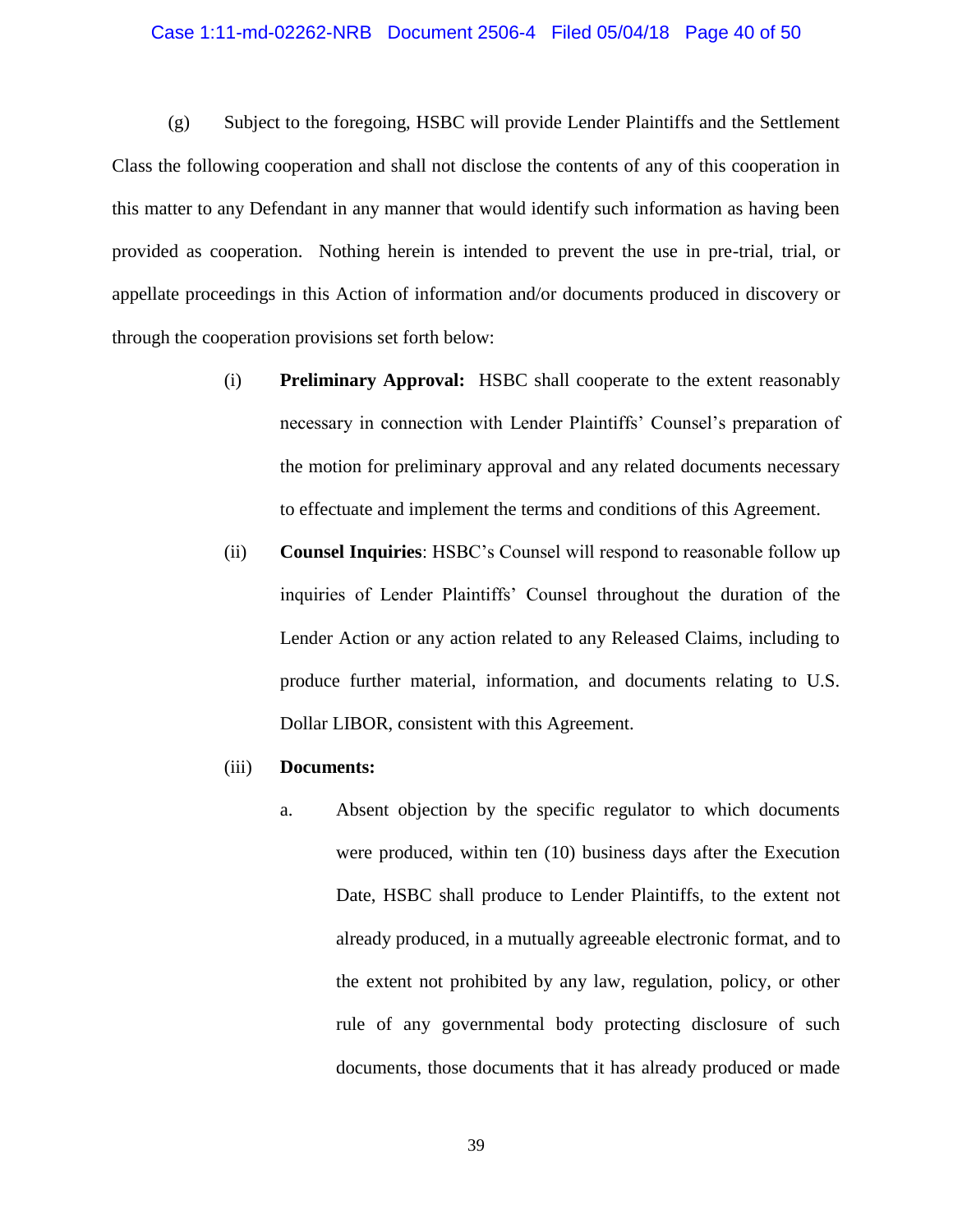available to other class plaintiffs in the Multi-District Litigation. For purposes of clarity, the term "document" is defined to be synonymous in meaning and equal in scope to the usage of the term "documents or electronically stored information" in Federal Rule of Civil Procedure  $34(a)(1)(A)$ ;

- b. In the event and at the time that HSBC produces any additional documents to other class plaintiffs in the Multi-District Litigation, HSBC will promptly produce those documents to the Lender Plaintiffs unless the Lender Plaintiffs' claims against all other Defendants have been dismissed in their entirety; and
- c. As applicable and upon request, HSBC shall provide a business record or authenticity declaration as to any documents produced by HSBC pursuant to this Settlement Agreement or any other process.
- (iv) **Declarations and Affidavits:** HSBC will use its reasonable best efforts to make current HSBC employees available to provide declarations, certifications, or affidavits regarding the authentication of documents, including their certification as records of a regularly conducted activity pursuant to Rule 803(6) of the Federal Rule of Evidence.
- (v) **Continuation, Scope, and Termination of HSBC's Obligation:** HSBC's obligations to cooperate under the Agreement are continuing until and shall terminate upon the earlier of: (1) the date when final judgment has been rendered, with no remaining rights of appeal, in the Lender Action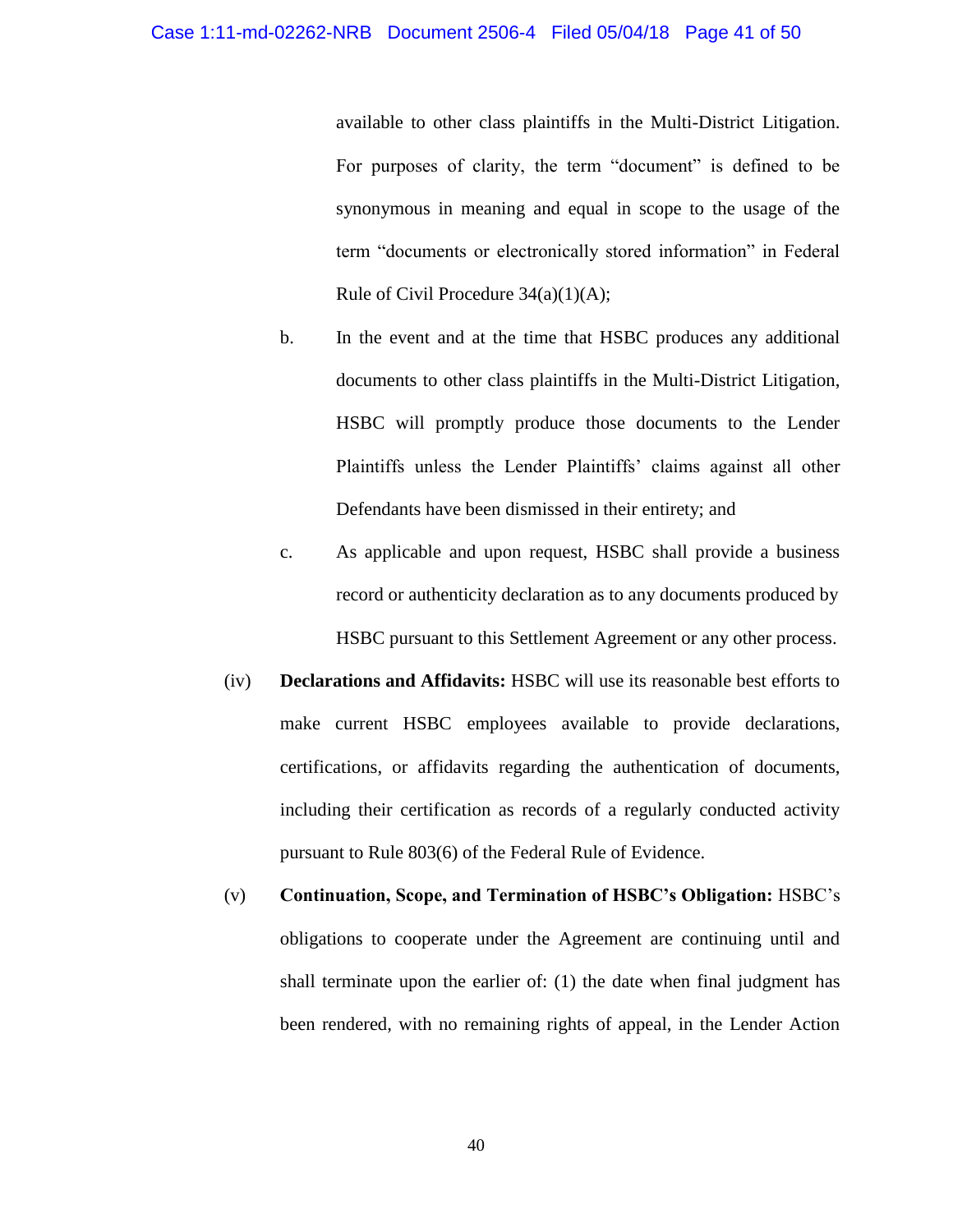against all Defendants; or (2) seven (7) years after the Court enters the Preliminary Approval Order.

(vi) **Mediation:** In the event of a disagreement between HSBC and Lender Plaintiffs' Counsel with respect to any cooperation obligation, the Parties will seek resolution from a mutually agreeable mediator, if necessary.

# **15. RESERVATION OF CLASS MEMBERS' RIGHTS AGAINST OTHER DEFENDANTS**

All rights of any Lender Class Member against other former, current, or future defendants or co-conspirators, or any other Person other than the Released Parties, with respect to any of the Released Claims are specifically reserved by Lender Plaintiffs and the Lender Class Members.

# **16. MISCELLANEOUS**

(a) The Parties to this Agreement intend the settlement to be a final and complete resolution of all disputes asserted or which could be asserted by Lender Plaintiffs and any Lender Class Member against the Released Parties with respect to the Lender Action and the Released Claims. Accordingly, Lender Plaintiffs and HSBC agree not to assert in any judicial proceeding that the Lender Action was brought by Lender Plaintiffs or defended by HSBC in bad faith or without a reasonable basis. The Parties further agree not to assert in any judicial proceeding that any Party violated Rule 11 of the Federal Rules of Civil Procedure, or seek any other fees or cost shifting upon the parties and their counsel. The Parties agree that the amount paid and the other terms of the settlement were negotiated at arm's length in good faith by the Parties, and reflect a settlement that was reached voluntarily after consultation with experienced legal counsel.

(b) If disputes arise regarding the finalization of the Agreement, the Parties shall submit such disputes to a mutually agreeable mediator for resolution. The decision of the mediator as to any such dispute shall be final and binding on the Parties.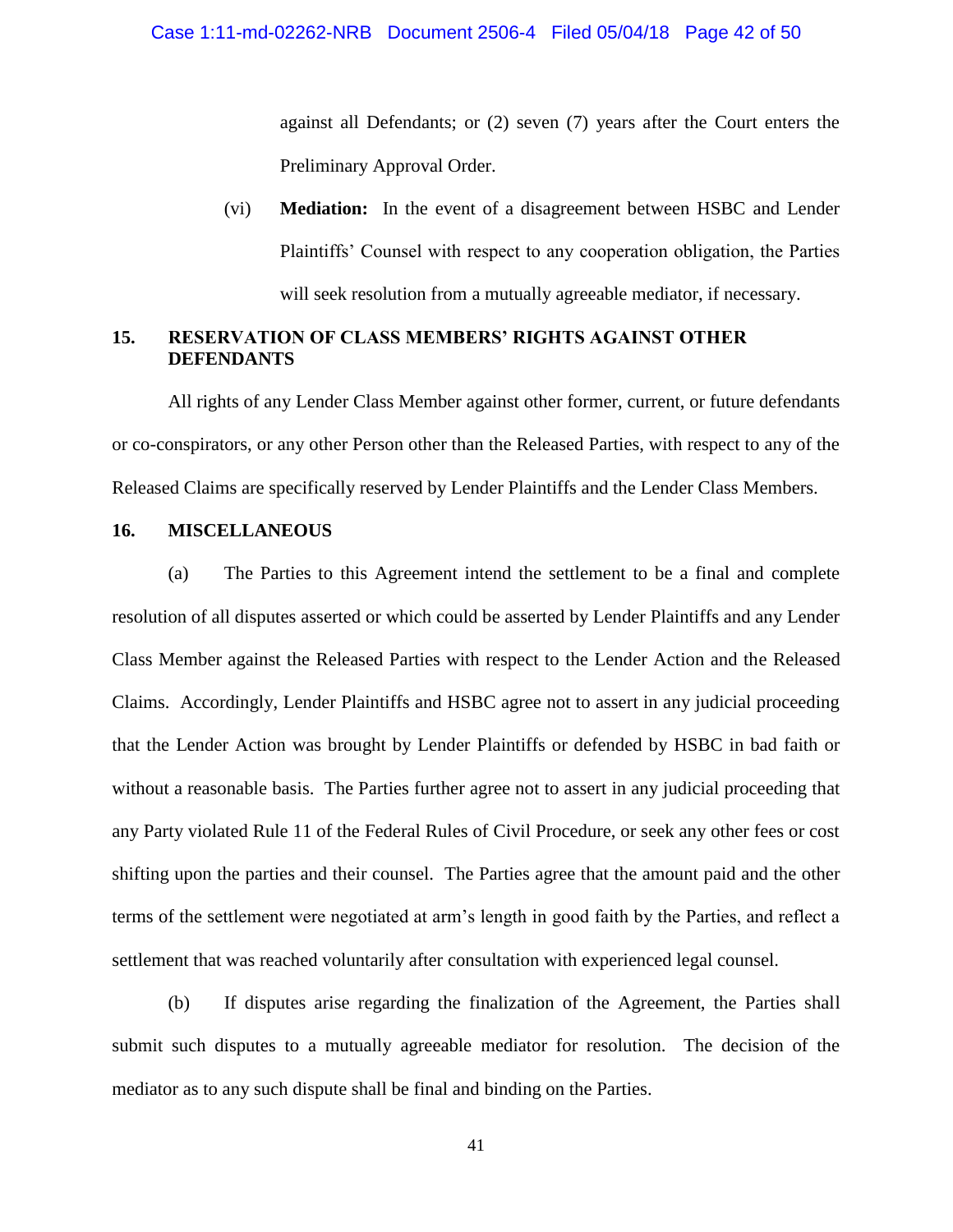# Case 1:11-md-02262-NRB Document 2506-4 Filed 05/04/18 Page 43 of 50

(c) The headings herein are used for the purpose of convenience only and are not meant to have legal effect.

(d) The administration and consummation of the settlement as embodied in this Agreement shall be under the authority of the Court, and the Court shall retain jurisdiction for

the purpose of entering orders relating to the Fee and Expense Application, the Plan of Distribution, and enforcing the terms of this Agreement. Notwithstanding the forgoing, nothing in this Paragraph shall be deemed an admission or waiver by HSBC or HSBC Holdings plc of any defense or objection to personal jurisdiction in this Action other than for matters pertaining to this Agreement.

(e) For the purpose of construing or interpreting this Agreement, Lender Plaintiffs and HSBC agree that it is to be deemed to have been drafted equally by all Parties hereto and shall not be construed strictly for or against any Party.

(f) This Agreement shall constitute the entire agreement between Lender Plaintiffs and HSBC pertaining to the settlement of the Lender Action against HSBC and supersedes any and all prior and contemporaneous undertakings of Lender Plaintiffs and HSBC in connection therewith. All terms of this Agreement are contractual and not mere recitals. The terms of this Agreement are and shall be binding upon each of the Parties hereto, their heirs, executors, administrators, beneficiaries, representatives, agents, attorneys, partners, successors to their business or assets, predecessors-in-interest, and assigns, and upon all other Persons claiming any interest in the subject matter hereto through any of the Parties hereto including any Lender Class Members.

(g) This Agreement may be modified or amended only by a writing executed by Lender Plaintiffs, through Lender Plaintiffs' Counsel, and HSBC, through HSBC's Counsel,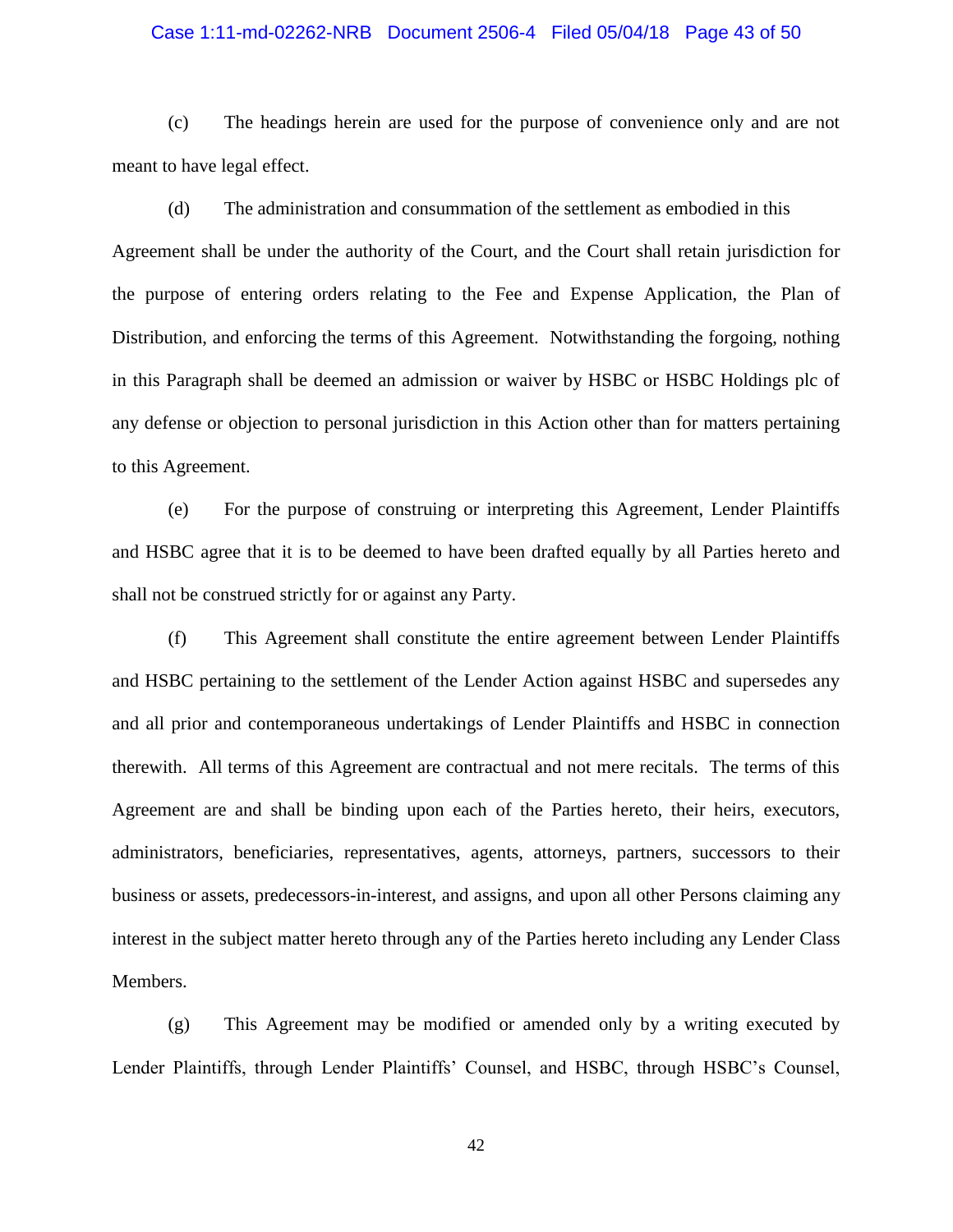### Case 1:11-md-02262-NRB Document 2506-4 Filed 05/04/18 Page 44 of 50

subject (if after preliminary or final approval by the Court) to approval by the Court. Amendments and modifications may be made without notice to the Class unless notice is required by law or by the Court.

(h) Nothing in this Agreement nor in any other Agreement-related document constitutes an admission by HSBC or HSBC Holdings plc as to the validity, infirmity or merits of the allegations made in the Lender Action, the liability or non-liability of HSBC or HSBC Holdings plc, or the validity of any defenses that could be asserted by HSBC or HSBC Holdings plc, or the appropriateness of certification of any class other than the Class under Rule 23 of the Federal Rule of Civil Procedure for purposes of settlement only. This Agreement is without prejudice to the rights of HSBC or HSBC Holdings plc to do any of the following:

- (i) Challenge the Court's certification of any class, including the Settlement Class, in the Lender Action should the Agreement not be approved or implemented for any reason;
- (ii) Oppose any certification or request for certification in any other proposed or certified class action; and/or
- (iii) Challenge the Court's personal jurisdiction over HSBC or HSBC Holdings plc for the claims and conduct alleged in the Lender Action.

(i) If Lender Plaintiffs reach one or more other settlements with other Defendants in the Lender Action (the "Other Settlements") prior to the dissemination of notice to class members concerning this Agreement, the class definition, release, and termination provisions applied to HSBC shall be no less favorable than the corresponding provisions applicable to one or more of the Other Settlements. Lender Plaintiffs represent and warrant that, as of the date of execution of this Agreement, they have reached at least one Other Settlement in the Lender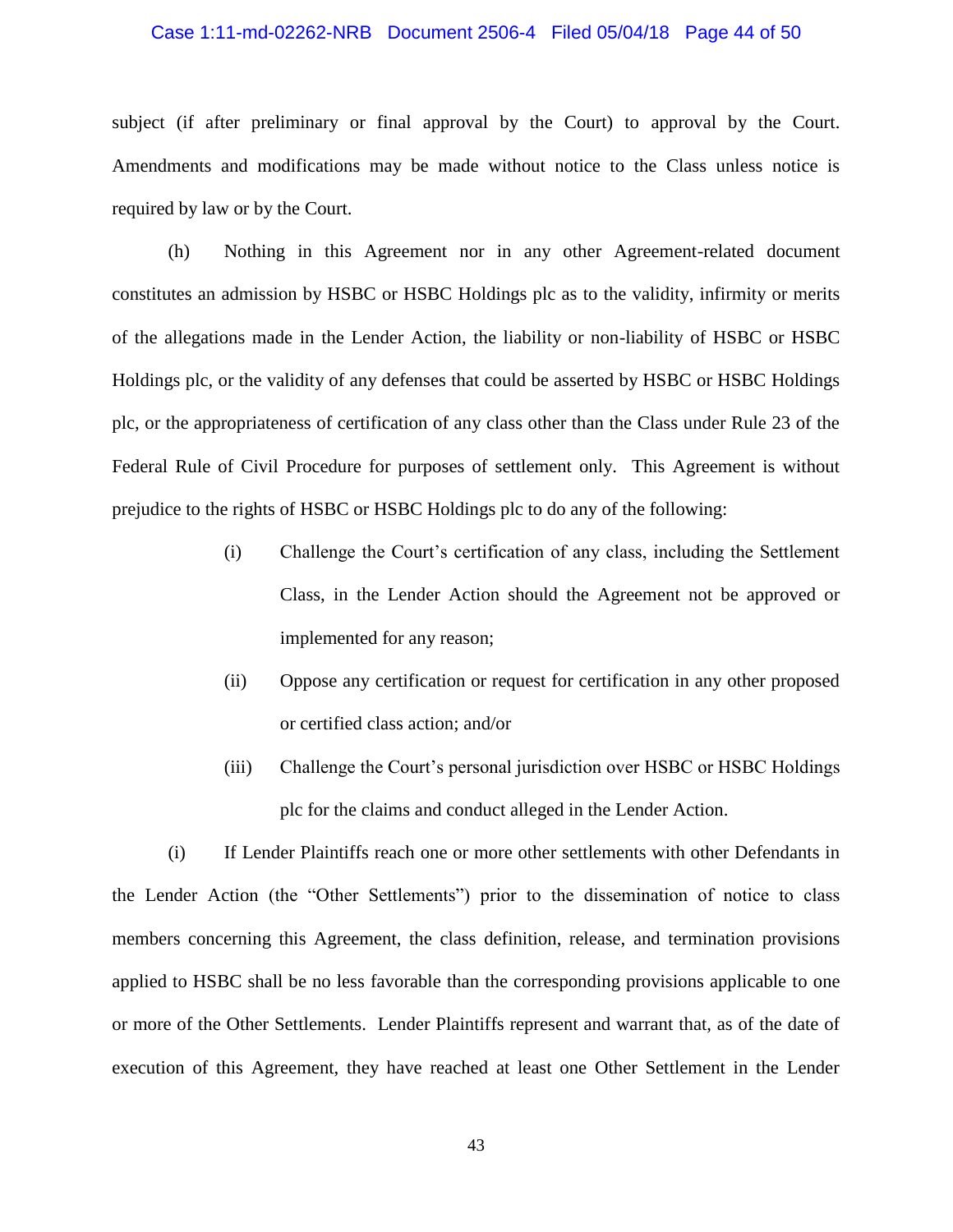### Case 1:11-md-02262-NRB Document 2506-4 Filed 05/04/18 Page 45 of 50

Action and that the non-monetary terms of such Other Settlement(s) are no more favorable to the settling Defendant(s) than the non-financial terms of this Agreement.

(j) All terms of this Agreement shall be governed by and interpreted according to the substantive laws of New York without regard to its choice-of-law principles.

(k) Except as provided in Paragraph 11, HSBC, Lender Plaintiffs, their respective counsel, and the Lender Class Members hereby irrevocably submit to the exclusive jurisdiction of the United States District Court for the Southern District of New York *solely* for the purpose of any suit, action, proceeding or dispute arising out of or relating to this Agreement or the applicability of this Agreement, including, without limitation, any suit, action, proceeding, or dispute relating to the release provisions herein. For the avoidance of doubt, HSBC expressly preserves and does not waive its right and the right of any Released Party to contest personal jurisdiction in the Lender Action if the Effective Date does not occur or the Agreement is terminated.

(l) The Parties acknowledge that this Agreement makes no determination as to which Lender Class Members are entitled to distribution of the Settlement Fund or as to the formula for determining the amounts to be distributed.

(m) The proposed Plan of Distribution is not a necessary term of this Agreement, and it is not a condition of this Agreement that any particular Plan of Distribution be approved. The Released Parties will take no position with respect to the proposed Plan of Distribution or such Plan of Distribution as may be approved by the Court. The Plan of Distribution is a matter separate and apart from the settlement between the Parties, and any decision by the Court solely concerning a particular Plan of Distribution shall not affect the validity or finality of the proposed settlement, including the scope of the release.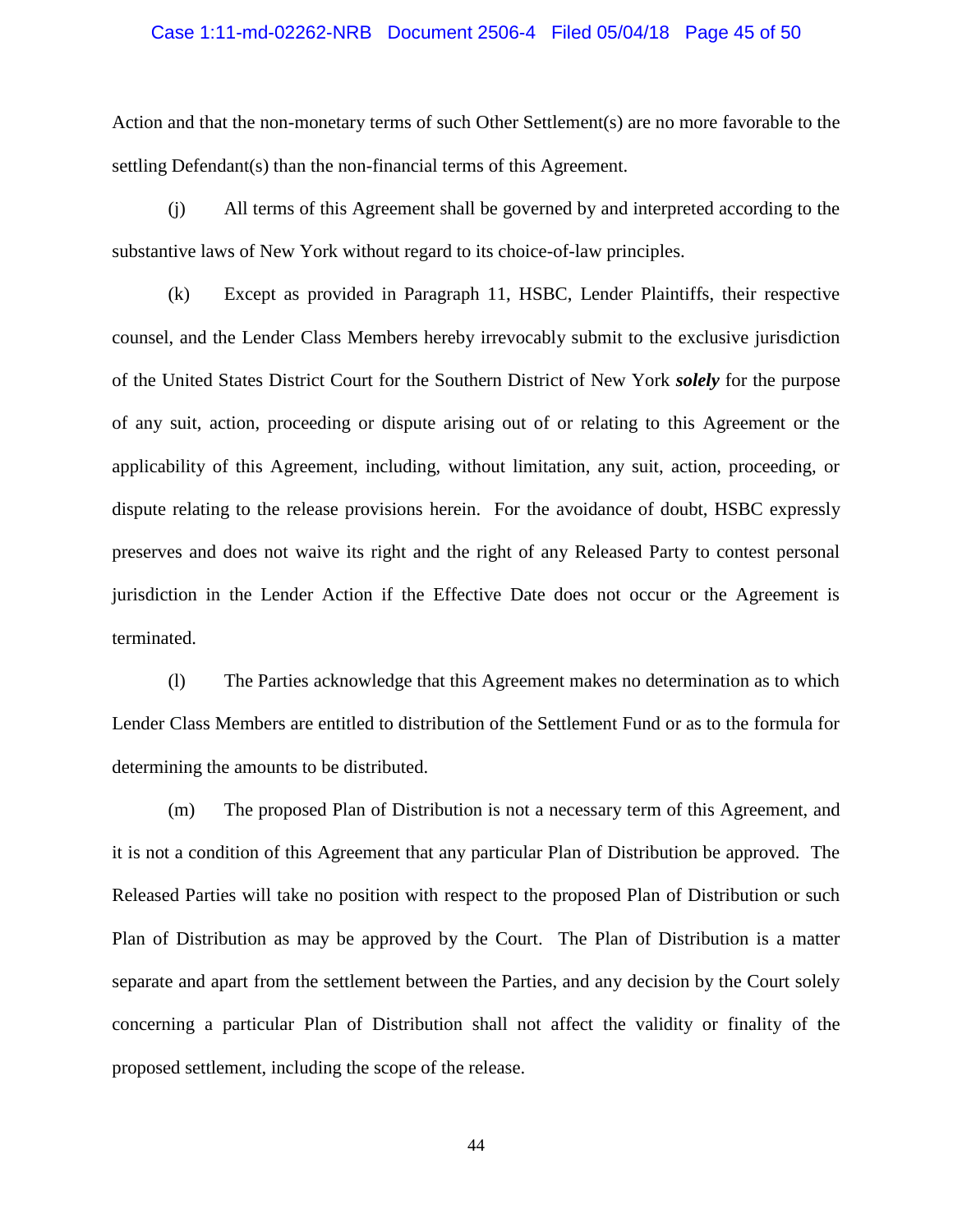# Case 1:11-md-02262-NRB Document 2506-4 Filed 05/04/18 Page 46 of 50

(n) This Agreement may be executed in counterparts, including by .pdf signature transmitted by facsimile or email. Each counterpart when so executed shall be deemed to be an original, and all such counterparts together shall constitute the same instrument. This Agreement shall be deemed to be an original, and all such counterparts together shall constitute the same instrument. This Agreement shall be deemed to have been executed on the date set forth in Paragraph 17.

(o) Lender Plaintiffs and HSBC acknowledge that they have been represented by counsel and have made their own investigations of the matters covered by this Agreement to the extent they have deemed it necessary to do so.

(p) The existence and terms of the Settlement shall remain confidential until the earlier of (i) the filing of the Agreement with the Court, or (ii) HSBC's public disclosure of it.

(q) Each of the undersigned attorneys represents that he is fully authorized to enter into the terms and conditions of, and to execute, this Agreement, subject to Court approval; and the undersigned Lender Plaintiffs' Counsel represent that they are authorized to execute this Agreement on behalf of Lender Plaintiffs. Each of the undersigned attorneys shall use their best efforts to effectuate this Agreement.

### **17. SIGNATURES**

WITNESS WHEREOF, the Parties hereto, through their fully authorized representatives, have agreed to this Agreement as of the date first herein written above.

DATED: January 16, 2018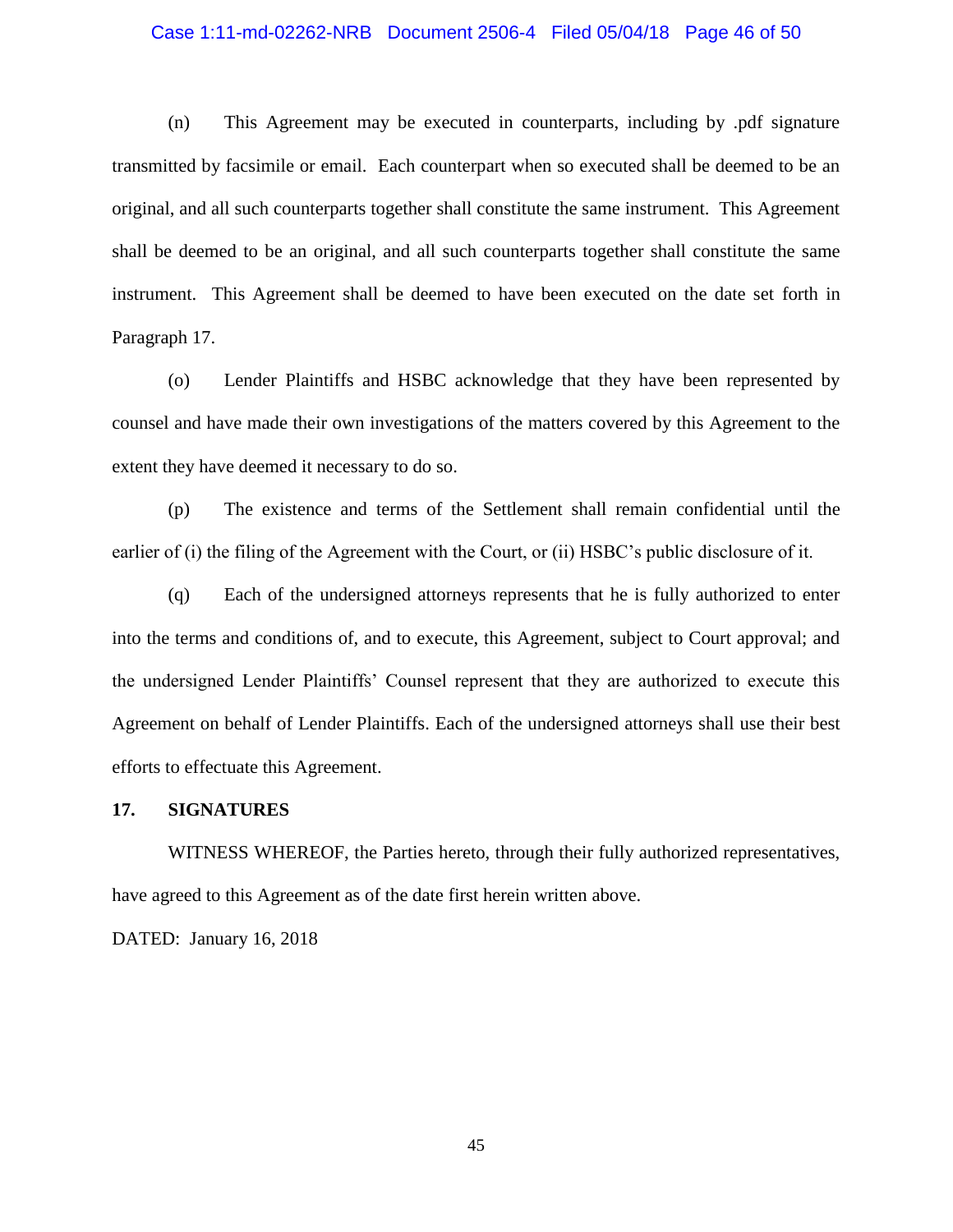# Case 1:11-md-02262-NRB Document 2506-4 Filed 05/04/18 Page 47 of 50

Lender Plaintiffs and the Class:

Jeremy A. Lieberman Michael J. Wernke POMERANTZ LLP 600 Third Avenue, 20th Floor New York, New York 10016 Telephone: (212) 661-1100 Facsimile: (212) 661-8665 Email: jalieberman@pomlaw.com  $mjwernke@pomlaw.com$ 

# POMERANTZ LLP

Patrick V. Dahlstrom 10 South La Salle Street, Suite 3505 Chicago, Illinois 60603 Telephone: (312) 377-1181 Facsimile: (312) 377-1184 Email: pdahlstrom@pomlaw.com

Defendant HSBC Bank plc:

Voger B. Cowie

**LOCKE LORD LLP** 2200 Ross Avenue, Suite 2800 Dallas, Texas 75201 Telephone: (214) 740-8000 Email: reowie@lockelord.com

Gregory T. Casamento **LOCKE LORD LLP Brookfield Place** 200 Vesey Street, 20th Floor New York, New York 10281 Telephone: (212) 415-8600 Email: gcasamento@lockelord.com

J. Matthew Goodin **LOCKE LORD LLP** 111 South Wacker Drive, Suite 4100 Chicago, Illinois 60606 Telephone: (312) 443-0700 Email: jmgoodin@lockelord.com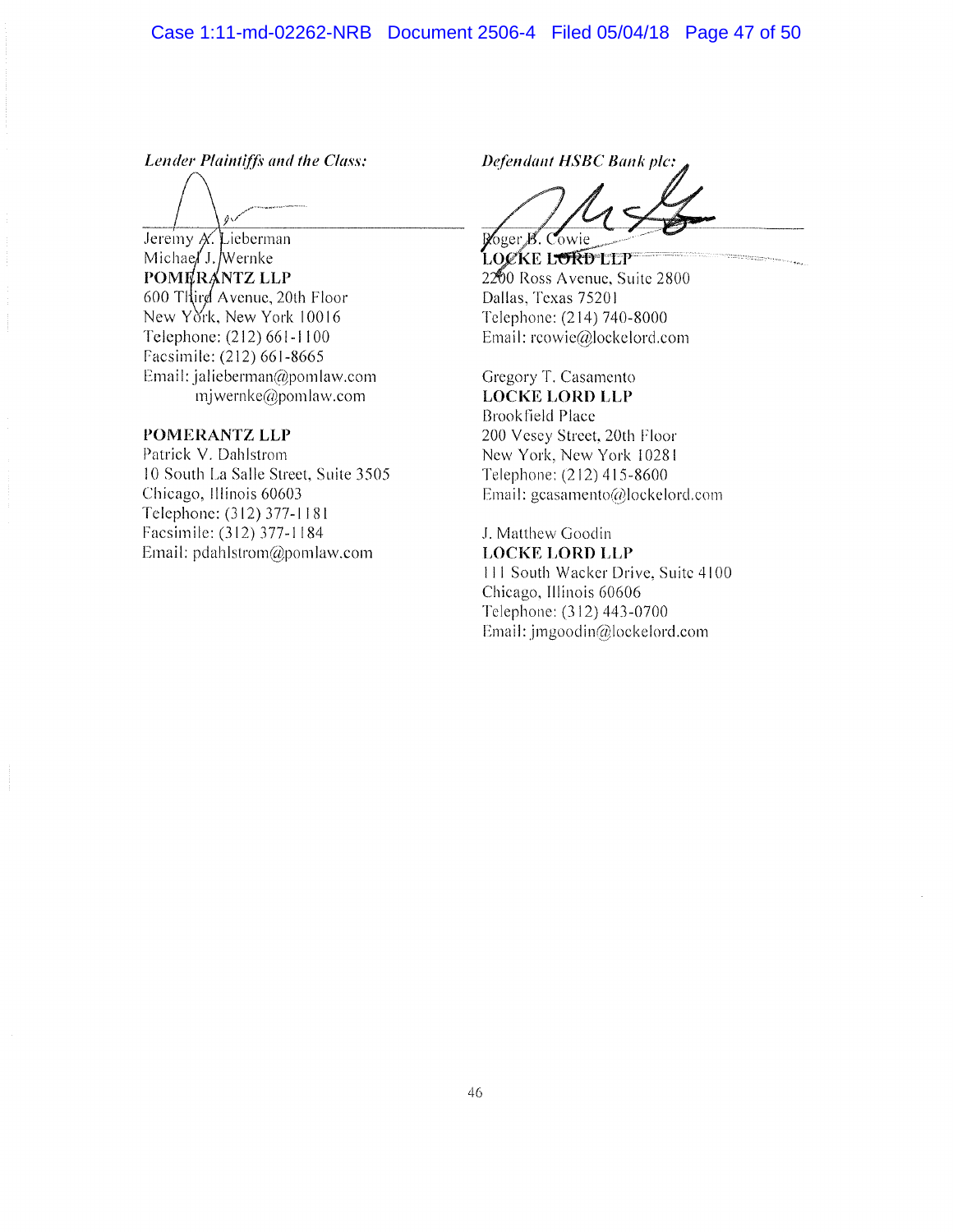Case 1:11-md-02262-NRB Document 2506-4 Filed 05/04/18 Page 48 of 50

# EXHIBIT A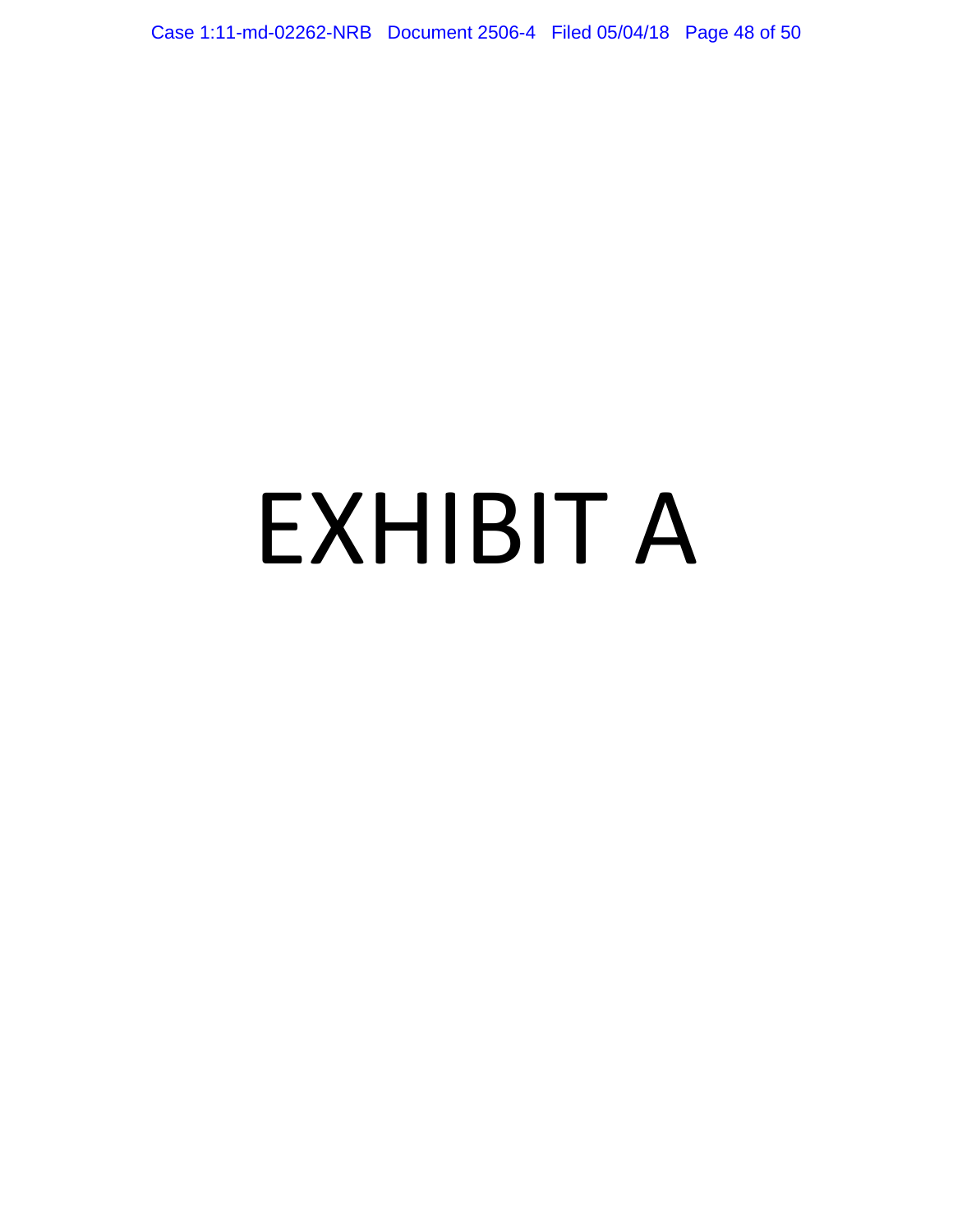# **UNITED STATES DISTRICT COURT SOUTHERN DISTRICT OF NEW YORK**

| IN RE LIBOR-BASED FINANCIAL<br><b>INSTRUMENTS ANTITRUST LITIGATION</b> | MDL No. 2262                                           |
|------------------------------------------------------------------------|--------------------------------------------------------|
| THIS DOCUMENT RELATES TO:                                              | Master File No. $1:11$ -md-2262-NRB<br><b>ECF</b> Case |
| The Lender Action                                                      |                                                        |

# **HSBC HOLDINGS PLC RELEASE**

This HSBC Holdings plc Release is executed by defendant HSBC Holdings plc pursuant to the Settlement Agreement ("Agreement") entered into on January 16, 2018 by and between plaintiffs The Berkshire Bank and The Government Development Bank for Puerto Rico (collectively, the "Lender Plaintiffs"), individually and on behalf of the Settlement Class in the Lender Action, and defendant and HSBC Bank plc. All capitalized terms not otherwise defined herein shall have the meaning ascribed to them in the Agreement.

Upon the Effective Date of Settlement, HSBC Holdings plc releases and discharges Lender Plaintiffs and Lender Plaintiffs' Counsel from all claims and causes of action of every nature and description, including Unknown Claims, whether arising under federal, state, common or foreign law (including Rule 11 of the Federal Rules of Civil Procedure), that arise out of or relate in any way to the institution, prosecution, or settlement of the Action as against HSBC Holdings plc, except for claims relating to the enforcement of the Settlement or claims related to any representation(s) made in the Memorandum of Understanding dated December 22, 2017 or this Agreement. For the avoidance of doubt, this release does not include claims relating